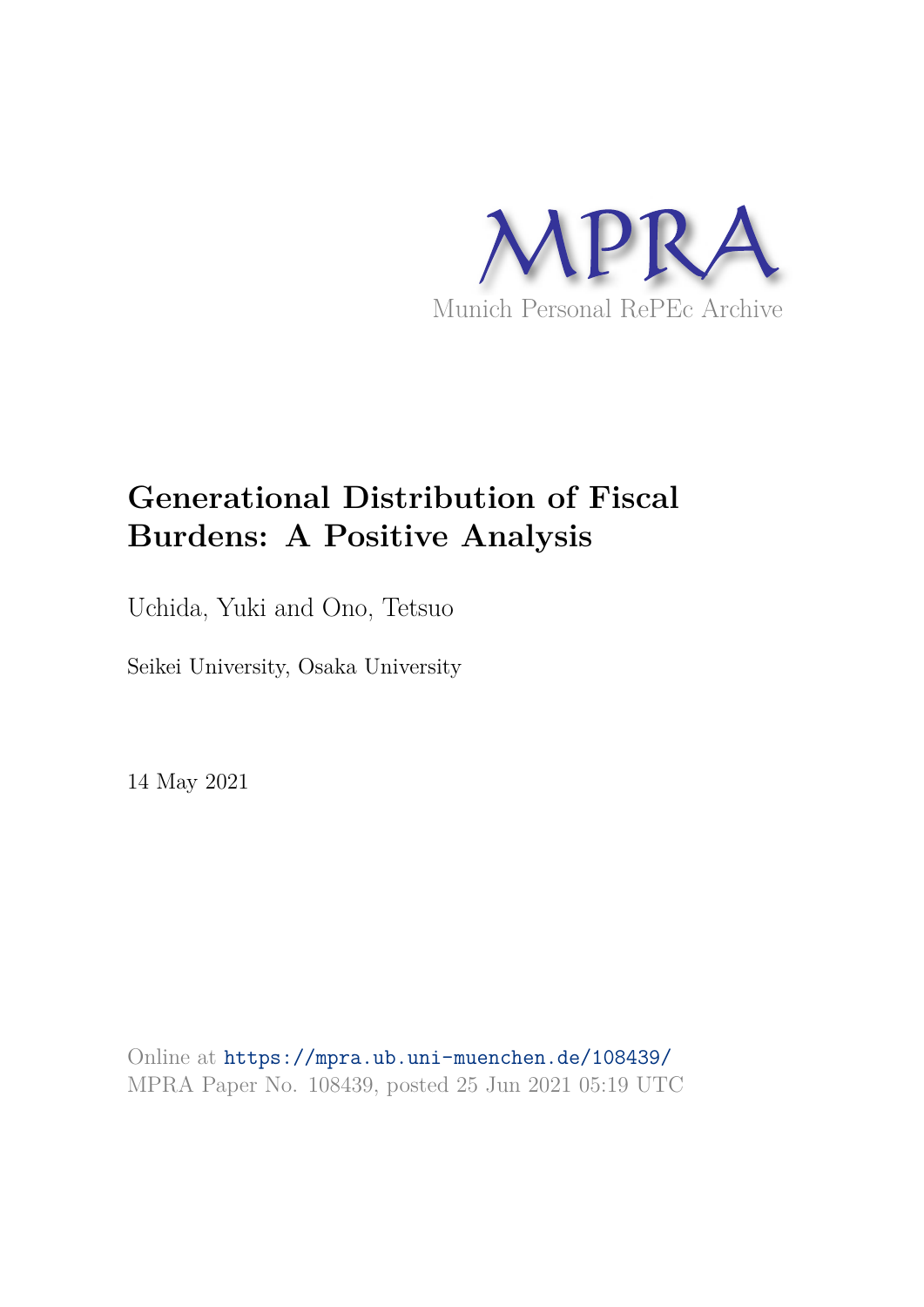## Generational Distribution of Fiscal Burdens: A Positive Analysis<sup>∗</sup>

Yuki Uchida<sup>†</sup> Seikei University

TETSUO ONO<sup>‡</sup> Osaka University

May 14, 2021

#### Abstract

This study presents a political economy model with overlapping generations to analyze the effects of population aging on fiscal policy formation and the resulting distribution of the fiscal burden across generations. The analysis focuses on the role of endogenous labor supply and shows that increased political weight of the old, arising from population aging, leads to an increase in the ratios of public debt and labor income tax revenue to GDP and an initial decrease followed by an increase in the ratio of capital income tax revenue to GDP. The result fits well with the evidence in OECD countries.

- Keywords: Generational burden, Overlapping generations, Political economy, Population aging, Public debt
- JEL Classification: D70, E24, E62, H60

<sup>∗</sup>The authors gratefully acknowledge financial support from a Grant-in-Aid for Early-Career Scientists from the Japan Society for the Promotion of Science (No. 18K12802, Uchida) and a Grant-in-Aid for Scientific Research (C) from the Japan Society for the Promotion of Science (No. 18K01650, Ono).

<sup>†</sup>Yuki Uchida: Faculty of Economics, Seikei University, 3-3-1 Kichijoji-Kitamachi, Musashino, Tokyo 180-8633, Japan. E-mail: yuchida@econ.seikei.ac.jp.

<sup>‡</sup>Tetsuo Ono: Graduate School of Economics, Osaka University, 1-7, Machikaneyama, Toyonaka, Osaka 560-0043, Japan. E-mail: tono@econ.osaka-u.ac.jp.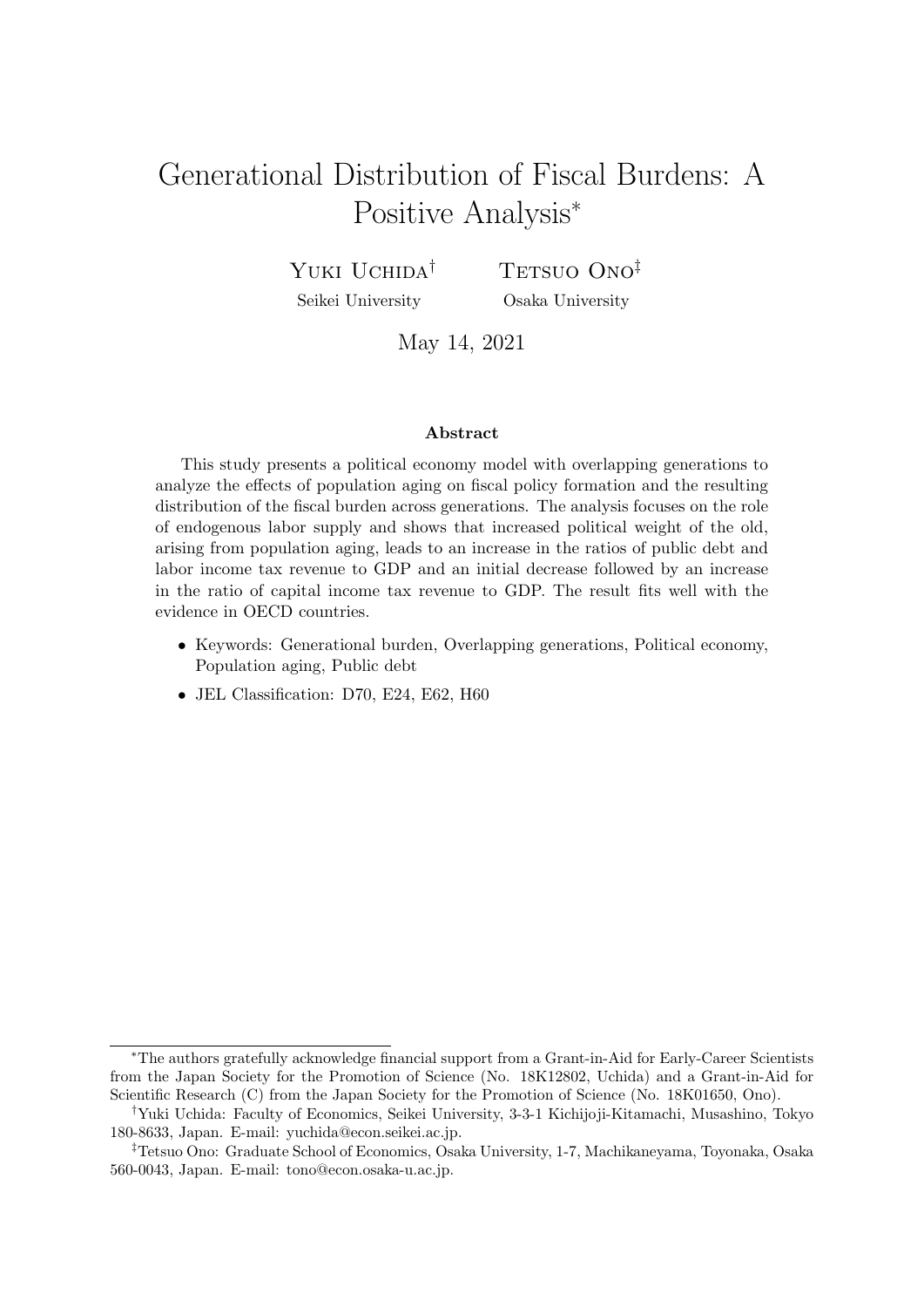### 1 Introduction

How is the burden of fiscal policy distributed across generations? How do demographic changes affect the pattern of generational burdens? To answer these questions, several studies explored the political determinants of fiscal policy in overlapping generations models. Examples are works by Renström (1996), Beauchemin (1998), Boldrin and Rustichini (2000), Razin, Sadka, and Swagel (2004), and Razin and Sadka (2007), which are based on tractable models of the economy and voting process. Recently, Forni (2005), Bassetto (2008), Gonzalez-Eiras and Niepelt (2008, 2012), Mateos-Planas (2010), Ono and Uchida (2016), and Bishnu and Wang (2017) study taxation and public expenditure in a framework in which voting yields time consistent policies. All these works assume a balanced government budget in each period, and thus ignore the possibility of a shift of fiscal burdens onto future generations via public debt issuance.

Several researchers address the political economy of public debt, such as Cukierman and Meltzer (1989), Song, Storesletten, and Zilibotti (2012), M¨uller, Storesletten, and Zilibotti (2016), Röhrs (2016), Arawatari and Ono (2017), Arai, Naito, and Ono (2018), Ono and Uchida (2018), and Andersen (2019). In these studies, labor income tax on the working generation is the only tax instrument; capital income tax on the retired elderly, which is a possible additional instrument, is abstracted away from the analyses. An exception is Arcalean (2018), who considers dynamic fiscal competition over public spending financed by labor and capital taxes and public debt. He focuses on the effects of fiscal cross-border externalities on welfare and growth.<sup>1</sup> In other words, these studies do not fully address the generational conflict over age-specific taxes and the resulting distribution of the fiscal burden across generations. However, as Mateos-Planas (2010) indicates, demographic changes, such as increasing longevity and declining birth rates, affect voters' interests in taxing different factors, and thus drive the change in the mix of capital and labor income taxes over periods.

To address the generational conflict over taxes and public debt, we present an overlapping generations model in which labor supply is elastic and public education expenditure, which benefits both middle and old people, is financed by labor and capital taxes as well as public debt issue. Following Song, Storesletten, and Zilibotti (2012) and the subsequent literature, we assume probabilistic voting (e.g., Lindbeck and Weibull, 1987; Persson and Tabellini, 2000) in which fiscal policy in each period is determined to maximize the weighted sum of utility of the middle and old. Within this setting, we analyze the effects of population aging on the fiscal burden on current and future generations.

<sup>1</sup>Uchida and Ono (2021) also touch on this association, but limit their analysis to the case of inelastic labor supply and productive public expenditure that benefits only the young, so they do not fully address the issue of the fiscal burden across generations. Their analysis rather focuses on the effects of debt ceilings on policy formation and economic growth.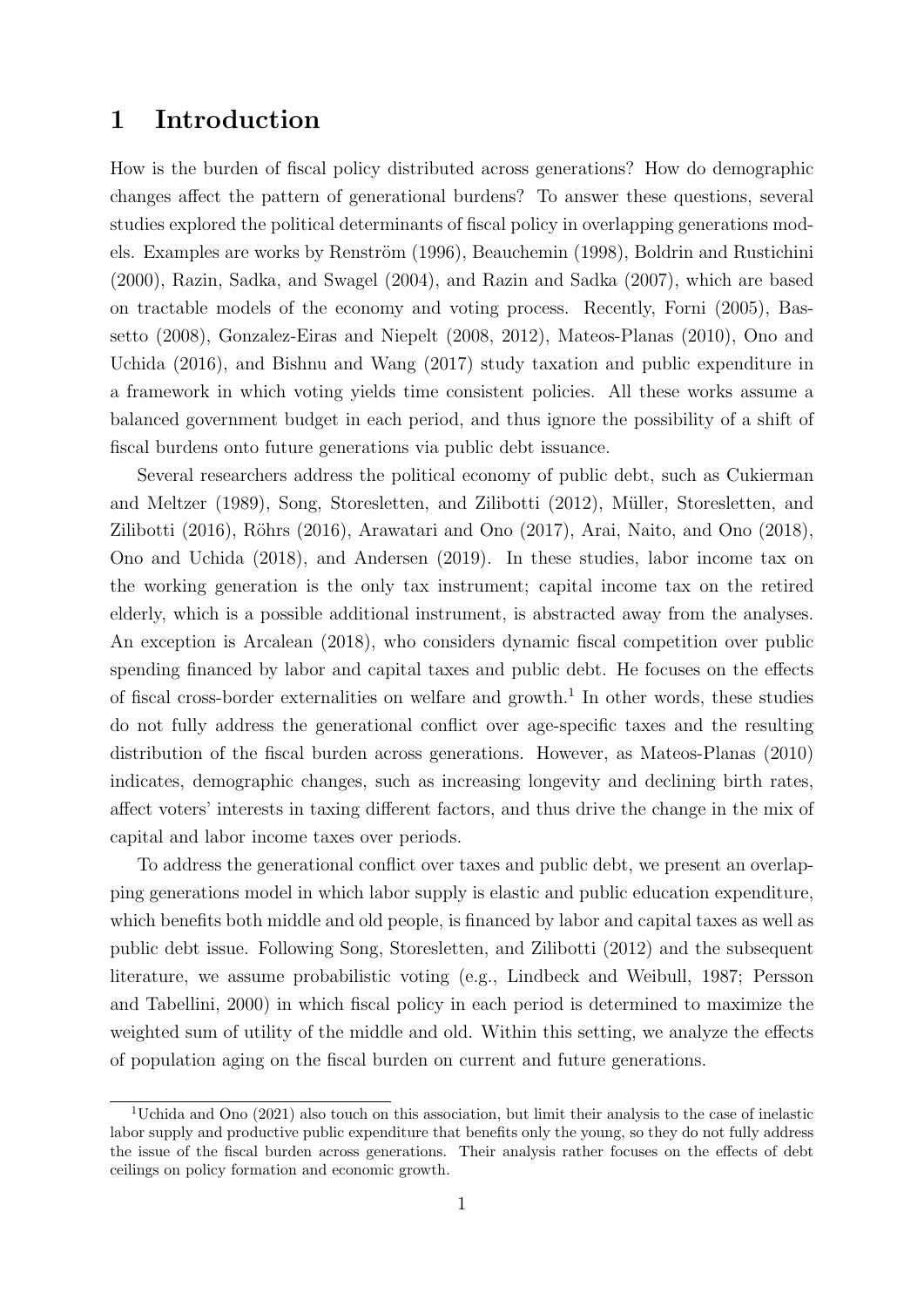For the analysis, we discuss three representative factors of aging: life expectancy, population growth rate, and the political weight of the old. We consider the political weight of the old as a representative factor of aging because the voter turnout of older people is significantly higher than that of younger ones in developed countries with aging populations (OECD, 2007). We focus on the ratios of public debt, capital income tax revenue, and labor income tax revenue to GDP as measures of the fiscal burden, and show that elastic labor supply and the political weight of the old are the keys to fit the results with empirical evidence in Organisation for Economic Co-operation and Development (OECD) countries.

We start our analysis by focusing on the inelastic labor supply case. The analysis shows that the ratio of government debt to GDP increases as life expectancy increases, but it decreases as the population growth rate decreases and the political weight of the old increases. The former result appears to be consistent with evidence observed in Figure 1, but the latter does not. We also find a negative association between the ratio of capital income tax revenue to GDP and aging factors. This result seems to be consistent with the evidence observed in Figure 1, but the evidence also shows that some countries such as Ireland, Korea, Sweden, and the United States deviate from the association. Therefore, we find a discrepancy between theory and evidence when labor supply is inelastic.

#### [Figure 1]

To bridge the gap between theory and evidence, we extend the analysis by assuming endogenous labor supply: individuals are endowed with one unit of labor in middle age and supply it elastically in the labor market to balance the marginal costs and benefits of labor supply in terms of utility. This assumption enables us to present the distortionary effect of taxation, which matters for the present investigation. However, the presence of the distortionary effect makes it harder to obtain analytical solutions for the model. We take a numerical approach to overcome this limitation. In particular, we calibrate the parameter that governs the degree of preferences for public goods to match the average ratio of government expenditure to GDP during 1995–2016 for OECD countries.

Our numerical investigation shows that when labor supply is elastic, all three aging factors work to increase the labor income tax rate, which in turn increases the interest rate through the households' choice of labor supply. A higher interest rate leads to higher debt repayment costs, which in turn leads to more public debt issuance. Therefore, population aging results in an increase in the debt-GDP ratio. This result, which is opposite to the result under the assumption of inelastic labor supply, fits well with the evidence observed in OECD countries in Figure 1.

The numerical investigation also shows that under elastic labor supply, the ratio of capital income tax revenue to GDP decreases as the population growth rate declines and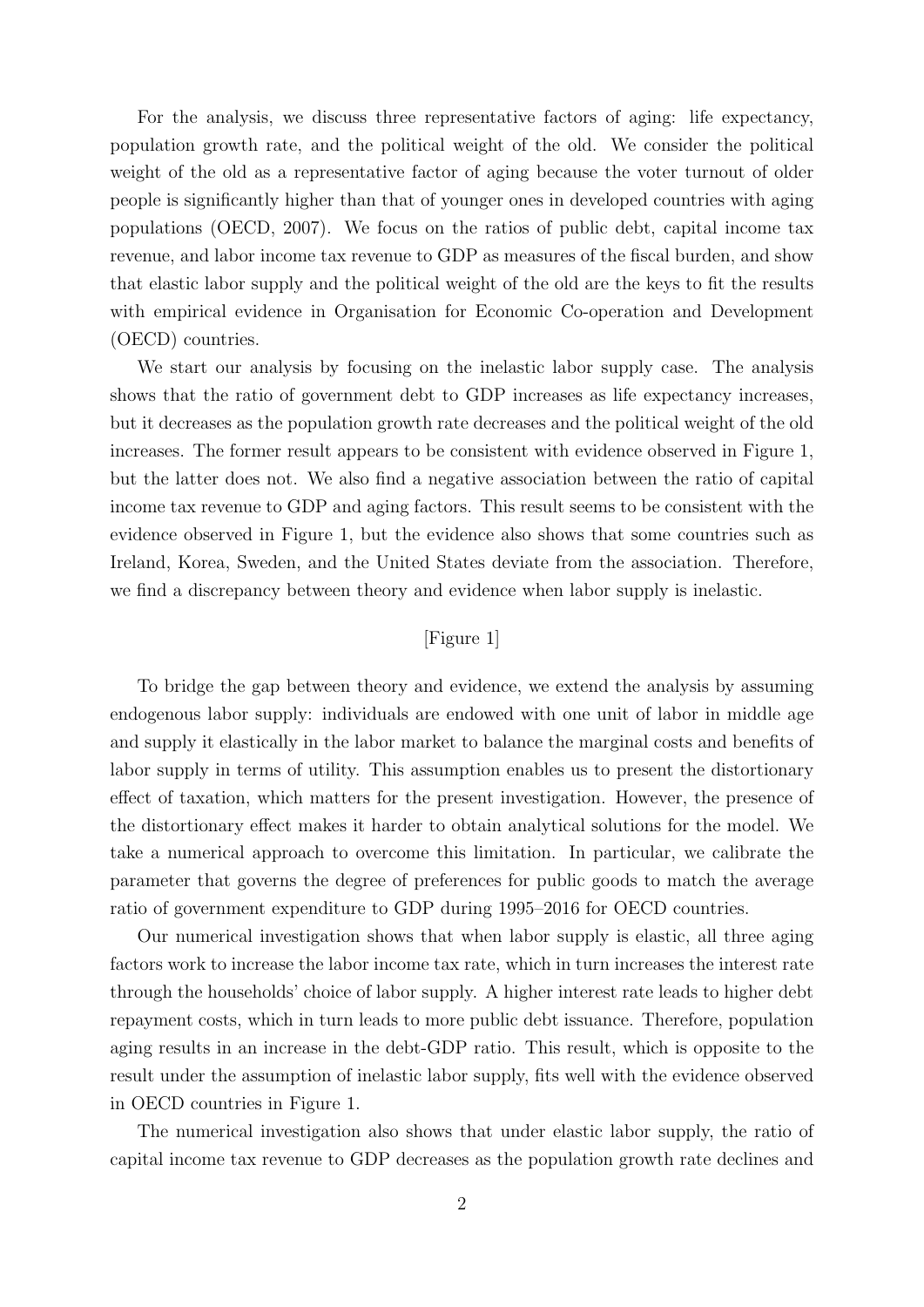life expectancy increases. This negative association between aging and the ratio, which is qualitatively similar to that in the elastic labor supply case, still fails to explain some countries that deviate from the negative association. However, we demonstrate that the increased political weight of the old produces an initial decrease followed by an increase in the ratio. This U-shaped pattern can explain the existence of countries that deviate from the negative association. Our analysis suggests the importance of identifying population aging as a factor when analyzing its impact on capital income taxation. The analysis also suggests that the increased political weight of the old and elastic labor supply are the keys to account for the different patterns of the ratio observed in OECD countries.

The mechanism behind the U-shaped pattern is as follows. The ratio of capital income tax revenue to GDP is the product of two factors: the ratio of capital income to GDP and the capital income tax rate. Population aging, represented by the increased political weight of the old, has the following effects on these two factors. First, as the population ages, the government raises the labor income tax rate and increases public debt issues to pass the fiscal burden onto the young. A higher labor income tax rate reduces labor supply and saving, and a higher level of public debt strengthens the crowding-out effect in the capital market. These two effects in turn slow down capital accumulation and raise the interest rate, and thereby increase the ratio of capital income to GDP. This is the positive effect on the ratio. Second, as the population ages, the government lowers the capital income tax rate to reduce the fiscal burden on the old. However, as the population ages further, the government chooses to raise the capital income tax rate in response to public debt accumulation. Thus, aging produces an initial decrease followed by an increase in the capital income tax rate, yielding the U-shaped effect on the ratio.

The present study is related to recent theoretical contributions on fiscal politics. Razin, Sadka, and Swagel (2004); Razin and Sadka (2007); Bassetto (2008); and Mateos-Planas (2010) focus on the association between population aging and capital income taxation. Mateos-Planas (2010) examines the United States based on a median voter framework and shows that the tax rate initially decreases and then increases as population ages. The present study instead uses a probabilistic voting framework that reflects the preferences of all voters, and shows that the keys to this U-shaped pattern are elastic labor supply and the increased political weight of the old. Song, Storesletten, and Zilibotti (2012) also consider the role of the political weight of the old, but focus on public debt finance and abstract capital income taxation away from their analysis. Thus, our study bridges the gap in the literature by comprehensively evaluating the effects of population aging on fiscal policy formation and the resulting fiscal burden on current and future generations.

The organization of the rest of this paper is as follows. Section 2 presents the model. Section 3 gives the characterization of the political equilibrium and then investigates the policy response to the increased political power of the old. Section 4 provides concluding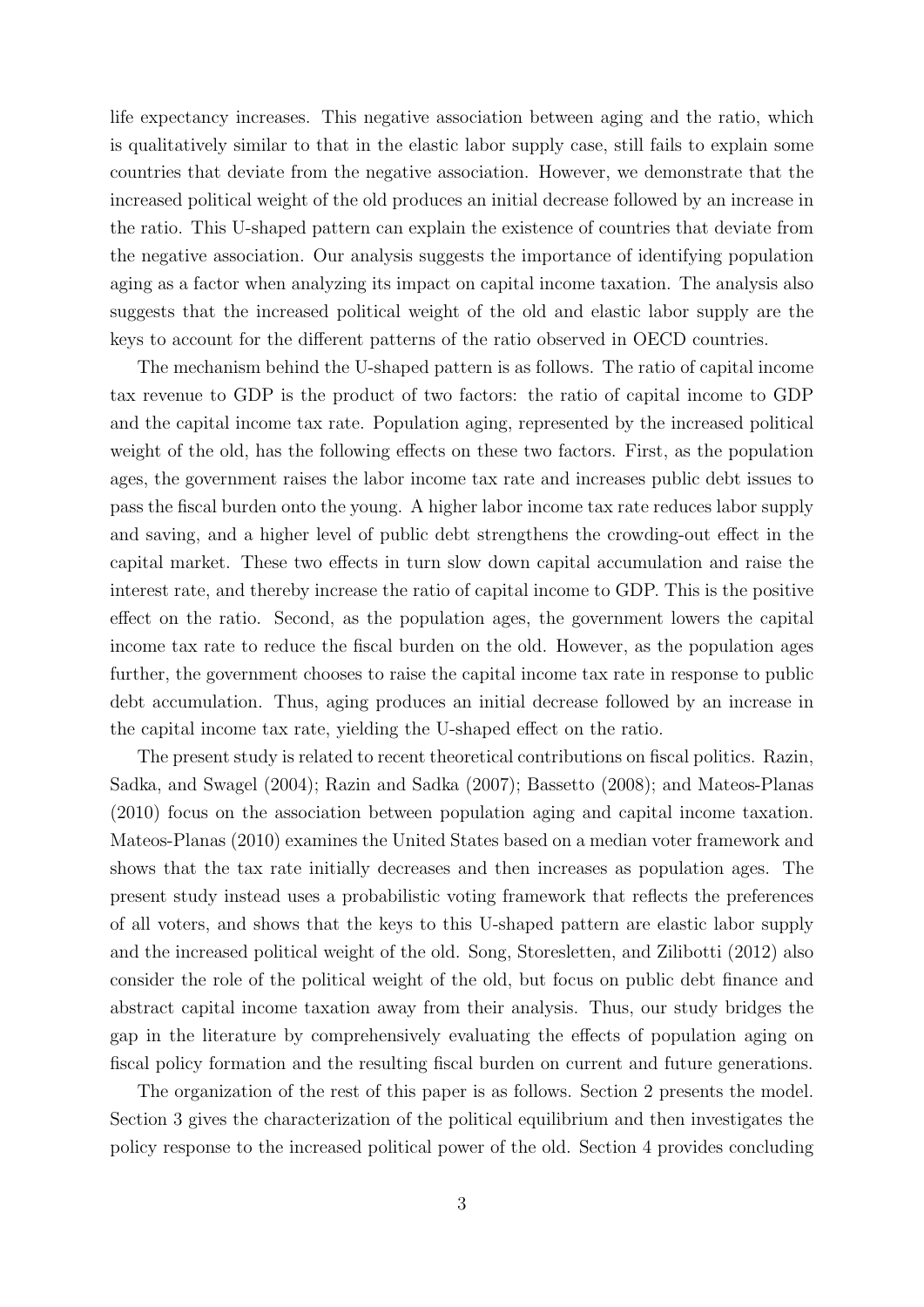remarks. The Appendix provides proofs of propositions and supplementary explanations of the analytical and numerical methods.

### 2 Model

The discrete time economy starts in period 0 and consists of overlapping generations. Individuals are identical within a generation and live at most for two periods: middle and old age.<sup>2</sup> Individuals face uncertain lifetimes in the second period of life. Let  $\pi \in [0,1]$ denote life expectancy (i.e., the probability of living in old age). This is idiosyncratic for all individuals and is constant across periods. Each middle individual gives birth to  $1 + n$ children. The middle population for period t is  $N_t$  and the population grows at a constant rate of  $n(>-1)$ :  $N_{t+1} = (1+n)N_t$ .

#### Individuals

Individuals have the following economic behavior over their life cycles. During middle age, individuals work, receive market wages, and make tax payments. They use after-tax income for consumption and savings. In old age, they retire and receive and consume returns from savings.

Consider a middle individual in period  $t$ . The individual is endowed with one unit of time. He/she supplies it elastically in the labor market and obtains labor income  $w_t l_t$ , where  $w_t$  is wage rate per unit of labor and  $l_t \in (0, 1)$  is the amount of labor supply. After paying tax  $\tau_t w_t l_t$ , where  $\tau_t$  is the period t labor income tax rate, the individual distributes the after-tax income between consumption  $c_t$  and savings held as an annuity and invested in physical capital,  $s_t$ . Therefore, the period-t budget constraint for the middle becomes

$$
c_t + s_t \le (1 - \tau_t) w_t l_t. \tag{1}
$$

The period  $t + 1$  budget constraint in old age is

$$
d_{t+1} \leq \left(1 - \tau_{t+1}^K\right) \frac{R_{t+1}}{\pi} s_t,\tag{2}
$$

where  $d_{t+1}$  is consumption,  $\tau_{t+1}^K$  is the period- $t+1$  capital income tax rate, and  $R_{t+1}$ is the gross return from savings. If an individual dies at the end of the middle period, then his or her annuitized wealth is transferred to the individuals who live throughout old age via annuity markets. Therefore, the return from saving becomes  $R_{t+1}/\pi$  under the assumption of perfect annuity markets.

The preferences of a middle individual in period  $t$  are specified by the following expected utility function:

$$
\ln \left( c_t - \frac{(l_t)^{1+1/v}}{1+1/v} \right) + \theta \ln g_t + \beta \pi \left( \ln d_{t+1} + \theta \ln g_{t+1} \right),
$$

<sup>&</sup>lt;sup>2</sup>In conventional terminology, the first period of life is called young. We refer to it as middle instead of young because in Section 3.2.3, we introduce pre-employment young into the model and extend it to a three-period version.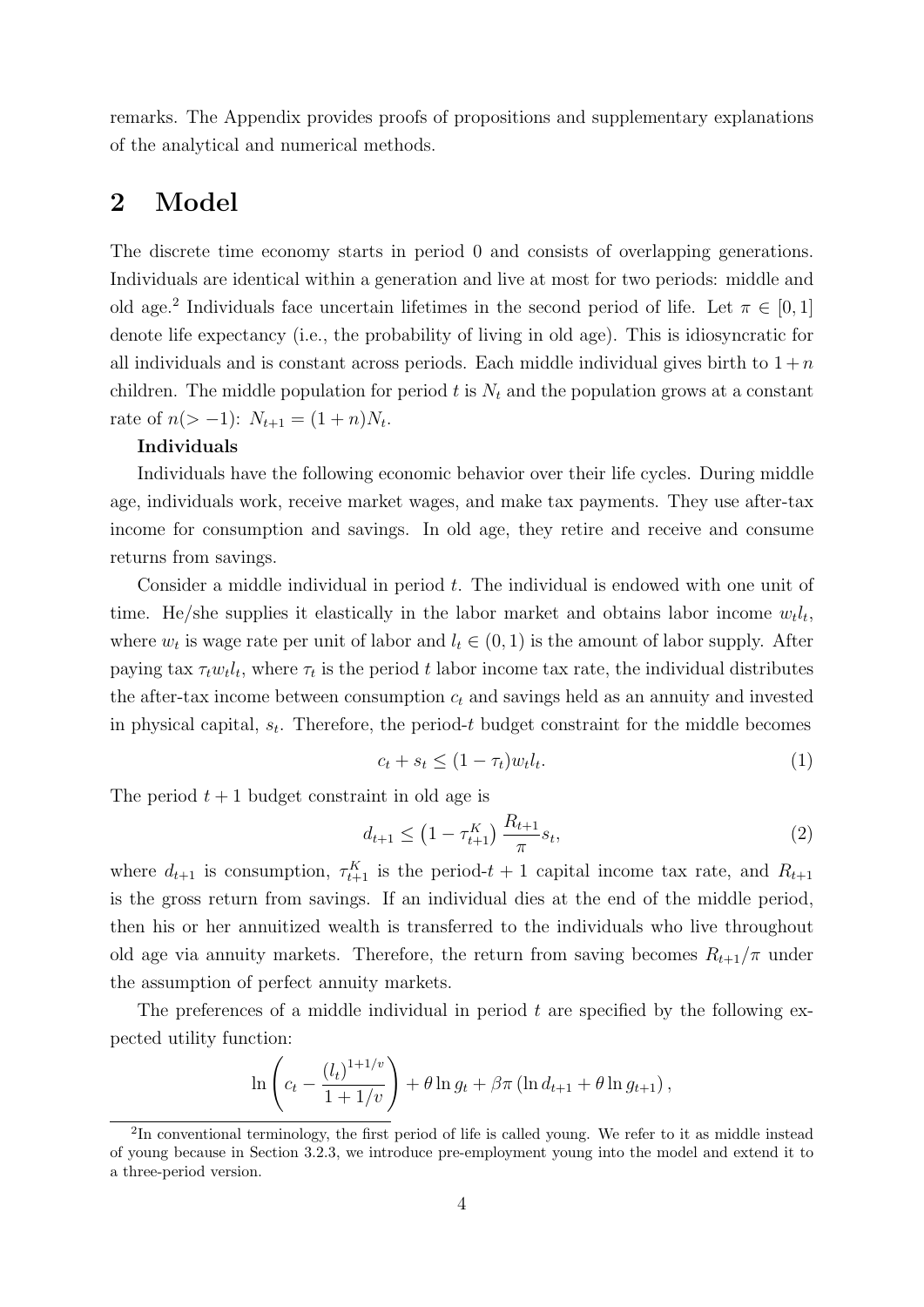where  $g_t$  is per-capita public goods in period  $t, \beta \in (0, 1)$  is a discount factor, and  $\theta(>0)$  is the degree of preferences for public goods. Following Greenwood, Hercowitz, and Huffman  $(1988)$  and Müller, Storesletten, and Zilibotti  $(2016)$ , we assume that the disutility from labor effort is  $(l_t)^{1+1/v}$  /(1+1/v), where  $v(>0)$  parameterizes the Frisch elasticity of labor supply. We substitute the budget constraints (1) and (2) into the utility function to form the unconstrained maximization problem:

$$
\max_{\{s_t, l_t\}} \ln \left( (1 - \tau_t) w_t l_t - s - \frac{(l_t)^{1 + 1/v}}{1 + 1/v} \right) + \theta \ln g_t + \beta \pi \left( \ln \left( 1 - \tau_{t+1}^K \right) R_{t+1} s_t + \theta \ln g_{t+1} \right).
$$

By solving this problem, we obtain the following labor supply and savings functions:

$$
l_t = \left[ (1 - \tau_t) w_t \right]^v,\tag{3}
$$

$$
s_t = \frac{\beta \pi}{1 + \beta \pi} \cdot \frac{1/v}{1 + 1/v} \left[ (1 - \tau_t) w_t \right]^{1+v} . \tag{4}
$$

The labor supply and savings decrease as the labor income tax rate,  $\tau_t$ , increases, but they increase as the wage rate,  $w_t$ , increases.

#### Firms

There is a continuum of identical firms that are perfectly competitive profit maximizers and that produce the final output  $Y_t$  with a constant-returns-to-scale Cobb–Douglas production function,  $Y_t = A (K_t)^{\alpha} (L_t)^{1-\alpha}$ . Here,  $A(>0)$  is total factor productivity, which is constant across periods,  $K_t$  is aggregate capital,  $L_t$  is aggregate labor, and  $\alpha \in (0,1)$  is a constant parameter representing capital share in production.

In each period, a firm chooses capital and labor to maximize its profit,  $A\left(K_{t}\right)^{\alpha}\left(L_{t}\right)^{1-\alpha} \rho_t K_t - w_t L_t$ , where  $R_t$  is the gross return on physical capital and  $w_t$  is the wage rate. The firm's profit maximization leads to

$$
K_t: R_t = \alpha A \left( k_t \right)^{\alpha - 1} \left( l_t \right)^{1 - \alpha}, \tag{5}
$$

$$
L_t: w_t = (1 - \alpha) A (k_t)^{\alpha} (l_t)^{-\alpha}, \qquad (6)
$$

where  $k_t \equiv K_t/N_t$  is per-capita capital and  $l_t \equiv L_t/N_t$  is per-capita labor. Capital fully depreciates in a single period.

#### Government budget constraint

Government expenditure is financed by both taxes on capital and labor income and public debt issues. Let  $B_t$  denote aggregate inherited debt. The government budget constraint in period t is  $\tau_t w_t l_t N_t + \tau_t^K (R_{t+1}/\pi) s_{t-1} \pi N_{t-1} + B_{t+1} = R_t B_t + G_t$ , where  $\tau_t w_t l_t N_t$  is aggregate labor income tax revenue,  $\tau_t^K R_t s_{t-1} N_{t-1}$  is aggregate capital income tax revenue,  $B_{t+1}$  is newly issued public debt,  $R_t B_t$  is debt repayment, and  $G_t$  is aggregate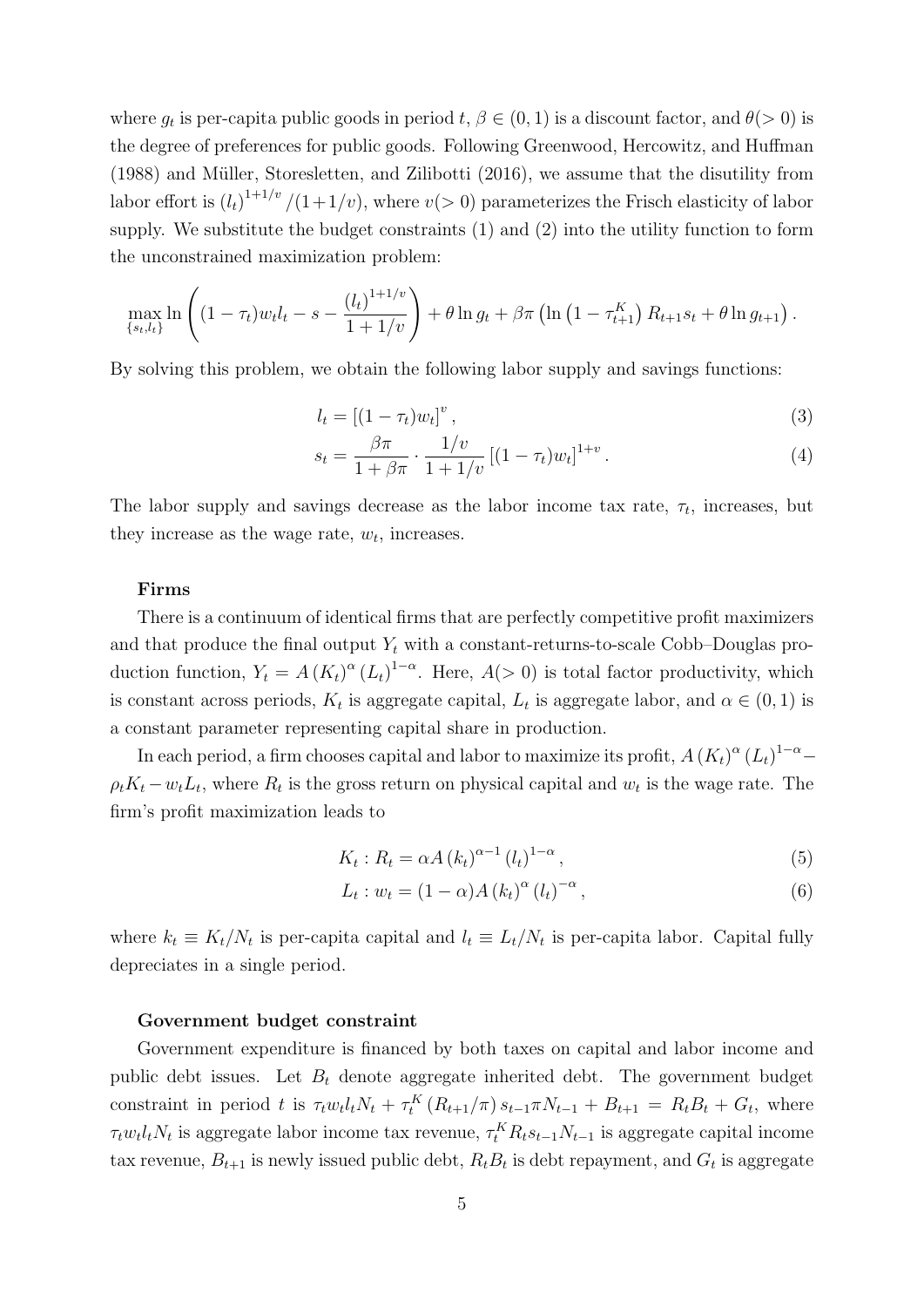public expenditure. We assume a one-period debt structure to derive analytical solutions from the model. We also assume that the government in each period is committed to not repudiating the debt.

By dividing both sides of the constraint by  $N_t$ , we can obtain a per- capita expression of the government budget constraint:

$$
\tau_t w_t l_t + \frac{\tau_t^K R_t s_{t-1}}{1+n} + (1+n)b_{t+1} = R_t b_t + \frac{(1+n) + \pi}{1+n} g_t,
$$
\n<sup>(7)</sup>

where  $b_t \equiv B_t/N_t$  is per-capita debt and  $g_t \equiv G_t/(N_t + \pi N_{t-1})$  is the per-capita public expenditure.

#### Capital market-clearing condition

Public debt is traded in the domestic capital market. The market-clearing condition for capital is  $K_{t+1} + B_{t+1} = N_t s_t$ , which expresses the equality of total savings by middle agents in period  $t$ ,  $N_t s_t$ , to the sum of the stocks of aggregate physical capital and aggregate public debt at the beginning of period  $t + 1$ . We can rewrite this condition as

$$
(1+n)(k_{t+1} + b_{t+1}) = s_t.
$$
\n(8)

#### Economic Equilibrium

We define an economic equilibrium in the present framework as follows.

• **Definition 1.** Given a sequence of policies,  $\{\tau_t, \tau_t^K, g_t\}_{t=0}^{\infty}$ , an *economic equilibrium* is a sequence of allocations,  $\{c_t, d_t, s_t, l_t, k_{t+1}, b_{t+1}\}_{t=0}^{\infty}$ , and prices,  $\{w_t, R_t\}_{t=0}^{\infty}$ , with the initial conditions  $k_0(>0)$  and  $b_0(\geq 0)$  such that (i) given  $(w_t, R_{t+1}, \tau_t, \tau_{t+1}^K, g_t, g_{t+1}),$  $(c_t, d_{t+1}, s_t)$  solves the utility maximization problem; (ii) given  $(w_t, R_t)$ ,  $(K_t, L_t)$ solves a firm's profit maximization problem; (iii) given  $(w_t, R_{t+1}, s_{t-1}, b_t)$ ,  $(\tau_t, \tau_t^K, g_t, b_{t+1})$ satisfies the government budget constraint; (iv) the labor market,  $N_t l_t = L_t$ , clears; and (v) the capital market,  $(1+n)(k_{t+1} + b_{t+1}) = s_t$ , clears.

Definition 1 allows us to reduce the economic equilibrium conditions to a system of two difference equations, one representing the government budget constraint and the other representing the capital market-clearing condition, for two state variables, physical capital k and public debt b. To show this, consider the labor supply in  $(3)$ , the savings in  $(4)$ , and factor prices in  $(5)$  and  $(6)$ . We write these as functions of physical capital,  $k_t$ , and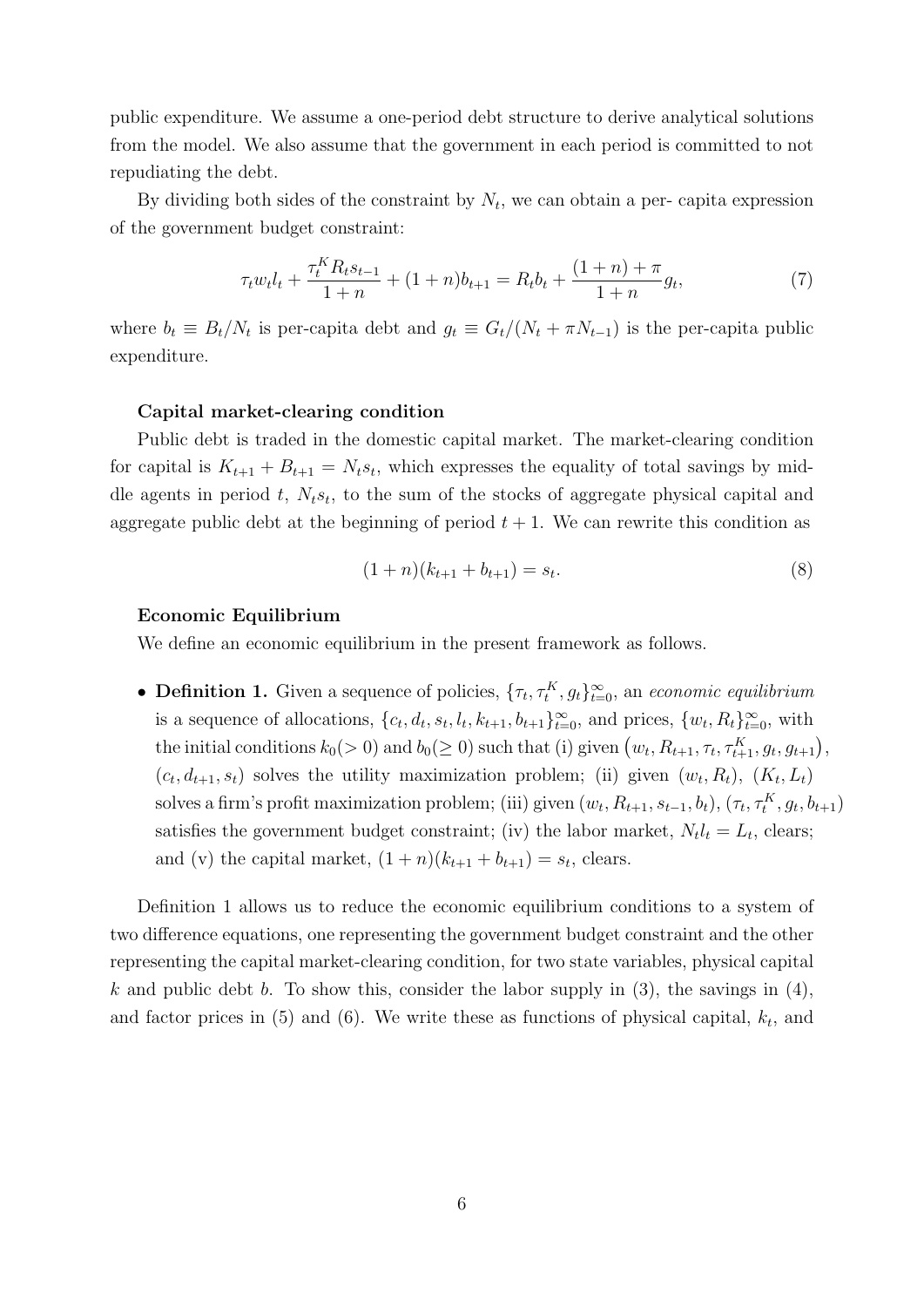the labor income tax rate,  $\tau_t$  as follows:<sup>3</sup>

$$
l_t = l(\tau_t, k_t) \equiv \left[ (1 - \tau_t)(1 - \alpha)A(k_t)^{\alpha} \right]^{v/(1 + \alpha v)}, \tag{9}
$$

$$
s_t = s(\tau_t, k_t, l(\tau_t, k_t)) \equiv \frac{\beta \pi}{1 + \beta \pi} \cdot \frac{1/v}{1 + 1/v} \left[ (1 - \tau_t) w(k_t, l(\tau_t, k_t)) \right]^{1+v}, \tag{10}
$$

$$
w_t = w(k_t, l(\tau_t, k_t)) \equiv (1 - \alpha) A(k_t)^{\alpha} [l(\tau_t, k_t)]^{-\alpha}, \qquad (11)
$$

$$
R_t = R(k_t, l(\tau_t, k_t)) \equiv \alpha A(k_t)^{\alpha - 1} [l(\tau_t, k_t)]^{1 - \alpha}.
$$
\n(12)

Using the labor supply function in (9) and the factor prices in (11) and (12), we can reformulate the government budget constraint in Eq. (7) in terms of the state variables, k and b, and the government policy variables,  $\tau$ ,  $\tau^K$ , and g as follows:

$$
TR(\tau_t, k_t) + TR^K(\tau_t^K, \tau_t, k_t, b_t) + (1+n)b_{t+1}
$$
  
=  $R(k_t, l(\tau_t, k_t)) b_t + \frac{(1+n) + \pi}{1+n} g_t,$  (13)

where we define  $TR(\tau_t, k_t)$  and  $TR^K(\tau_t^K, \tau_t, k_t, b_t)$ , representing the tax revenues from labor and capital income, respectively, as follows:

$$
TR(\tau_t, k_t) \equiv \tau_t w (k_t, l(\tau_t, k_t)) l(\tau_t, k_t),
$$
  

$$
TR^{K} (\tau_t^{K}, \tau_t, k_t, b_t) \equiv \tau_t^{K} R (k_t, l(\tau_t, k_t)) (k_t + b_t).
$$

We can also reformulate the capital market-clearing condition in  $(8)$  as follows:

$$
(1+n)(k_{t+1} + b_{t+1}) = s(\tau_t, k_t, l(\tau_t, k_t))
$$
  
= 
$$
\frac{\beta \pi}{1 + \beta \pi} \cdot \frac{1/v}{1 + 1/v} [(1 - \tau_t)(1 - \alpha)A(k_t)^{\alpha}]^{\frac{1+v}{1 + \alpha v}}.
$$
 (14)

Thus, given the initial condition  $(k_0, b_0)$  and the sequence of the policy variables, we can characterize  $\{\tau_t, \tau_t^K, g_t\}_{t=0}^{\infty}$ , the sequence of physical capital and public debt in the economic equilibrium,  ${k_t, b_t}_{t=0}^{\infty}$ , by Eqs. (13) and (14).

In the economic equilibrium, we can express the indirect utility of the middle in period  $t, V_t^M$ , and that of the old in period  $t, V_t^O$ , as functions of policy variables, physical capital, and public debt.  $V_t^M$  becomes:

$$
V_t^M = \ln \left[ c(\tau_t, k_t, l(\tau_t, k_t)) - \frac{(l(\tau_t, k_t))^{1+1/v}}{1+1/v} \right] + \theta \ln g_t + \beta \pi \left[ \ln d \left( \tau_{t+1}^K, k_{t+1}, b_{t+1}, l(\tau_{t+1}, k_{t+1}) \right) + \theta \ln g_{t+1} \right],
$$
(15)

<sup>&</sup>lt;sup>3</sup>The derivation of (9) - (12) is as follows. First, we substitute (6) into (3) to write the optimal labor supply as a function of  $\tau_t$  and  $k_t$ , as in (9). Second, we reformulate the saving function in (4) using (6) and (9), as in (10). Third, we use firms' profit maximization with respect to  $L_t$  in (6) and the labor supply function in (9) to obtain the labor market-clearing wage rate, as in (11). Finally, firms' profit maximization with respect to  $K_t$  in (5) and the labor supply function in (9) lead to (12).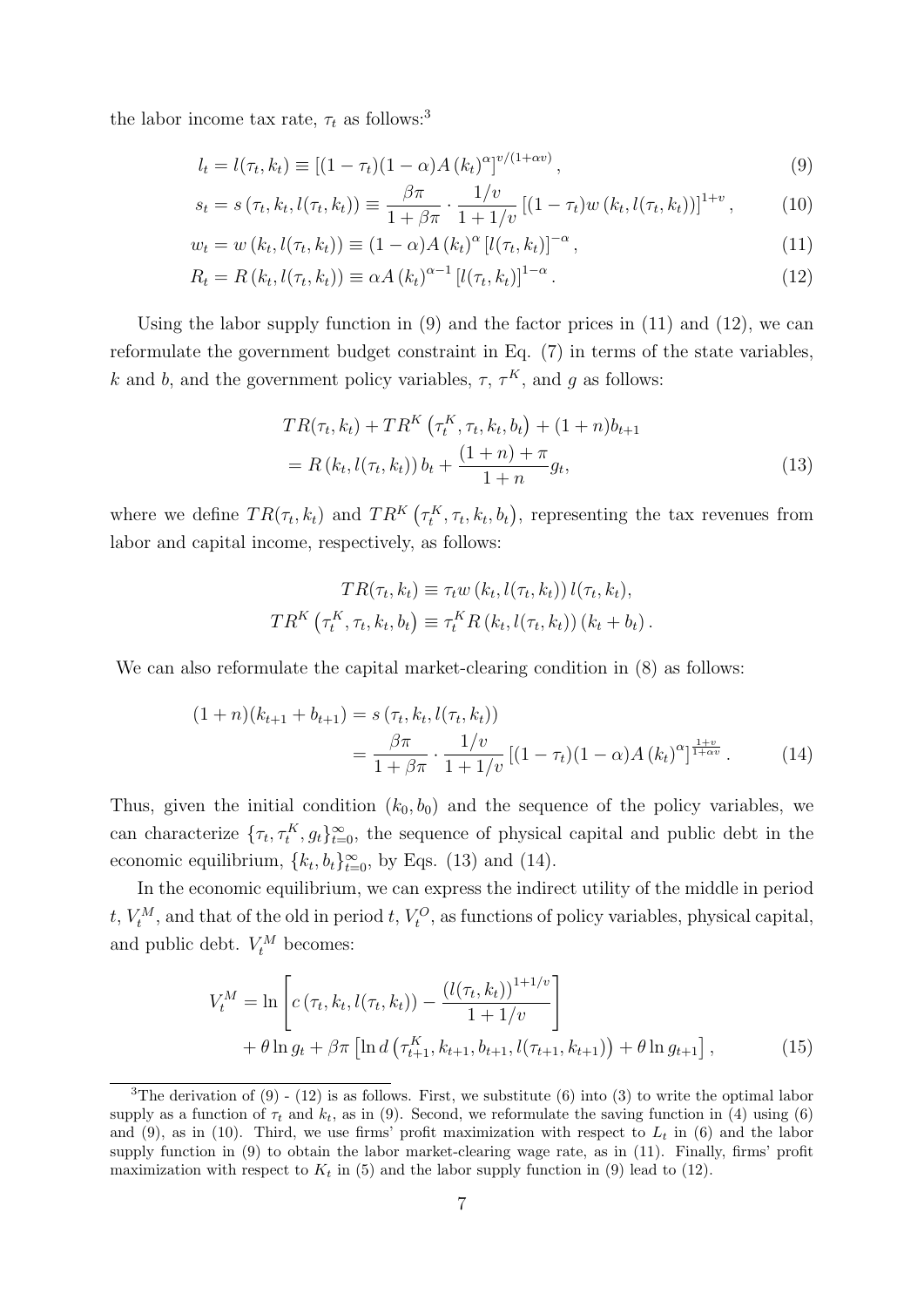where we define  $c(\tau_t, k_t, l(\tau_t, k_t))$  and  $d(\tau_{t+1}^K, k_{t+1}, b_{t+1}, l(\tau_{t+1}, k_{t+1}))$ , representing consumption in middle and old ages, respectively, as follows:

$$
c(\tau_t, k_t, l(\tau_t, k_t)) \equiv (1 - \tau_t) w(k_t, l(\tau_t, k_t)) l(\tau_t, k_t) - s(\tau_t, k_t, l(\tau_t, k_t)),
$$

$$
d\left(\tau_{t+1}^K, k_{t+1}, b_{t+1}, l(\tau_{t+1}, k_{t+1})\right) \equiv \left(1 - \tau_{t+1}^K\right) R\left(k_{t+1}, l(\tau_{t+1}, k_{t+1})\right) \left(1 + n\right) \left(k_{t+1} + b_{t+1}\right) / \pi.
$$

The utility function of the old in period  $t, V_t^O$ , is

$$
V_t^O = \ln d\left(\tau_t^K, k_t, b_t, l(\tau_t, k_t)\right) + \theta \ln g_t.
$$
\n(16)

### 3 Political Equilibrium

In this section, we consider voting on fiscal policy. We employ probabilistic voting à la Lindbeck and Weibull (1987). In this voting scheme, there is electoral competition between two office-seeking candidates. Each candidate announces a set of fiscal policies subject to the government budget constraint. As Persson and Tabellini (2000) demonstrate, the two candidates' platforms converge in the equilibrium to the same fiscal policy that maximizes the weighted average utility of voters.

In the present framework, both the middle and old have an incentive to vote. Thus, the political objective is the weighted sum of the utility of the middle and old, given by  $\tilde{\Omega}_t \equiv \pi \omega V_t^O + (1 + n)(1 - \omega)V_t^M$ , where  $\omega \in (0, 1)$  and  $1 - \omega$  are the political weight placed on the old and middle, respectively. A larger value of  $\omega$  implies greater political power of the old. We use the gross population growth rate,  $(1+n)$  to adjust the weight of the middle and life expectancy (i.e., the probability of living in old age),  $\pi$  to adjust the weight of the old, to reflect their share of the population. To obtain the intuition behind this result, we divide  $\tilde{\Omega}_t$  by  $(1+n)(1-\omega)$  and redefine the objective function as follows:

$$
\Omega_t = \frac{\pi \omega}{(1+n)(1-\omega)} V_t^O + V_t^M,
$$

where the coefficient  $\pi\omega/(1+n)(1-\omega)$  of  $V_t^O$  represents the relative political weight of the old.

We substitute  $V_t^M$  in (15) and  $V_t^O$  in (16) into  $\Omega_t$  and obtain

$$
\Omega_{t} = \frac{\pi \omega}{(1+n)(1-\omega)} V^{O}(\tau_{t}, \tau_{t}^{K}, g_{t}; k_{t}, b_{t}) + V^{M}(\tau_{t}, g_{t}, \tau_{t+1}, \tau_{t+1}^{K}, g_{t+1}, k_{t+1}; k_{t})
$$
\n
$$
= \frac{\pi \omega}{(1+n)(1-\omega)} \left[ \ln d\left(\tau_{t}^{K}, k_{t}, b_{t}, l(\tau_{t}, k_{t})\right) + \theta \ln g_{t} \right]
$$
\n
$$
+ \ln \left[ c\left(\tau_{t}, k_{t}, l(\tau_{t}, k_{t})\right) - \frac{\left(l(\tau_{t}, k_{t})\right)^{1+1/\nu}}{1+1/\nu} \right]
$$
\n
$$
+ \theta \ln g_{t} + \beta \pi \left[ \ln d\left(\tau_{t+1}^{K}, k_{t+1}, b_{t+1}, l(\tau_{t+1}, k_{t+1})\right) + \theta \ln g_{t+1} \right]. \tag{17}
$$

The political objective function in (17) suggests that current policy choice affects decisions on future policy via physical capital accumulation. In particular, the period-t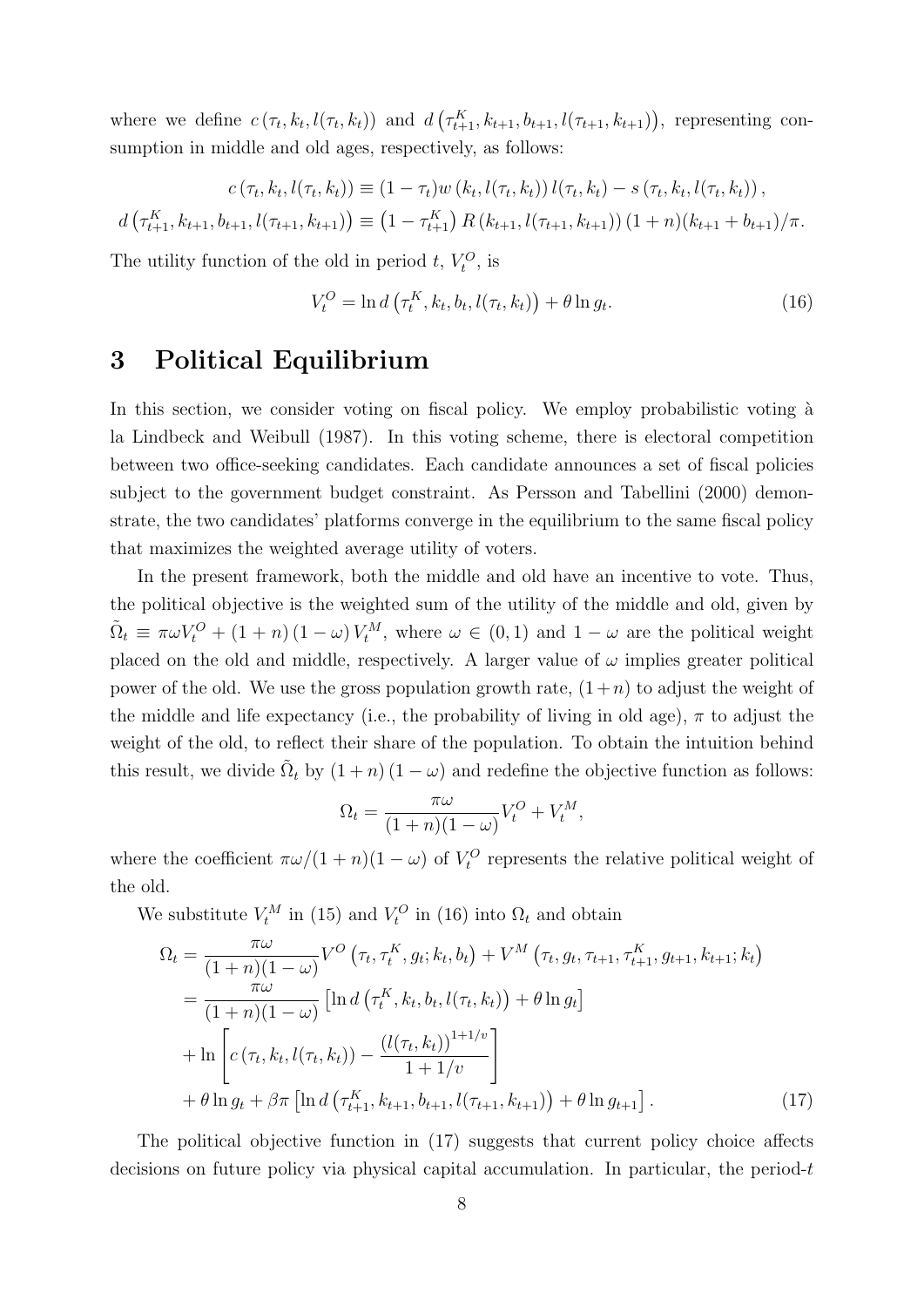choice of  $\tau_t^K$ ,  $\tau_t$ , and  $g_t$  affect the formation of physical capital in period  $t + 1$ . This in turn influences decision making on period- $t + 1$  fiscal policy. To demonstrate this intertemporal effect, we employ the concept of Markov-perfect equilibrium under which fiscal policy today depends on the payoff-relevant state variables.

In the present framework, the payoff-relevant state variables are physical capital,  $k$ , and public debt, b. Thus, the expected provision of the public good and the rate of capital income tax for the next period,  $g_{t+1}$  and  $\tau_{t+1}^K$ , respectively, are given by the functions of the period- $t+1$  state variables,  $g_{t+1} = G(k_{t+1}, b_{t+1})$  and  $\tau_{t+1}^K = T^K(k_{t+1}, b_{t+1})$ . We denote by  $-\underline{\tau}(< 0)$  and  $-\underline{\tau}^K(< 0)$  the arbitrary lower limits of  $\tau$  and  $\tau^K$ , respectively. By using recursive notation with  $z' = k', b', g', \tau^{K}$  denoting the next period  $z = k, b, g, \tau^{K}$ , we can define a Markov-perfect political equilibrium in the present framework as follows.

• **Definition 2.** A *Markov-perfect political equilibrium* is a set of functions,  $\langle T, T^K, G, B \rangle$ , where  $T: \mathbb{R}_+^2 \to (-\underline{\tau}, 1)$  is the labor income tax rate,  $\tau = T(k, b)$ ,  $T^K: \mathbb{R}_+^2 \to$  $(-\underline{\tau}^K, 1)$  is the capital income tax rate,  $\tau^K = T^K(k, b)$ ,  $G: \mathbb{R}^2_+ \to \mathbb{R}$  is the public goods provision rule,  $g = G(k, b)$ , and  $B: \mathbb{R}^2_+ \to \mathbb{R}$  is the debt rule,  $b' = B(k, b)$ , such that given k and b,  $\langle T(k, b), T^K(k, b), G(k, b), B(k, b) \rangle$  is a solution to the following problem:

$$
\max \Omega = \frac{\pi \omega}{(1+n)(1-\omega)} V^O \left( T(k,b), T^K(k,b), G(k,b); k, b \right) + V^M \left( T(k,b), G(k,b), T(k',b'), T^K(k',b'), G(k',b'), k'; k \right),
$$
(18)

s.t. 
$$
(1+n)(k'+B(k,b)) = s(T(k,b), l(T(k,b),k),k),
$$
 (19)

$$
TR(\tau, k) + TR^K(\tau^K, \tau, k, b) + (1 + n)B(k, b)
$$
  
=  $R(k, l(T(k, b), k))b + \frac{(1 + n) + \pi}{1 + n}G(k, b),$  (20)

given  $k$  and  $b$ ,

where  $(19)$  comes from the capital market-clearing condition in  $(14)$ , and  $(20)$  comes from the government budget constraint in (13).

#### 3.1 Characterization of Political Equilibrium

To obtain the set of policy functions in Definition 2, we conjecture the following policy functions in the next period:

$$
1 - \tau^{K\prime} = \frac{\overline{T}}{\alpha}^K \cdot \frac{k'}{k' + b'},\tag{21}
$$

$$
1 - \tau' = \bar{T},\tag{22}
$$

$$
g' = \bar{G} \cdot \left[ A(k')^{\alpha} \right]^{\frac{1+v}{1+\alpha v}},\tag{23}
$$

where  $\bar{T}^K$ ,  $\bar{T}$ , and  $\bar{G}$  are positive constant parameters.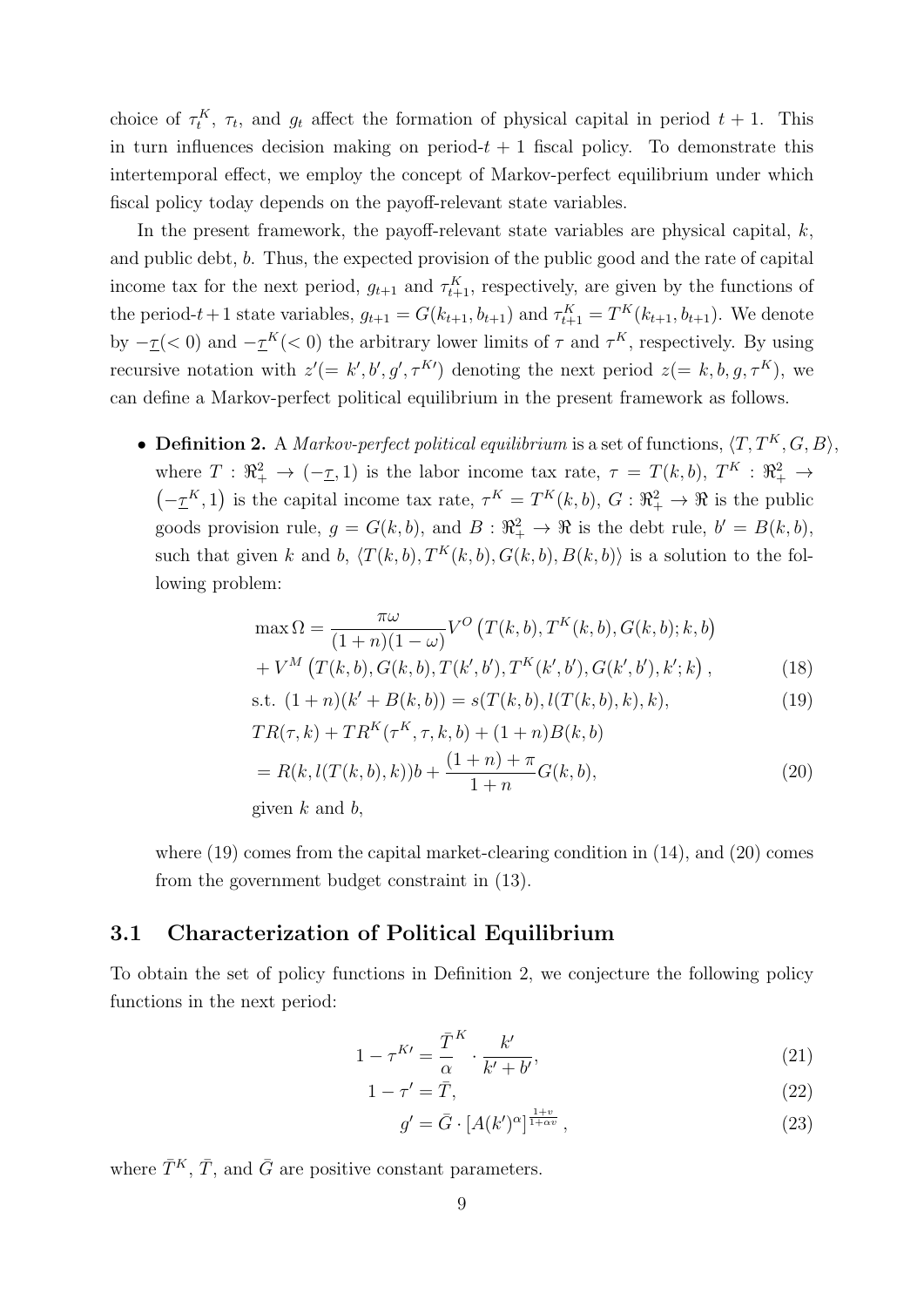Given the conjectures in  $(21)$ – $(23)$ , we consider the optimization problem described in Definition 2. We solve the problem and obtain the following first-order conditions:

$$
\tau : \frac{\pi \omega}{(1+n)(1-\omega)} \cdot \frac{d_{\tau}}{d} + \frac{c_{\tau} - (l)^{1/v} l_{\tau}}{c - \frac{(l)^{1+1/v}}{1+1/v}} + \beta \pi \left(\frac{d'_{\tau}}{d'} + \theta \frac{g'_{\tau}}{g'}\right) + \lambda \left(TR_{\tau} + TR^{K}_{\tau} - R_{\tau}b\right) = 0,
$$
\n(24)

$$
\tau^K : \frac{\pi \omega}{(1+n)(1-\omega)} \cdot \frac{d_{\tau^K}}{d} + \lambda T R_{\tau^K}^K = 0,
$$
\n(25)

$$
g: \left(\frac{\pi\omega}{(1+n)(1-\omega)}+1\right)\frac{\theta}{g}-\lambda\frac{(1+n)+\pi}{1+n}=0,
$$
\n(26)

$$
b': \beta \pi \left(\frac{d'_{b'}}{d'} + \theta \frac{g'_{b'}}{g'}\right) + \lambda (1+n) = 0, \tag{27}
$$

where  $\lambda$  is the Lagrangian multiplier associated with the government budget constraint. A variable with a subscript x represents a derivative with respect to x (e.g.,  $d_{\tau} = \partial d/\partial \tau$ ).

We can summarize the first-order conditions in  $(24)$ – $(27)$  as follows:

$$
\frac{\frac{\pi\omega}{(1+n)(1-\omega)}\cdot\frac{d_{\tau}}{d} + \frac{c_{\tau}-(l)^{1/v}l_{\tau}}{c - \frac{(l)^{1+1/v}}{1+1/v}} + \beta\pi\left(\frac{d'_{\tau}}{d'} + \theta\frac{g'_{\tau}}{g'}\right)}{TR_{\tau} + TR_{\tau}^{K} - R_{\tau}b} = \frac{\beta\pi}{1+n}\left(\frac{d'_{b'}}{d'} + \theta\frac{g'_{b'}}{g'}\right),\tag{28}
$$

$$
\frac{\frac{\pi\omega}{(1+n)(1-\omega)}\cdot\frac{d_{\tau K}}{d}}{TR_{\tau K}^K} = \frac{\beta\pi}{1+n}\left(\frac{d'_{b'}}{d'} + \theta\frac{g'_{b'}}{g'}\right),\tag{29}
$$

$$
\frac{\left(\frac{\pi\omega}{(1+n)(1-\omega)}+1\right)\frac{\theta}{g}}{\frac{(1+n)+\pi}{1+n}} = (-1)\frac{\beta\pi}{1+n}\left(\frac{d'_{b'}}{d'}+\theta\frac{g'_{b'}}{g'}\right). \tag{30}
$$

The expressions in (28)-(30) suggest that the following three effects shape policy: the general equilibrium effect of capital through the interest rate,  $R'$ ; the disciplining effect through the capital income tax rate,  $\tau^{K'}$ ; and the disciplining effect through public goods provision, g'. To understand how these effects work, first consider (28). The numerator on the left-hand side, representing the net marginal benefits of the labor income tax cut, includes the following three effects. First, the term $[\pi\omega/(1+n)(1-\omega)] \cdot (d_{\tau}/d)$  shows the marginal benefit of the tax cut for the old; lowering the tax rate induces the middle to increase labor supply. This in turn raises return from savings, R, and thus increases the consumption of the old.

Second, the term  $\left(c_{\tau} - (l)^{1/v} l_{\tau}\right) / \left(c - (l)^{1+1/v} / (1+1/v)\right)$  includes the marginal costs and benefits for the middle. A tax cut causes disposable income to rise, and thus increases the consumption of the middle, as represented by the term  $c<sub>\tau</sub>$ . At the same time, the cut promotes the labor supply of the middle and thus increases their disutility of labor, as the term  $(l)^{1/v} l_{\tau}$  represents.

Third, the term  $\beta \pi (d'_{\tau}/d' + \theta g'_{\tau}/g')$  includes the marginal costs and benefits of the labor income tax cut that the current middle are expected to receive when they become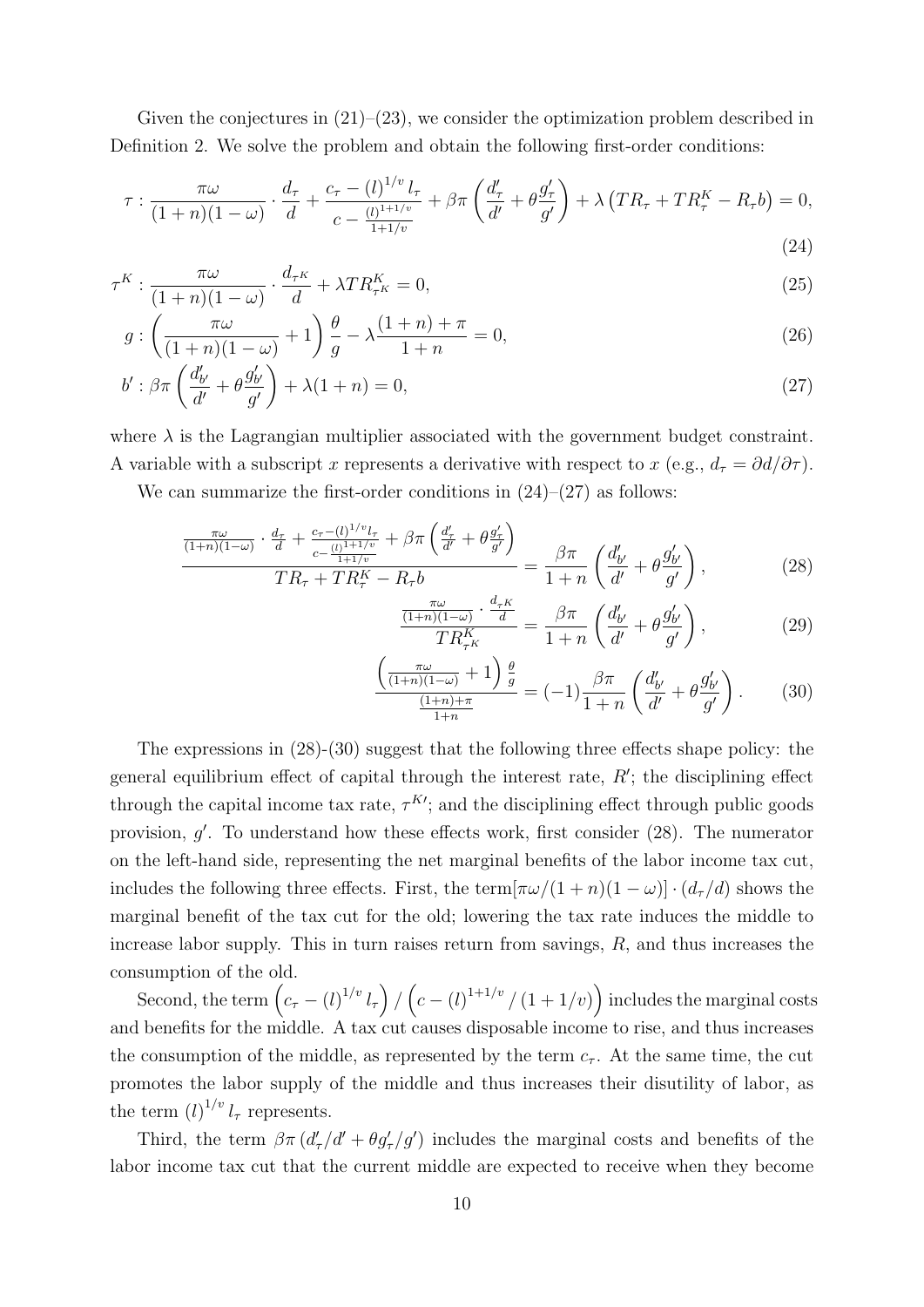old. The cut in the labor income tax rate increases the disposable income of the middle and thus their savings, which in turn increases consumption in their old age. At the same time, the increase in savings works to reduce the return from savings,  $R'$ , and so raises the capital income tax rate in the next period,  $\tau^{K}$ . This in turn reduces consumption in old age. These two opposing effects on old-age consumption is represented by the term  $d'_{\tau}/d'$ . The term  $\theta g'_{\tau}/g'$  implies that the cut in the labor income tax rate increases savings and capital, and thus stimulates public goods provision in the next period. The left-hand side of (28) evaluates the above three effects based on the change in the tax revenue through labor income taxation, as represented by the term  $TR_{\tau} + TR_{\tau}^{K} - R_{\tau}b$  in the denominator.

The right-hand side of (28) shows the marginal net costs of public debt issuance. The term  $d'_{b'}/d'$  shows the marginal benefits of public debt issuance. The issue of public debt crowds out physical capital accumulation and thus raises the interest rate, R′ . This in turn increases consumption in old age. The term  $\theta g'_{b'}/g'$  shows that the debt issue crowds out physical capital and thus lowers public goods provision in the next period,  $g'$ . Thus, the public debt issuance creates two opposing effects on what the middle expects to receive when they become old. The expression in (28) suggests that the government chooses the labor income tax rate and public debt issuance to balance the above-mentioned costs and benefits.

Next, consider the expression in (29). The left-hand side shows the marginal benefits of a capital income tax cut. The cut increases the consumption of the old and thus makes them better off. We evaluate this effect based on the change in the tax revenue through capital income taxation represented by the term  $TR_{\tau^K}^K$  in the denominator. The righthand side is identical to that of (28) and thus represents the net marginal costs of public debt issuance. The expression in (29) therefore suggests that the government chooses the capital income tax rate and public debt issuance to balance these costs and benefits.

Finally, consider the expression in (30). The left-hand side shows the marginal benefit of public goods provision, normalized by the dependency (i.e., beneficiary-contributor) ratio. The right-hand side is equal to that of (28) multiplied by minus one, and so represents the net marginal costs of public debt reduction. The expression in (30) suggests that the government chooses public goods provision and public debt reduction to balance the costs and benefits arising from the choice of these two policy variables.

We can obtain the policy functions that are the solutions to the government optimization problem by solving (28)-(30) and the government budget constraint in (13) for  $\tau$ ,  $\tau$ <sup>K</sup>,  $g$ , and  $b'$ . To simplify the presentation of the policy functions, we introduce the following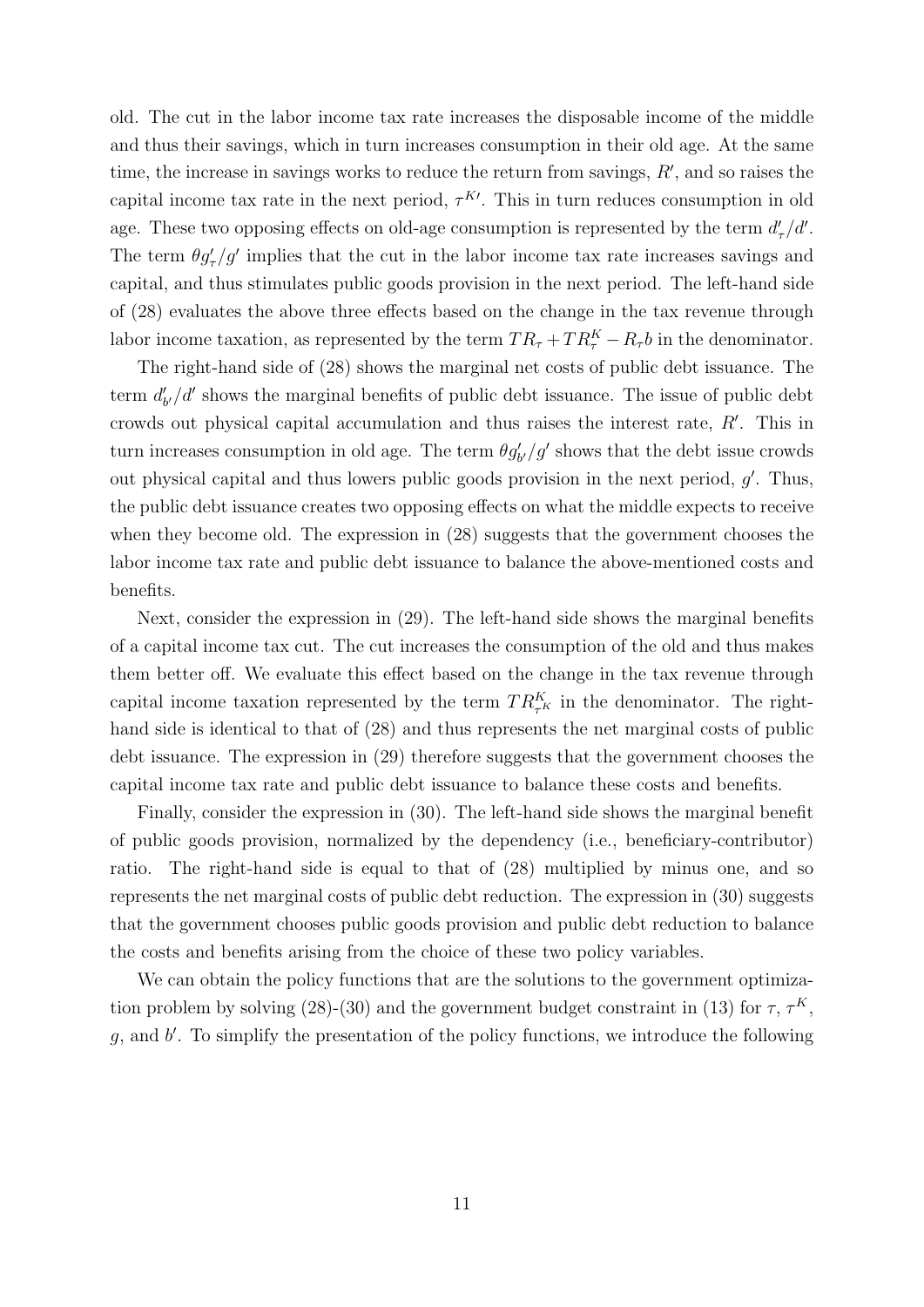notations:

$$
\bar{T}^{K} \equiv \frac{1 - \left(\frac{\beta \pi}{1 + \beta \pi} \frac{1/v}{1 + 1/v} - 1\right) \frac{D_{3}}{D_{1}}}{\left[1 + \theta + \frac{(1 + n)(1 - \omega)}{\pi \omega} \left(\theta + \frac{\beta(1 + \theta)\alpha(1 + v)}{1 + \alpha v}\right)\right] - \left(\frac{\beta}{1 + \beta} \frac{1/v}{1 + 1/v} - 1\right) \frac{D_{2}}{D_{1}}},
$$
\n
$$
\bar{T} \equiv \frac{1}{1 - \alpha} \cdot \frac{D_{2} \bar{T}^{K} - D_{3}}{D_{1}},
$$
\n
$$
\bar{G} \equiv \frac{1 + n}{(1 + n) + \pi} \left(1 + \frac{(1 + n)(1 - \omega)}{\pi \omega}\right) \theta \left[(1 - \alpha) \bar{T}\right]^{(1 - \alpha)v/(1 + \alpha v)} \bar{T}^{K},
$$
\n
$$
\bar{B} \equiv \left[(1 - \alpha) \bar{T}\right]^{(1 - \alpha)v/(1 + \alpha v)} \left[\bar{T}^{K} + (1 - \alpha) \bar{T} - 1\right] + \frac{(1 + n) + \pi}{1 + n} \bar{G},
$$

where  $D_1, D_2$ , and  $D_3$  are defined by

$$
D_1 \equiv \left[\frac{\pi\omega(1-\alpha)v}{(1+n)(1-\omega)} + (1+v)\right] \left(\frac{\beta\pi}{1+\beta\pi} \frac{1/v}{1+1/v} - 1\right) - \beta\pi (1+\theta) \alpha(1+v) \left[(-1)\frac{\beta\pi}{1+\beta\pi} \frac{1/v}{1+1/v} \frac{1+v}{1+\alpha v} + 1 + \frac{v(1-\alpha)}{1+\alpha v}\right]
$$
  
\n
$$
D_2 \equiv \left[\frac{\pi\omega(1-\alpha)v}{(1+n)(1-\omega)} + (1+v)\right] \left[1 + \left(1 + \frac{(1+n)(1-\omega)}{\pi\omega}\right)\theta\right] + \frac{\beta\pi(1+\theta)\alpha(1+v)(1-\alpha)v}{1+\alpha v},
$$
  
\n
$$
D_3 \equiv \left[\frac{\pi\omega(1-\alpha)v}{(1+n)(1-\omega)} + (1+v)\right] + \frac{\beta\pi(1+\theta)\alpha(1+v)(1-\alpha)v}{1+\alpha v}.
$$

,

The following proposition describes the optimal policy functions in the present framework.

• Proposition 1 *There is a Markov-perfect political equilibrium characterized by the following policy functions:*

$$
\tau^K = 1 - \frac{\overline{T}^K}{\alpha} \cdot \frac{1}{1 + b/k},
$$

$$
\tau = 1 - \overline{T},
$$

$$
g = \overline{G} \cdot [A(k)^{\alpha}]^{(1+v)/(1+\alpha v)},
$$

$$
(1+n)b' = \overline{B} \cdot [A(k)^{\alpha}]^{(1+v)/(1+\alpha v)},
$$

Proof. See Appendix A.1.

Proposition 1 implies that the policy functions have the following features. First, the capital income tax rate is increasing in public debt but decreasing in physical capital. A higher level of public debt increases the burden of debt repayment. The government responds to the increased burden by raising the capital income tax rate. By contrast, a higher level of physical capital lowers the interest rate and thus reduces the burden of debt repayment. This enables the government to lower the capital income tax rate. Second, the levels of public goods provision and public debt issues are linear functions of the output. This implies that the government finds it optimal to provide public goods and to issue public debt in proportion to the output. Third, the government borrows in the capital market as long as  $\bar{B} > 0$ ; if this is the case, then the government finds it optimal to shift a part of the burden onto future generations.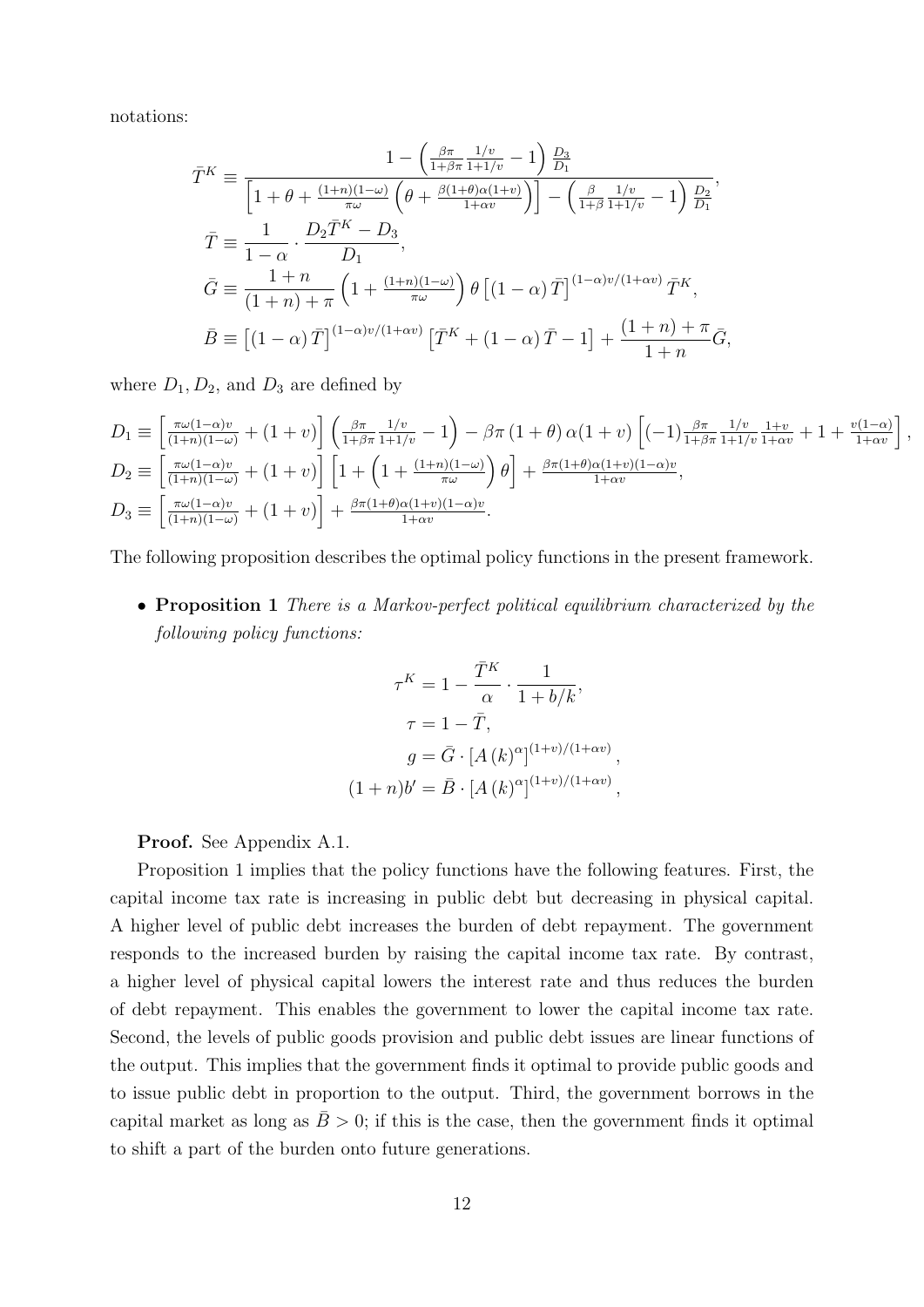Having established the policy functions, we are now ready to demonstrate the accumulation of physical capital. We substitute the policy functions of  $b'$  and  $\tau$  in Proposition 1 into the capital market-clearing condition in (14) (or (19)) and obtain

$$
k' = \frac{1}{1+n} \left\{ \frac{\beta \pi}{1+\beta \pi} \frac{1/v}{1+1/v} \left[ (1-\alpha) \bar{T} \right]^{(1+v)/(1+\alpha v)} - \bar{B} \right\} \left[ A \left( k \right)^{\alpha} \right]^{(1+v)/(1+\alpha v)},\tag{31}
$$

where  $k'$  denotes the next-period capital stock. Given the initial condition  $k_0$ , Eq. (31) determines the equilibrium sequence  ${k_t}$ . A steady state is defined as an equilibrium sequence with  $k = k'$ . In other words, per-capita capital is constant in a steady state. Eq.  $(31)$  indicates that there is a unique, stable steady-state equilibrium of k.

#### 3.2 Policy Response to Population Aging

The result established in Proposition 1 indicates that an increase in  $\pi$  (i.e., an increased life expectancy), a decrease in n (i.e., a decreased population growth rate), and an increase in  $\omega$  (i.e., an increased political weight of the old) affect the policy functions. As mentioned in the introduction the voter turnout of older people is higher than that of younger ones in OECD countries. This implies that the aging of society works in the direction of increasing the political weight of the old. Therefore, we focus on  $\omega$  as well as  $\pi$  and n to analyze the effects of population aging on the ratios of government debt, capital income tax revenue, and labor income tax revenue to GDP. We analyze the cases of inelastic and elastic labor supply in turn.

#### 3.2.1 Inelastic Labor Supply

We first consider the case of inelastic labor supply,  $v = 0$ , and obtain the following result.

- **Proposition 2.** *Suppose that labor supply is inelastic:*  $v = 0$ *.*
- (i) *If*  $\alpha(1+\theta) < 1$  *such that the government borrows in the capital market (i.e.,*  $b' > 0$ ), then the ratio of government debt to GDP is increasing in the life expectancy *and the population growth rate, and decreasing in the political weight of the old:*  $\partial (B_{t+1}/Y_t)/\partial \pi > 0$ ,  $\partial (B_{t+1}/Y_t)/\partial n > 0$ , and  $\partial (B_{t+1}/Y_t)/\partial \omega < 0$ .
- (ii) *The ratio of capital income tax revenue to GDP is decreasing in the life expectancy and the political weight of the old, and increasing in the population growth*  $\mathcal{L}$  rate:  $\partial \left( \tau_t^K R_r s_{t-1} N_{t-1}/Y_t \right) / \partial \pi < 0$ ,  $\partial \left( \tau_t^K R_r s_{t-1} N_{t-1}/Y_t \right) / \partial n > 0$ , and  $\partial \left( \tau_t^K R_r s_{t-1} N_{t-1}/Y_t \right) / \partial \omega$ 0*.*
- (iii) *The ratio of labor income tax revenue to GDP is increasing (decreasing) in the life expectancy if*  $\omega/(1+n)(1-\omega) > \langle \langle \rangle \beta (1-\alpha)$ *, decreasing in the population growth rate, and increasing in the political weight of the old:*  $\partial (\tau_t w_t N_t / Y_t) / \partial \pi \geq 0$  *if*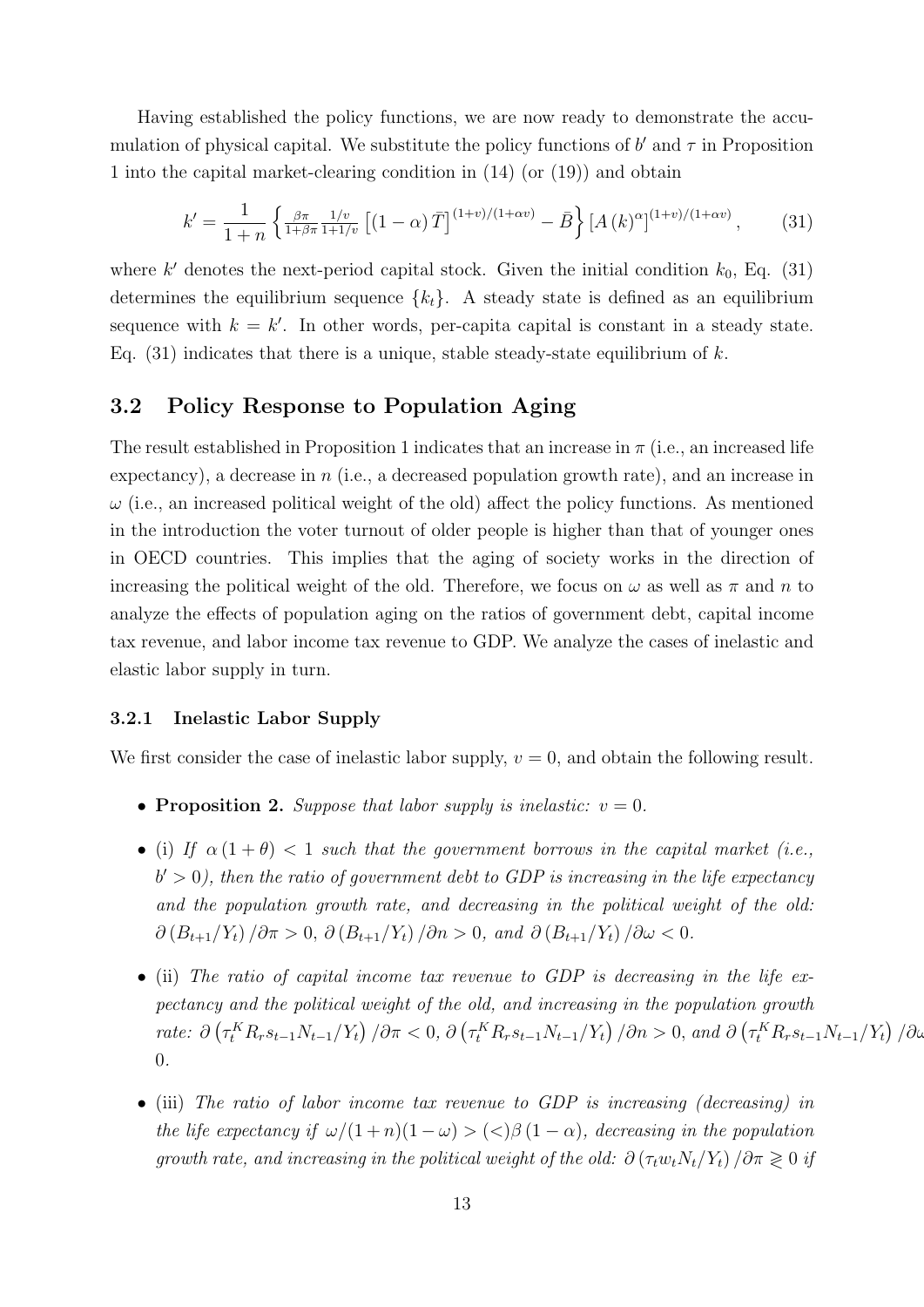*and only if*  $\omega/(1+n)(1-\omega) \ge \beta(1-\alpha)$ ,  $\partial(\tau_t w_t N_t/Y_t) / \partial n < 0$ , and  $\partial(\tau_t w_t N_t/Y_t) / \partial \omega >$ 0*.*

Proof. See Appendix A.2.

Proposition 2 shows that when labor supply is inelastic, the ratio of labor income tax revenue to GDP increases as the population growth rate declines and the political weight of the old increases. Moreover, when the political weight of the old is large, the ratio increases with the increase in life expectancy. These results are generally consistent with the evidence from Figure 1. The ratio of government debt to GDP is positive as long as  $\alpha(1+\theta)$  < 1; and under this condition, the ratio increases as life expectancy increases, but it decreases as the population growth rate decreases and the political weight of the old increases. The former result appears to be consistent with the evidence from Figure 1, but the latter does not. Therefore, there is a discrepancy between theory and evidence for the ratio of government debt to GDP as long as labor supply is inelastic.

Proposition 2 also suggests a discrepancy between theory and evidence for the ratio of capital income tax revenue to GDP. The result in Proposition 2 shows that the ratio decreases as the life expectancy and the political weight of the old increase and the population growth rate decreases. This result, implying a negative association between the ratio and aging, seems to be intuitive at first glance because such changes in demographic factors lead to an increase in the political weight of the old, which in turn provides incentives for the government to choose policies favoring the old who bear the capital income tax burden. However, the evidence from Figure 1 shows that the negative association does not hold for some countries. In particular, Ireland, Korea, and the United States show population aging rates below the OECD average, while they show higher ratios of capital income tax revenue to GDP than other countries except for Sweden. In the following analysis, we show that assuming elastic labor supply could solve the discrepancy between theory and the empirical findings.

#### 3.2.2 Elastic Labor Supply

For the analysis, we take a numerical approach owing to the limitations of the analytical approach in the presence of elastic labor supply. Our strategy is to calibrate the model economy such that the steady-state equilibrium matches some key statistics of the average OECD country during 1995–2016. We then use the calibrated economy to run some quantitative experiments.

We fix the share of capital at  $\alpha = 1/3$  following Song, Storesletten, and Zilibotti (2012) and Lancia and Russo (2016). We introduce a young age into the model; during youth, individuals make no economic decision and depend on their parents for their livelihood. Each period lasts 30 years; this assumption is standard in quantitative analyses of twoor three-period overlapping-generations models (e.g., Gonzalez-Eiras and Niepelt, 2008;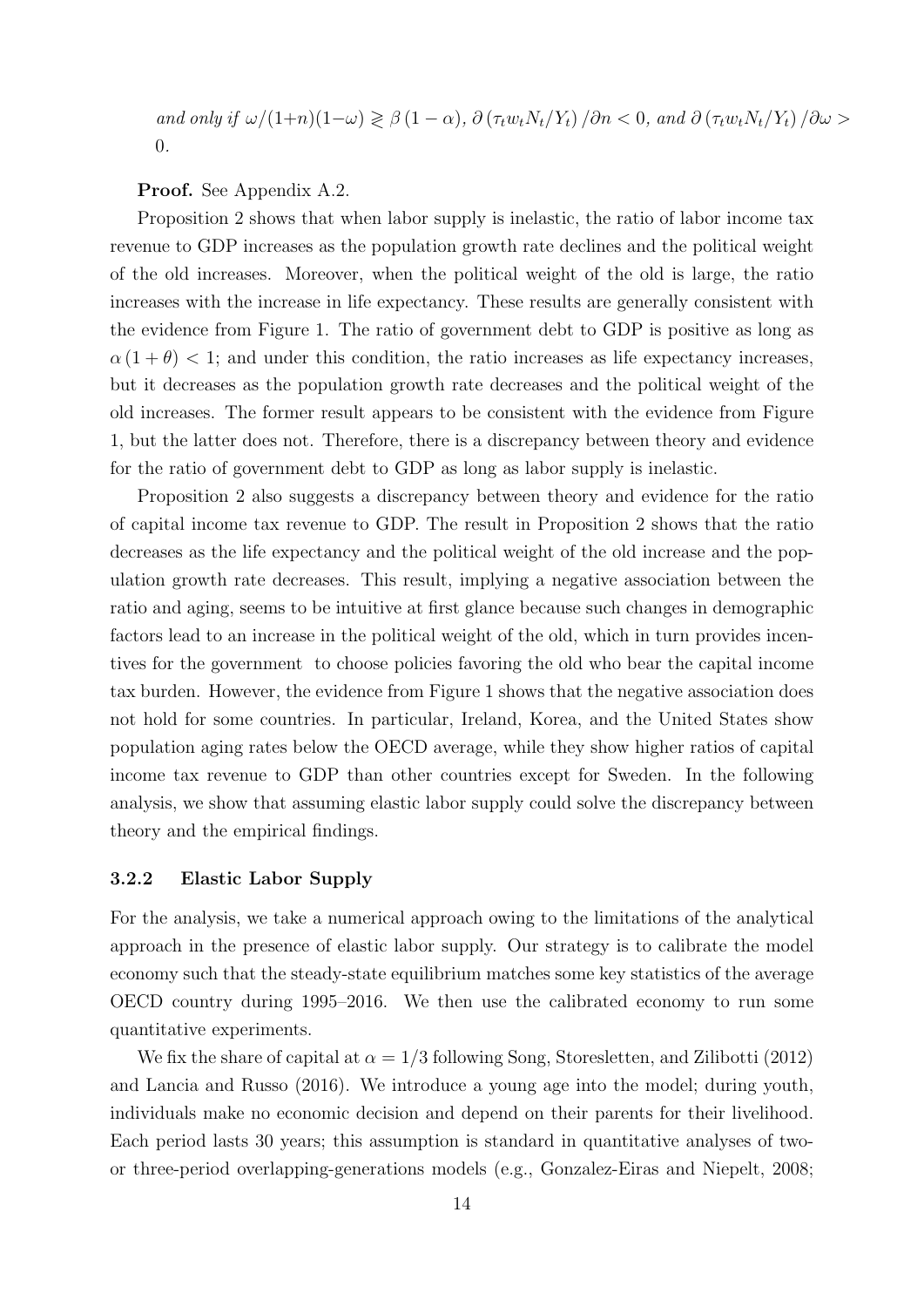Song, Storesletten, and Zilibotti, 2012; Lancia and Russo, 2016). Our selection of  $\beta$  is 0.99 per quarter, which is also standard in the literature (e.g., Kydland and Prescott, 1982; de la Croix and Doepke, 2002). Since agents in the present model plan over a generation that spans 30 years, we discount the future by  $(0.99)^{120}$ . Following Lancia and Russo (2016), we set the relative political weight of the old before adjustment for the population ratio,  $\omega/(1-\omega)$ , to 0.8. In line with Trabandt and Uhlig (2011), we set  $v=3/2$  such that the top of the labor income tax Laffer curve is 60% (see Appendix A.3 for the derivation).

The probability of living in old age,  $\pi$ , is taken from the average life expectancy at birth. The average life expectancy in OECD countries is 78.052 years, so individuals will, on average, live  $18.05(=78.05-60)$  years into old age. In other words, individuals are expected to live  $18.052/30$  of their 30 years of old age, so  $\pi = 0.602$ . The net population growth rate,  $n$ , is taken from the average annual (gross) population growth rate, 1.00548. The net population growth rate for one period is  $(1.00548)^{30} - 1 \simeq 0.178$ . The preference weight of public goods provision,  $\theta$ , is chosen such that the simulated version of the model matches the average ratio of government expenditure to GDP.<sup>4</sup> Table 1 summarizes the parameters.

#### [Table 1 is here.]

We numerically investigate the effects of aging factors,  $\pi$ ,  $n$ , and  $\omega$  on the ratios of government debt, capital income tax revenue, and labor income tax revenue to GDP. The numerical results in Figure 2 show that the ratio of labor income tax revenue to GDP increases as the life expectancy,  $\pi$ , increases, the population growth rate, n, declines, and the political weight of the old,  $\omega$ , increases. These results are almost qualitatively similar to those in the case of inelastic labor supply presented in Proposition 2, and are consistent with the evidence observed in Figure 1. However, the comparative statics for the ratio of public debt to GDP differs significantly from those obtained under the assumption of inelastic labor supply. The ratio of debt to GDP increases as the population growth rate declines and the political weight of the old increases; the ratio rises with the increase in the life expectancy when its initial level exceeds around 0.2. The effects of declining population growth rates and the increasing political weight of the old are very different from those obtained under inelastic labor supply, but appear to be consistent with the evidence observed in Figure 1.

#### [Figure 2 is here.]

<sup>4</sup>We define government expenditure as the sum of general government consumption expenditure and general government gross fixed capital formation. Data on the average life expectancy, the average annual population growth rate, and government expenditures, is sourced from OECD.stat. Source: OECD.Stat (https://stats.oecd.org/) (accessed on April 6, 2021).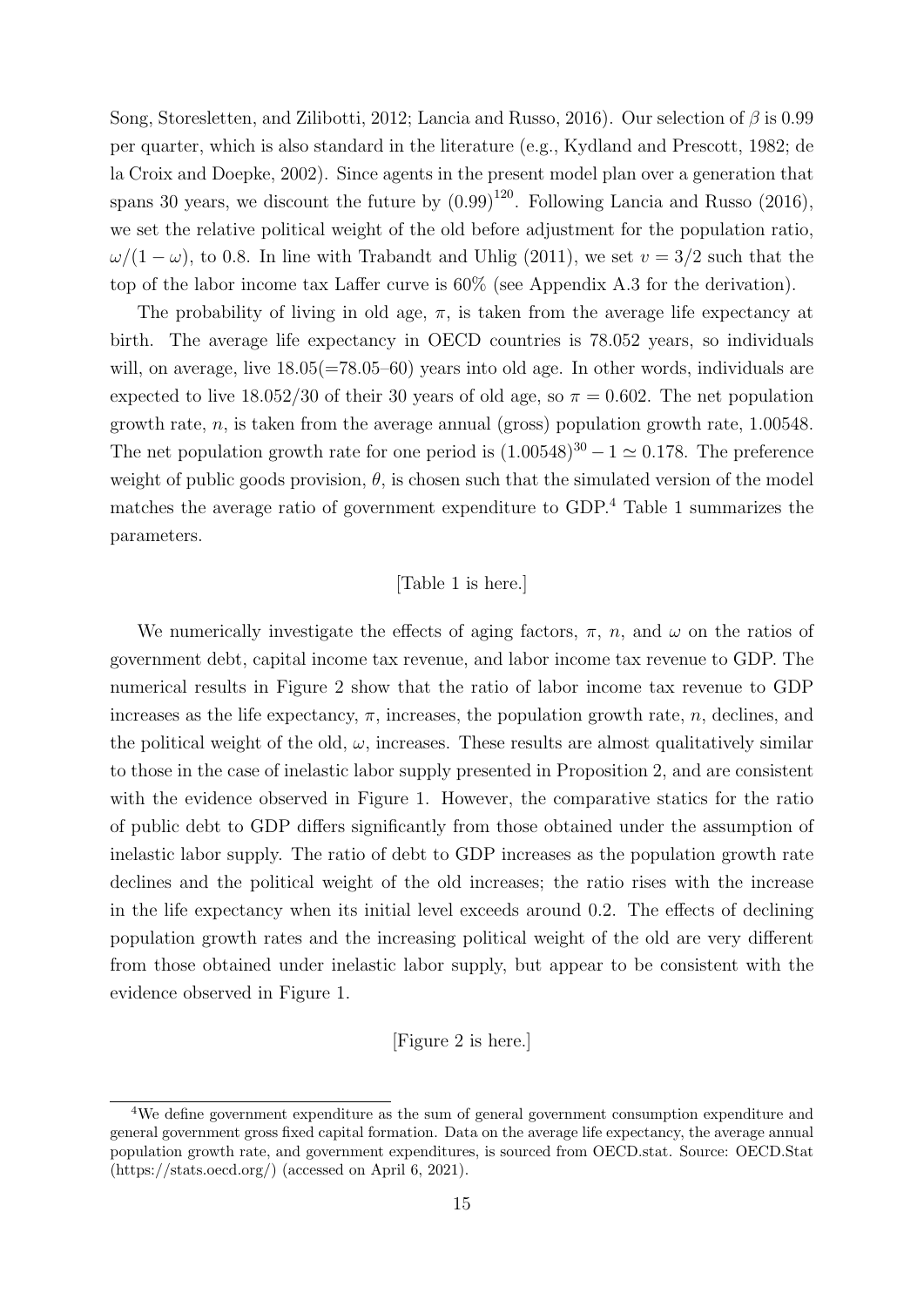The comparative statics for the ratio of capital income tax revenue to GDP also differ from those obtained under inelastic labor supply. The ratio of capital income tax revenue to GDP shows a monotone decline against the declining population growth rate and increasing life expectancy. However, it shows a U-shaped pattern against the increasing political weight of the old. The former result is qualitatively similar to that demonstrated in the case of inelastic labor supply, but the latter result differs from that under inelastic labor supply. However, the latter result seems to be consistent with the non-monotonic relationship between aging and the ratio of capital income tax revenue to GDP observed in Figure 1. The numerical results presented in Figure 2 suggest that the elastic labor supply assumption and the political weight of the old are the key to obtaining comparative statics consistent with the evidence. In the following, we examine the implications and mechanisms of the elastic labor supply assumption in detail, focusing on the effects of the political weight of the old,  $\omega$ .

#### Ratio of Debt to GDP

To understand the role of the endogenous labor supply assumption, we first consider the ratio of public debt to GDP,  $B'/Y$ . From the government budget constraint in (13), the ratio when  $v \geq 0$  (including both elastic and inelastic labor supply cases) is

$$
\frac{B'}{Y} = (-1)\frac{TR(\tau, k)}{Y} + (-1)\frac{TR^K(\tau, \tau^K, k, b)}{Y} + \frac{G}{Y} + \frac{R(k, l(\tau, k))B}{Y}.
$$
 (32)

Equation (32) indicates that the ratio depends on the four terms on the right-hand side,  $TR/Y, TR<sup>K</sup>/Y, G/Y$ , and  $RB/Y$ . Figure 3 plots the changes in these four terms as well as  $B'/Y$  against the changes in  $\omega$  to help clarify the mechanism behind the difference between the elastic  $(v > 0)$  and inelastic  $(v = 0)$  cases.

#### [Figure 3 is here.]

As Panel (a) shows, the ratio  $B'/Y$  decreases as  $\omega$  increases when labor supply is inelastic, whereas it increases when labor supply is elastic. The elasticity of labor supply leads to these contrasting results. When the labor supply is elastic, an increase in  $\omega$  gives the government an incentive to raise the labor income tax rate, which leads to an increase in the interest rate,  $R$ , through the household's choice of labor supply. This leads to an increase in the ratio  $B'/Y$  through an increase in the debt repayment, RB (Panel (e)). However, when the labor supply is inelastic, this positive effect through the interest rate is absent, so an increase in  $\omega$  leads to a decrease in the ratio  $B'/Y$ .

#### Ratio of Capital Income Tax Revenue to GDP

Next, we consider the ratio of capital income tax revenue to GDP,  $\tau_t^K R_t s_{t-1} N_{t-1} / Y_t$ . The ratio depends on two factors: the capital income tax rate,  $\tau_t^K$ , and the ratio of capital income to GDP,  $R_ts_{t-1}N_{t-1}/Y_t$ . Figure 4 plots changes in  $R_ts_{t-1}N_{t-1}/Y_t$ ,  $\tau_t^K$ , and  $\tau_t^K R_t s_{t-1} N_{t-1}/Y_t$  against changes in  $\omega$ . In each panel, the solid (dashed) curve represents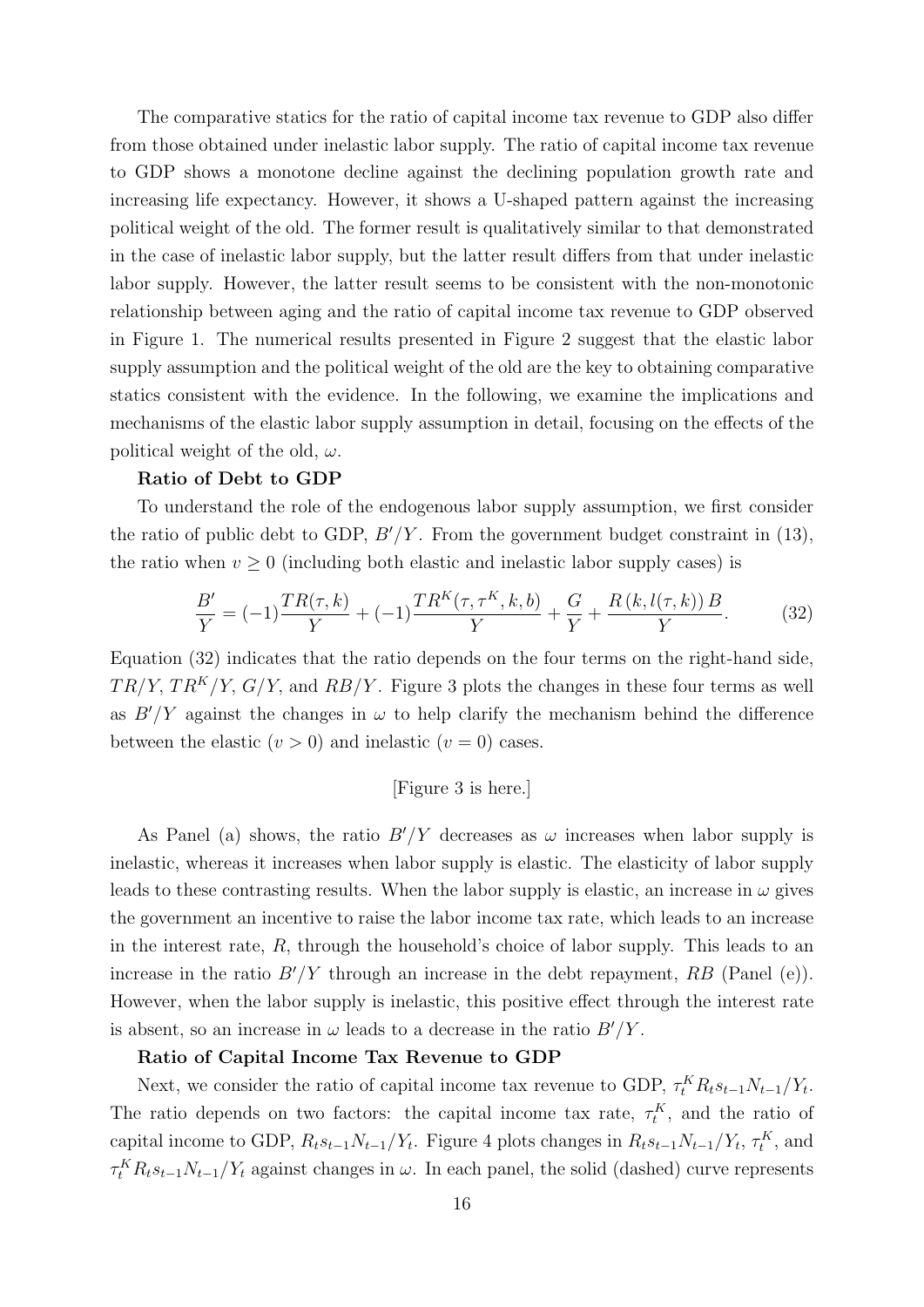the changes in a concerned variable when labor supply is elastic (inelastic). We first assess the effect through the ratio of capital income to GDP,  $R_ts_{t-1}N_{t-1}/Y_t$ , and then assess the effect through the capital income tax rate,  $\tau_t^K$ .

[Figure 4 is here.]

When the labor supply is inelastic such that  $v = 0$  holds, the ratio of capital income to GDP reduces to  $R_t s_{t-1} N_{t-1}/Y_t = (1 - \alpha \theta)/(1 + \theta)$ , which is independent of the political weight of the old,  $\omega$ . However, when the labor supply is elastic such that  $v > 0$  holds, a change in  $\omega$  affects the ratio  $R_t s_{t-1} N_{t-1}/Y_t$  through the labor supply decision as follows. The government chooses a higher labor income tax rate as the political weight of the old increases. A higher labor income tax rate reduces the supply of labor, resulting in lower labor income and thus lower savings. This leads to a decrease in the ratio of capital income to GDP through the term  $s_{t-1}$ . On the other hand, a decrease in savings leads to an increase in the interest rate,  $R_t$ , through a decrease in the capital level, which leads to an increase in the ratio of capital income to GDP. In total, the latter effect dominates the former one, implying that the ratio of capital income to GDP increases as  $\omega$  increases.

Next, consider the effect of  $\omega$  through the capital income tax rate,  $\tau_t^K = 1 - \bar{T}^K / [\alpha(k_t + b_t)/k_t]$ . The expression shows that a change in  $\omega$  affects the tax rate through  $\bar{T}^K$  and  $\alpha(k_t+b_t)/k_t$ . The term  $\bar{T}^K$  increases and thus,  $\tau_t^K$  decreases as  $\omega$  increases, irrespective of the status of labor supply, v. The negative effect on the capital income tax rate reflects the preferences of the old who want to reduce their fiscal burden of capital income taxation. The term  $\alpha (k_t + b_t) / k_t$ , which is equal to  $R_t s_{t-1} N_{t-1} / Y_t$ , is independent of  $\omega$  when  $v = 0$ , while it is increasing in  $\omega$  when  $v > 0$ , as we argued in the last paragraph. The effects through the two terms suggest that when  $v = 0$ , the capital income tax rate decreases as  $\omega$  increases. However, when  $v > 0$ , the negative effect through the term  $\overline{T}^K$  outweighs the positive effect through the capital income to GDP ratio,  $\alpha (k_t + b_t)/k_t$ , for low values of  $\omega$ ; the opposite result holds for high values of  $\omega$ . Thus, an increase in the political power of the old produces an initial decrease followed by an increase in the capital income tax rate.

Up to now, the results have the following implications for the ratio of capital income tax revenue to GDP. When the labor supply is inelastic,  $v = 0$ , the effect through the ratio of capital income to GDP does not appear; the effect through the capital income tax rate remains and works to lower the ratio of capital income tax revenue to GDP as  $\omega$  increases. However, when the labor supply is elastic,  $v > 0$ , the positive effect through the ratio of capital income to GDP may outweigh the negative effect through the capital income tax rate for high values of  $\omega$ . Which effect dominates depends on the initial value of  $\omega$ . Therefore, the political weight of old and the elastic labor supply play important roles in determining the ratio of capital income tax revenue to GDP.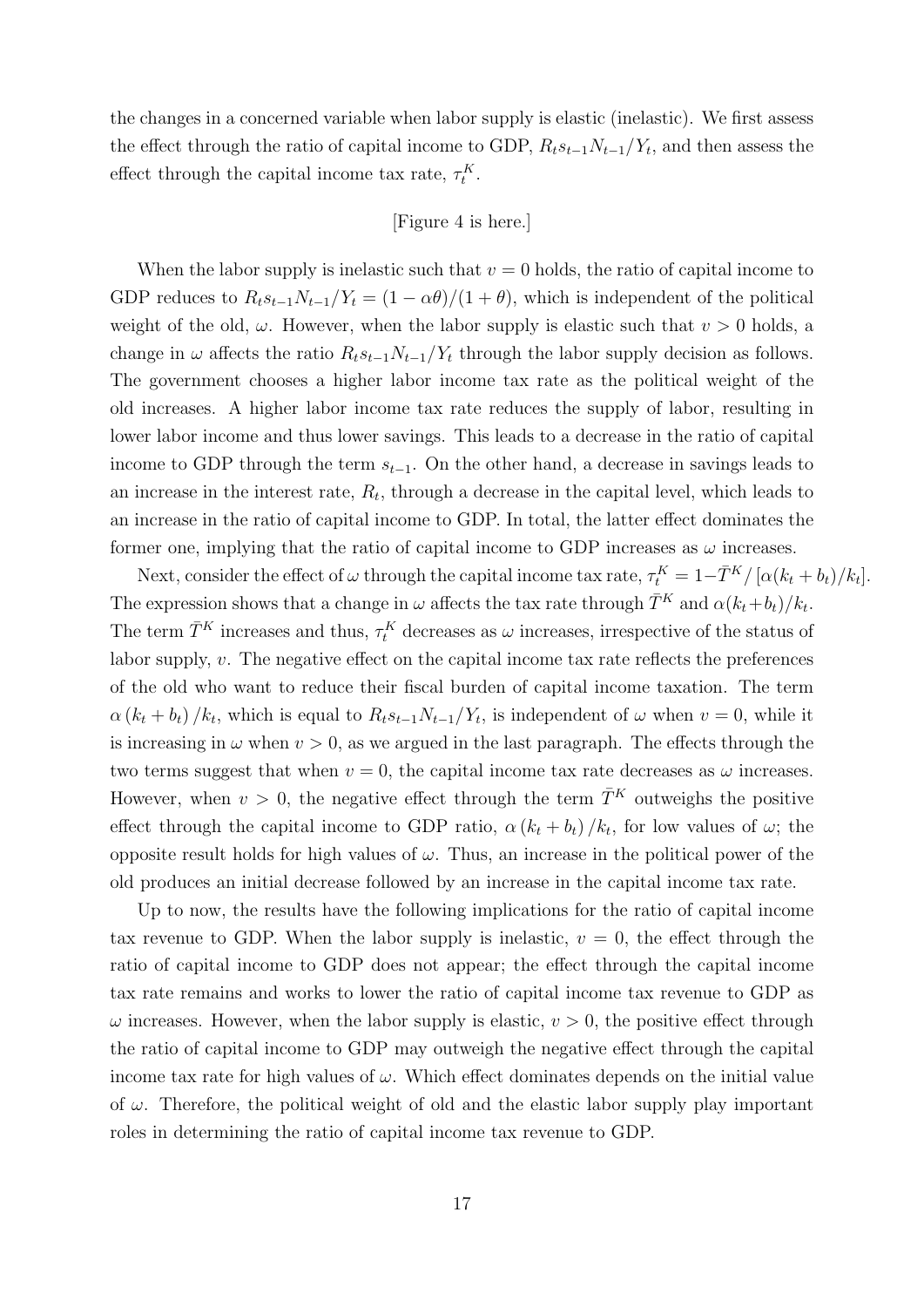### 4 Conclusion

This study analyzed the distribution of the fiscal burden across generations in a political economy model of fiscal policy. The model includes (i) two tax instruments: capital and labor income taxes, accompanied by debt finance; and (ii) household decisions on labor supply. The first element enables us to investigate the impact of population aging on the distribution of the fiscal burden across generations; the second element allows us to present the effects of aging on policy variables via households' labor decisions.

Given these features, we showed that aging, which implies increased political weight of the old, leads to (i) an increase in the ratios of debt to GDP and labor income tax revenue to GDP; and (ii) an initial decrease followed by an increase in the ratio of capital income tax revenue to GDP. These model predictions fit well with the evidence observed in OECD countries. In particular, the latter result suggests that the political weight of the old is a key factor in the different patterns of the ratio observed among OECD countries sharing similar demographic characteristics.

The results of this study provide important and useful information to predict the generational burden of fiscal policy in aging societies. Population aging first produces a shift of the tax burden from older to younger generations. As the population ages further, the tax burden on both younger and older generations increases. This suggests a U-shaped pattern of the fiscal burden on the old. Mateos-Planas (2010) predicts this pattern, but limits his analysis to the balanced government budget case. The present study instead allowed for government deficits, showing that the ratio of public debt to GDP increases as population ages. The result suggests that when debt finance is allowed, a shift of the fiscal burden from older to younger generations could stronger in the early stage of population aging. However, further aging leads to an increased fiscal burden on both younger and older generations. The increased fiscal burden is an inevitable consequence of population aging in the long run.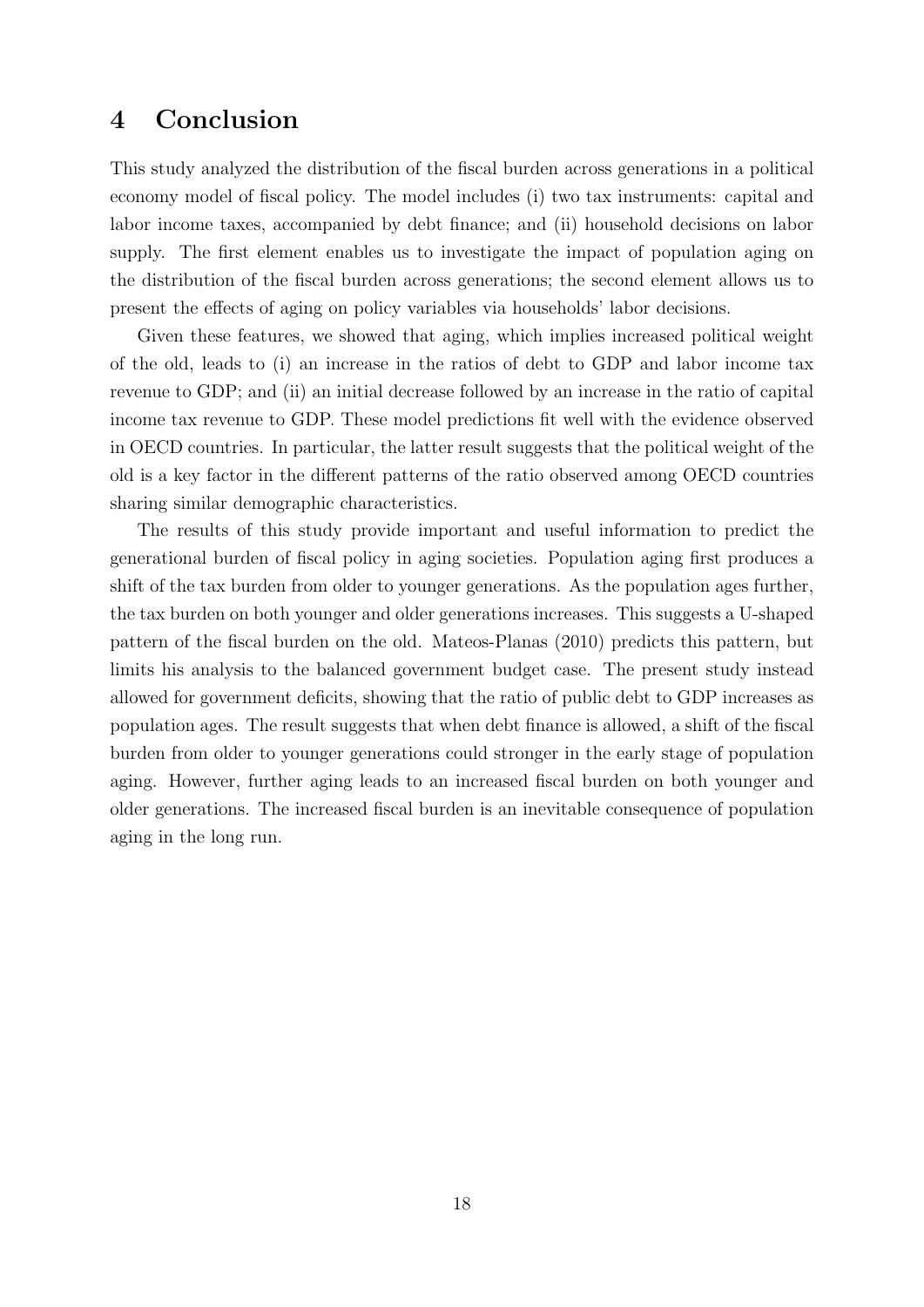### A Mathematical Appendix

### A.1 Proof of Proposition 1

Based on the specification of the utility and production functions, we can reformulate the first-order conditions in (28)-(30) as follows:

$$
\frac{(-1)\pi\omega}{(1+n)(1-\omega)}\frac{1}{1-\tau^{K}} + \frac{\beta\pi (1+\theta)\alpha(1+\nu)}{1+\alpha\nu}\times \frac{\alpha [(1-\tau)(1-\alpha)]^{(1-\alpha)\nu/(1+\alpha\nu)}[A(k)^{\alpha}]^{(1+\nu)/(1+\alpha\nu)}(1+\frac{b}{k})}{(1+n)k'} = 0,
$$
\n(A.1)  
\n
$$
(-1)\left[\frac{\pi\omega(1-\alpha)v}{(1+n)(1-\omega)} + (1+v)\right]\frac{1}{1+\alpha v}\frac{1}{1-\tau}
$$
\n
$$
+\frac{\beta\pi (1+\theta)\alpha(1+v)}{1+\alpha\nu} \cdot \frac{(1-\tau)^{(1-\alpha)\nu/(1+\alpha\nu)}[(1-\alpha)A(k)^{\alpha}]^{(1+\nu)/(1+\alpha\nu)}}{(1+n)k'}
$$
\n
$$
\times \left\{(-1)\frac{\beta\pi}{1+\beta\pi}\frac{1/v}{1+1/v}\frac{1+v}{1+\alpha v} + \frac{1}{1-\tau}\frac{v}{1+\alpha v}\left[\alpha (1-\tau^{K})\left(1+\frac{b}{k}\right) - \alpha - (1-\alpha)\tau\right] + 1\right\} = 0,
$$
\n(A.2)

$$
\left(\frac{\pi\omega}{(1+n)(1-\omega)}+1\right)\frac{\theta}{g}-\beta\pi\left(1+\theta\right)\frac{\alpha(1+v)}{1+\alpha v}\frac{\frac{(1+n)+\pi}{1+n}}{(1+n)k'}=0.\tag{A.3}
$$

Equations  $(A.1)$ ,  $(A.2)$ , and  $(A.3)$  correspond to  $(29)$ ,  $(28)$ , and  $(30)$ , respectively. We present the derivation of  $(A.1)$ – $(A.3)$  in Appendix B.

The procedure to find the optimal policy functions is as follows. First, substitute the first-order condition with respect to  $\tau^K$  in (A.1) into the first-order condition with respect to g in (A.3) to write g as a function of  $\tau^K$  and  $\tau : g = g(\tau^K, \tau)$ . Second, substitute  $g = g(\tau^K, \tau)$  into the capital market-clearing condition in (14) to write k' as a function of  $\tau^K$  and  $\tau : k' = k'(\tau^K, \tau)$ . Third, substitute  $k' = k'(\tau^K, \tau)$  into the first-order condition with respect to  $\tau^K$  in (A.1) and  $\tau$  in (A.2) to obtain the two optimal relations between  $\tau^K$ and  $\tau$ , and solve them for  $\tau^K$  and  $\tau$ . Fourth, substitute the solutions for  $\tau^K$  and  $\tau$  into  $g = g(\tau^K, \tau)$  to obtain the optimal policy function of g. Finally, substitute the optimal policy functions of  $\tau^K$ ,  $\tau$ , and g into the government budget constraint in (13) to obtain the optimal policy function of  $b'$ .

Recall the first-order condition with respect to  $g$  in  $(A.3)$ , which we rewrite as

$$
\frac{(1+n)+\pi}{1+n}g = \left(\frac{\pi\omega}{(1+n)(1-\omega)}+1\right)\theta\frac{1+\alpha v}{\beta\pi(1+\theta)\alpha(1+v)}(1+n)k'.
$$

We substitute the first-order condition with respect to  $\tau^K$  in (A.1) into the above expression to obtain  $g = g(\tau^K, \tau)$ , or

$$
\frac{(1+n)+\pi}{1+n}g = \left(\frac{\pi\omega}{(1+n)(1-\omega)}+1\right)\theta \frac{\alpha\left[(1-\tau)(1-\alpha)\right]^{(1-\alpha)v/(1+\alpha v)}\left[A(k)^{\alpha}\right]^{(1+v)/(1+\alpha v)}\left(1+\frac{b}{k}\right)}{\frac{\pi\omega}{(1+n)(1-\omega)}\frac{1}{1-\tau^K}}.
$$
\n(A.4)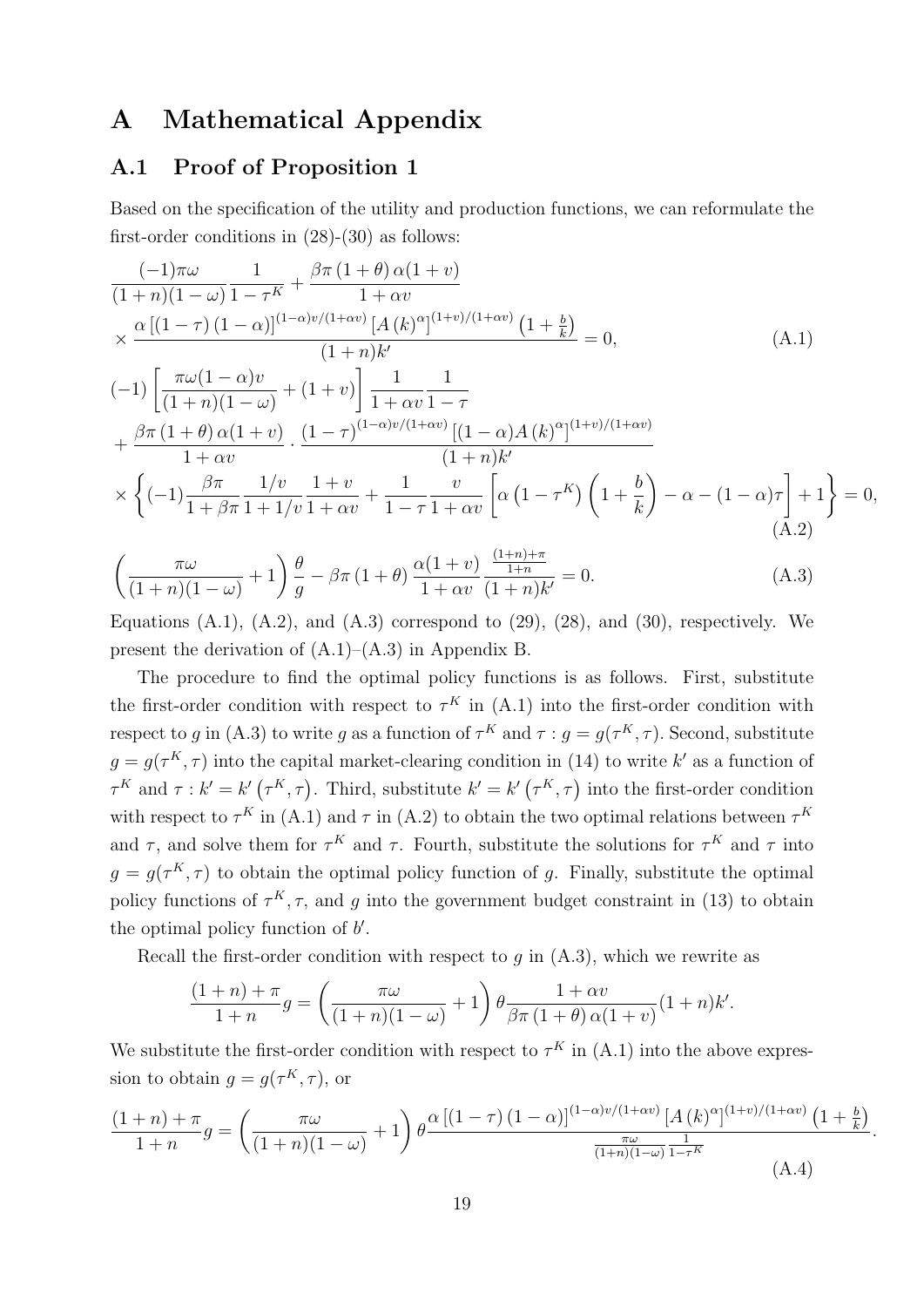Next, we substitute (A.4) into the capital market-clearing condition in (14) to obtain

$$
(1+n)k' = \frac{\beta \pi}{1+\beta \pi} \frac{1/v}{1+1/v} \left[ (1-\tau)(1-\alpha)A(k)^{\alpha} \right]^{(1+v)/(1+\alpha v)}
$$
  
 
$$
- \alpha \left[ (1-\tau)(1-\alpha) \right]^{(1-\alpha)v/(1+\alpha v)} \left[ A(k)^{\alpha} \right]^{(1+v)/(1+\alpha v)} \frac{b}{k}
$$
  
 
$$
- \left( \frac{\pi \omega}{(1+n)(1-\omega)} + 1 \right) \theta \frac{\alpha \left[ (1-\tau)(1-\alpha) \right]^{(1-\alpha)v/(1+\alpha v)} \left[ A(k)^{\alpha} \right]^{(1+v)/(1+\alpha v)} \left( 1+\frac{b}{k} \right)}{\frac{\pi \omega}{(1+n)(1-\omega)} \frac{1}{1-\tau^K}}
$$
  
 
$$
+ \frac{\tau}{1-\tau} \left[ (1-\tau)(1-\alpha)A(k)^{\alpha} \right]^{1/(1+\alpha v)} \cdot \left[ (1-\tau)(1-\alpha)A(k)^{\alpha} \right]^{v/(1+\alpha v)}
$$
  
 
$$
+ \tau^K \alpha \left[ (1-\tau)(1-\alpha) \right]^{(1-\alpha)v/(1+\alpha v)} \left[ A(k)^{\alpha} \right]^{(1+v)/(1+\alpha v)} \left( 1+\frac{b}{k} \right).
$$

Rearranging the terms, we have

$$
(1+n)k' = \left[(1-\tau)(1-\alpha)\right]^{(1-\alpha)v/(1+\alpha v)} \left[A(k)^{\alpha}\right]^{(1+v)/(1+\alpha v)}
$$

$$
\times \left\{ \left(\frac{\beta \pi}{1+\beta \pi} \frac{1/v}{1+1/v} - 1\right) (1-\tau)(1-\alpha) - \left[1 + \left(1 + \frac{(1+n)(1-\omega)}{\pi \omega}\right) \theta\right] \alpha \left(1 - \tau^K\right) \left(1 + \frac{b}{k}\right) + 1 \right\}.
$$
(A.5)

Eq. (A.5) shows that we can express  $(1+n)k'$  as a function of  $\tau^K$  and  $\tau$ .

Third, we substitute (A.5) into the first-order condition with respect to  $\tau^K$  in (A.1) and obtain

$$
\frac{\pi\omega}{(1+n)(1-\omega)}\frac{1}{1-\tau^{K}}
$$
\n
$$
=\frac{\beta\pi(1+\theta)\alpha(1+\nu)}{1+\alpha\nu}\times\frac{\alpha[(1-\tau)(1-\alpha)]^{(1-\alpha)\nu/(1+\alpha\nu)}[A(k)^{\alpha}]^{(1+\nu)/(1+\alpha\nu)}(1+\frac{b}{k})}{X}
$$
\n
$$
\times\frac{\alpha(1+\frac{b}{k})}{\left(\frac{\beta\pi}{1+\beta\pi}\frac{1/\nu}{1+1/\nu}-1\right)(1-\tau)(1-\alpha)-\left[1+\left(1+\frac{(1+n)(1-\omega)}{\pi\omega}\right)\theta\right]\alpha(1-\tau^{K})\left(1+\frac{b}{k}\right)+1},
$$

where  $X$  is defined by

$$
X \equiv \left[ (1-\tau)(1-\alpha) \right]^{(1-\alpha)v/(1+\alpha v)} \left[ A(k)^{\alpha} \right]^{(1+v)/(1+\alpha v)}
$$

$$
\times \left\{ \left( \frac{\beta \pi}{1+\beta \pi} \frac{1/v}{1+1/v} - 1 \right) (1-\tau)(1-\alpha) - \left[ 1 + \left( 1 + \frac{(1+n)(1-\omega)}{\pi \omega} \right) \theta \right] \alpha \left( 1 - \tau^{K} \right) \left( 1 + \frac{b}{k} \right) + 1 \right\}
$$

Rearranging the terms, we have

$$
\left(\frac{\beta\pi}{1+\beta\pi}\frac{1/v}{1+1/v}-1\right)(1-\tau)(1-\alpha)+1
$$
\n
$$
=\left[1+\theta+\frac{(1+n)(1-\omega)}{\pi\omega}\left(\theta+\frac{\beta\pi(1+\theta)\alpha(1+v)}{1+\alpha v}\right)\right]\alpha\left(1-\tau^K\right)\left(1+\frac{b}{k}\right). \quad (A.6)
$$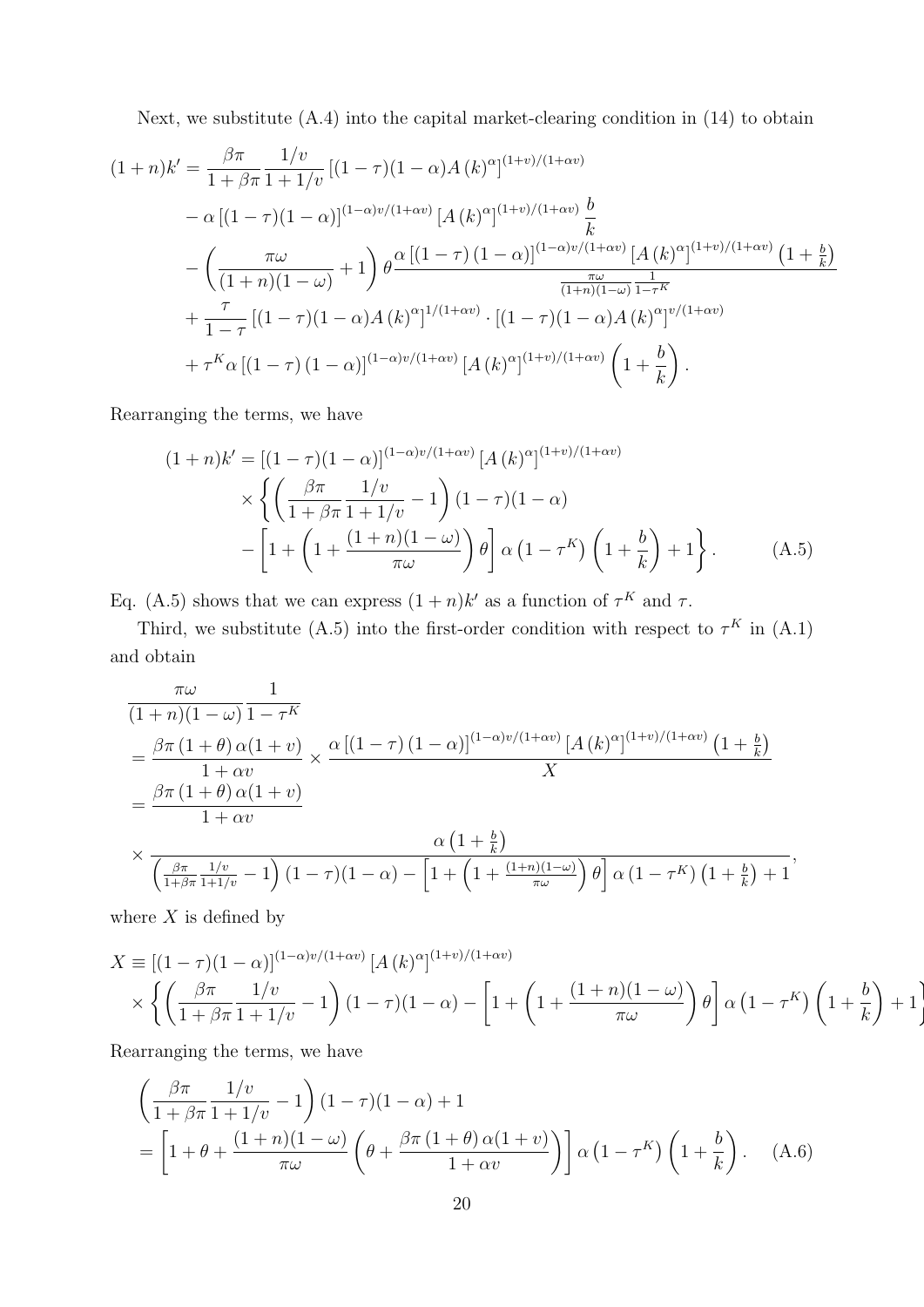This equation describes the optimal relationship between  $\tau^K$  and  $\tau$ .

Third, we substitute (A.5) in the first-order condition with respect to  $\tau$  into (A.2) to obtain

$$
\begin{split}\n&\left[\frac{\pi\omega(1-\alpha)v}{(1+n)(1-\omega)}+(1+v)\right]\left\{\left(\frac{\beta\pi}{1+\beta\pi}\frac{1/v}{1+1/v}-1\right)(1-\gamma)(1-\alpha)\\&-\left[1+\left(1+\frac{(1+n)(1-\omega)}{\pi\omega}\right)\theta\right]\alpha\left(1-\tau^K\right)\left(1+\frac{b}{k}\right)+1\right\}\\
&=\beta\pi\left(1+\theta\right)\alpha(1+v)\left(1-\gamma\right)(1-\alpha)\\
&\times\left\{(-1)\frac{\beta\pi}{1+\beta\pi}\frac{1/v}{1+1/v}\frac{1+v}{1+\alpha v}+\frac{v}{1+\alpha v}\frac{1}{1-\tau}\left[\alpha\left(1-\tau^K\right)\left(1+\frac{b}{k}\right)-\alpha-(1-\alpha)\tau\right]+1\right\}\\
&=\beta\pi\left(1+\theta\right)\alpha(1+v)\left(1-\alpha\right)\\
&\times\left\{\left[(-1)\frac{\beta\pi}{1+\beta\pi}\frac{1/v}{1+1/v}\frac{1+v}{1+\alpha v}+1+\frac{v(1-\alpha)}{1+\alpha v}\right](1-\tau)+\frac{v}{1+\alpha v}\alpha\left(1-\tau^K\right)\left(1+\frac{b}{k}\right)-\frac{v}{1+\alpha v}\right\}.\n\end{split}
$$

Rearranging the terms, we have

$$
\left\{\left[\frac{\pi\omega(1-\alpha)v}{(1+n)(1-\omega)}+(1+v)\right]\left(\frac{\beta\pi}{1+\beta\pi}\frac{1/v}{1+1/v}-1\right)-\beta\pi\left(1+\theta\right)\alpha(1+v)\left[(-1)\frac{\beta\pi}{1+\beta\pi}\frac{1/v}{1+1/v}\frac{1+v}{1+\alpha v}+1+\frac{v(1-\alpha)}{1+\alpha v}\right]\right\}
$$

$$
\times (1 - \tau)(1 - \alpha)
$$
\n
$$
= \underbrace{\left\{ \left[ \frac{\pi \omega (1 - \alpha)v}{(1 + n)(1 - \omega)} + (1 + v) \right] \left[ 1 + \left( 1 + \frac{(1 + n)(1 - \omega)}{\pi \omega} \right) \theta \right] + \frac{\beta \pi (1 + \theta) \alpha (1 + v)(1 - \alpha)v}{1 + \alpha v} \right\}}_{D_2} \alpha (1 - \tau^K) \left( 1 + \frac{b}{k} \right)
$$
\n
$$
- \underbrace{\left\{ \left[ \frac{\pi \omega (1 - \alpha)v}{(1 + n)(1 - \omega)} + (1 + v) \right] + \frac{\beta \pi (1 + \theta) \alpha (1 + v)(1 - \alpha)v}{1 + \alpha v} \right\}}_{D_3}, \tag{A.7}
$$

where  $D_1$ ,  $D_2$ , and  $D_3$  are defined by

$$
D_1 \equiv \left[\frac{\pi\omega(1-\alpha)v}{(1+n)(1-\omega)} + (1+v)\right] \left(\frac{\beta\pi}{1+\beta\pi} \frac{1/v}{1+1/v} - 1\right) - \beta\pi (1+\theta)\alpha(1+v) \left[(-1)\frac{\beta\pi}{1+\beta\pi} \frac{1/v}{1+1/v} \frac{1+v}{1+\alpha v} + 1 + \frac{v(1-\alpha)}{1+\alpha v}\right],
$$
  
\n
$$
D_2 \equiv \left[\frac{\pi\omega(1-\alpha)v}{(1+n)(1-\omega)} + (1+v)\right] \left[1 + \left(1 + \frac{(1+n)(1-\omega)}{\pi\omega}\right)\theta\right] + \frac{\beta\pi(1+\theta)\alpha(1+v)(1-\alpha)v}{1+\alpha v},
$$
  
\n
$$
D_3 \equiv \left[\frac{\pi\omega(1-\alpha)v}{(1+n)(1-\omega)} + (1+v)\right] + \frac{\beta\pi(1+\theta)\alpha(1+v)(1-\alpha)v}{1+\alpha v}.
$$

Eqs. (A.6) and (A.7) characterize the atonal  $\tau$  and  $\tau^K$ . Substituting (A.7) into (A.6) yields

$$
1 - \tau^{K} = \underbrace{\frac{1 - \left(\frac{\beta \pi}{1 + \beta \pi} \frac{1/v}{1 + 1/v} - 1\right) \frac{D_{3}}{D_{1}}}{\left[1 + \theta + \frac{(1 + n)(1 - \omega)}{\pi \omega} \left(\theta + \frac{\beta \pi (1 + \theta)\alpha(1 + v)}{1 + \alpha v}\right)\right] - \left(\frac{\beta \pi}{1 + \beta \pi} \frac{1/v}{1 + 1/v} - 1\right) \frac{D_{2}}{D_{1}}}_{= \bar{T}^{K}} \cdot \frac{1}{1 + b/k},\tag{A.8}
$$

thus verifying the conjecture of  $\tau^K$  in (21). In addition, we substitute (A.8) into (A.7) to obtain

$$
1 - \tau = \frac{1}{1 - \alpha} \cdot \frac{D_2 \bar{T}^K - D_3}{D_1} \equiv \bar{T}, \tag{A.9}
$$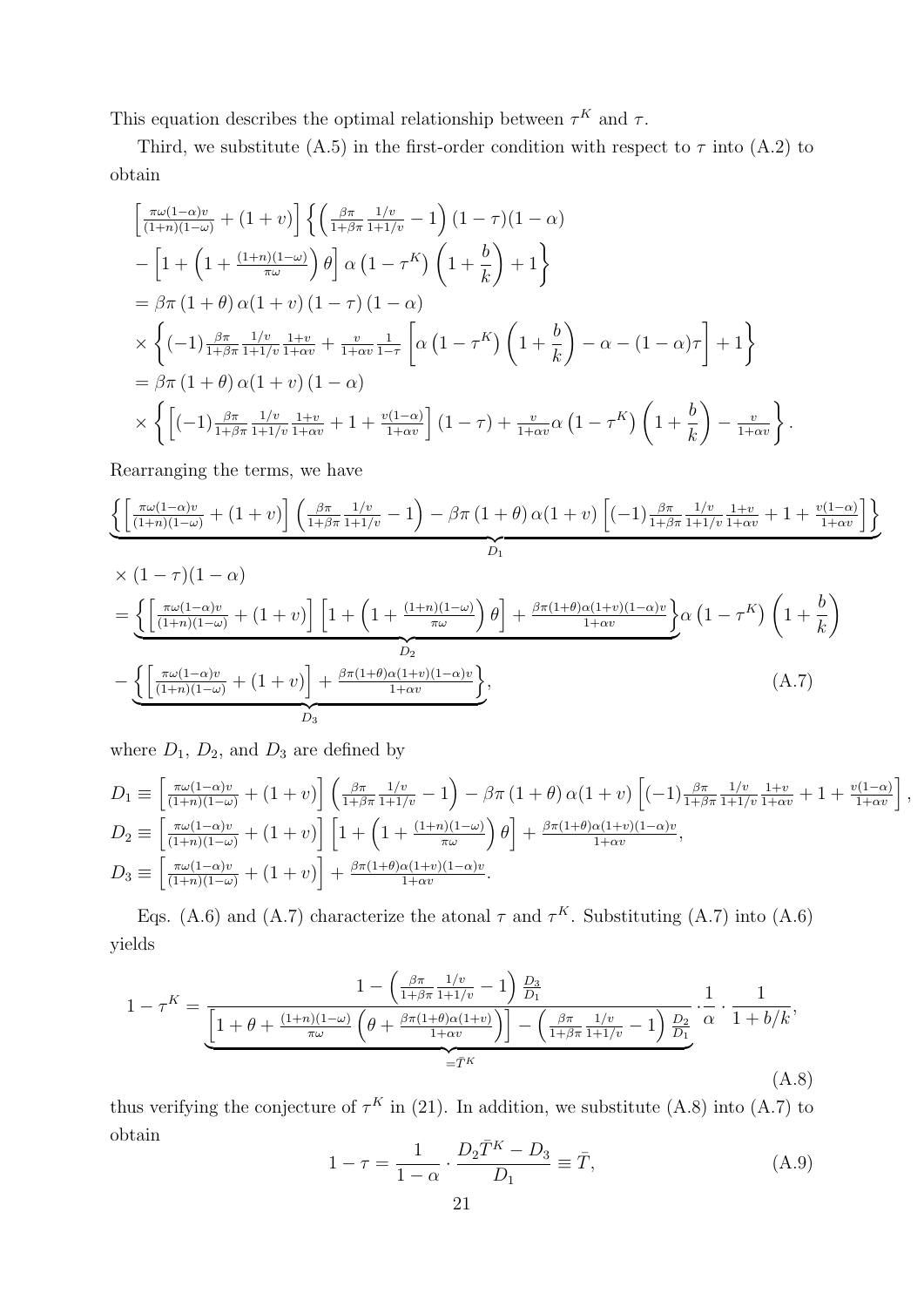thus verifying the conjecture of  $\tau$  in (22).

Fourth, we substitute  $(A.8)$  and  $(A.9)$  into  $(A.4)$  to derive the policy function of q:

$$
g = \underbrace{\frac{1+n}{(1+n)+\pi} \left(1 + \frac{(1+n)(1-\omega)}{\pi\omega}\right) \theta \left[(1-\alpha)\bar{T}\right]^{(1-\alpha)v/(1+\alpha v)} \bar{T}^K \left[A(k)^{\alpha}\right]^{(1+v)/(1+\alpha v)}}_{=\bar{G}}.
$$
\n(A.10)

Finally, substituting  $\tau^K$ ,  $\tau$ , and g into the government budget constraint in (13) leads to the following policy function of  $b'$ :

$$
(1+n)b' = \bar{B} [A (k)^{\alpha}]^{(1+v)/(1+\alpha v)}, \qquad (A.11)
$$

where  $\bar{B}$  is defined by

$$
\bar{B} \equiv \left[ (1-\alpha)\,\bar{T} \right]^{(1-\alpha)v/(1+\alpha v)} \left[ \bar{T}^K + (1-\alpha)\,\bar{T} - 1 \right] + \frac{(1+n)+\pi}{1+n}\bar{G}.
$$

### A.2 Proof of Proposition 2.

Suppose that  $v = 0$  holds. The policy functions of  $b_{t+1}, \tau_t^K$ , and  $\tau_t$  presented in Proposition 1 then reduce to

$$
b_{t+1} = \frac{1}{1+n} \cdot \frac{\beta \pi (1-\alpha (1+\theta)) \frac{(1+n)(1-\omega)}{\pi \omega}}{(1+\theta) \left(1+\frac{(1+n)(1-\omega)}{\omega} (1+\alpha \beta \pi)\right)} A(k)^{\alpha},
$$
  

$$
\tau_t^K = 1 - \frac{1}{(1+\theta) \left(1+\frac{(1+n)(1-\omega)}{\pi \omega} (1+\alpha \beta \pi)\right)} \cdot \frac{1}{\alpha (1+b_t/k_t)},
$$
  

$$
\tau_t = 1 - \frac{\frac{1+\beta \pi}{1-\alpha} \cdot \frac{(1+n)(1-\omega)}{\pi \omega}}{(1+\theta) \left(1+\frac{(1+n)(1-\omega)}{\pi \omega} (1+\alpha \beta \pi)\right)}.
$$

The ratio of  $B_{t+1}$  to  $Y_t$  becomes

$$
\frac{B_{t+1}}{Y_t} = \frac{(1+n)b_{t+1}N_t}{A(k)^{\alpha}N_t} = \frac{\beta \pi (1 - \alpha (1 + \theta))}{(1 + \theta)\left(\frac{\pi \omega}{(1+n)(1-\omega)} + (1 + \alpha \beta \pi)\right)}.
$$

The expression above indicates that the ratio of  $B_{t+1}/Y_t$  is positive if  $\alpha(1+\theta) < 1$ , and that the ratio is increasing in  $\pi$  and decreasing in  $\omega$  and  $n$  if  $\alpha(1 + \theta) < 1$ .

The ratio of  $\tau_t^K R_r s_{t-1} N_{t-1}$  to  $Y_t$  becomes

$$
\frac{\tau_t^K R_r s_{t-1} N_{t-1}}{Y_t} = \frac{\tau_t^K \alpha A (k)^{\alpha - 1} (k_t + b_t)(1 + n) N_{t-1}}{A (k)^\alpha N_t}
$$

$$
= \alpha \left( 1 + \frac{b_t}{k_t} \right) - \frac{1}{(1 + \theta) \left( 1 + \frac{(1 + n)(1 - \omega)}{\pi \omega} (1 + \alpha \beta \pi) \right)}.
$$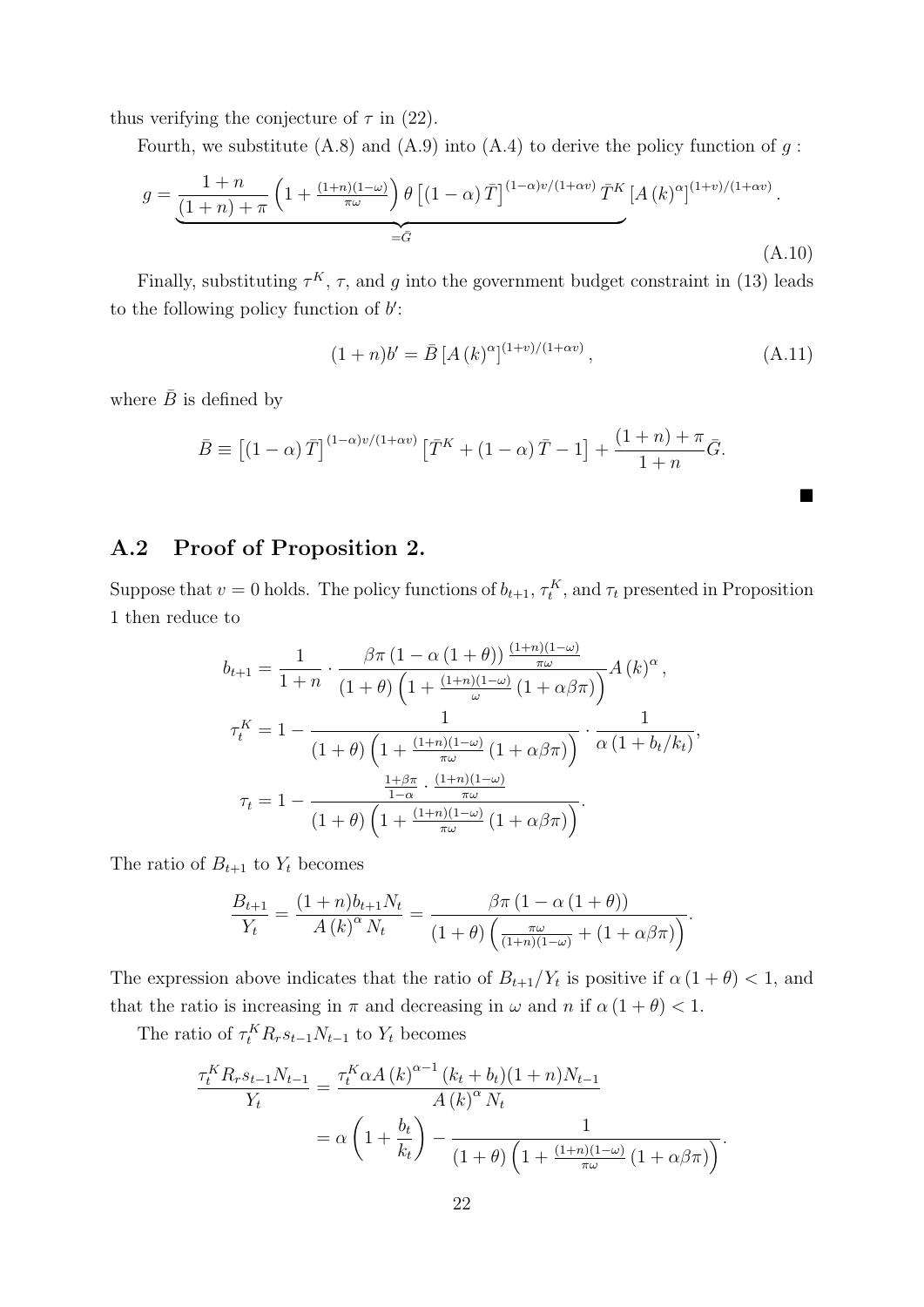In period 0, the ratio becomes

$$
\frac{\tau_0^K R_0 s_{-1} N_{-1}}{Y_0} = \alpha \left( 1 + \frac{b_0}{k_{t0}} \right) - \frac{1}{(1 + \theta) \left( 1 + \frac{(1 + n)(1 - \omega)}{\pi \omega} \left( 1 + \alpha \beta \pi \right) \right)}.
$$

Given the initial conditions of  $k_0$  and  $b_0$ , the equation indicates that the ratio  $\tau_0^K R_0 s_{-1} N_{-1}/Y_0$ is decreasing in  $\pi$  and  $\omega$  and increasing in n. In period  $t \geq 1$ , we have

$$
1 + \frac{b_t}{k_t} = \frac{1}{\alpha (1 + \theta)}.
$$

Thus, the ratio becomes

$$
\frac{\tau_t^K R_r s_{t-1} N_{t-1}}{Y_t} = \frac{1}{(1+\theta)} - \frac{1}{(1+\theta)\left(1 + \frac{(1+n)(1-\omega)}{\pi\omega}\left(1 + \alpha\beta\pi\right)\right)},
$$

showing that  $\tau_t^K R_r s_{t-1} N_{t-1}/Y_t$  is decreasing in  $\pi$  and  $\omega$  and increasing in  $n$ .

The ratio of  $\tau_t w_t N_t$  to  $Y_t$  becomes

$$
\frac{\tau_t w_t N_t}{Y_t} = \frac{\tau_t (1 - \alpha) A (k)^\alpha N_t}{A (k)^\alpha N_t} = (1 - \alpha) - \frac{1 + \beta \pi}{(1 + \theta) \left(\frac{\pi \omega}{(1 + n)(1 - \omega)} + (1 + \alpha \beta \pi)\right)}.
$$

The equation indicates that the ratio of  $\tau_t w_t N_t / Y_t$  is decreasing in n and increasing in  $\omega$ . To see the effect of a higher  $\pi$  on the ratio, we take the first derivative of the ratio with respect to  $\pi$  and obtain

$$
\partial \left( \frac{\tau_t w_t N_t}{Y_t} \right) / \partial \pi = \frac{(-1)}{(1+\theta) \left( \frac{\pi \omega}{(1+n)(1-\omega)} + (1+\alpha \beta \pi) \right)^2} \left[ -\frac{\pi \omega}{(1+n)(1-\omega)} + \beta (1-\alpha) \right].
$$

■

Thus,  $\partial (\tau_t w_t N_t / Y_t) / \partial \pi \geq 0$  if  $\frac{\pi \omega}{(1+n)(1-\omega)} \geq \beta (1-\alpha)$  holds.

#### A.3 Calibration of v

The labor income tax revenue is

$$
\tau_t w_t l_t N_t = \tau_t (1 - \alpha) A (k_t)^{\alpha} (l_t)^{-\alpha} l_t N_t
$$
  
= 
$$
[(1 - \alpha) A (k_t)^{\alpha}]^{(1 - \alpha)v/(1 + \alpha v)} N_t \tau_t (1 - \tau_t)^{(1 - \alpha)v/(1 + \alpha v)},
$$

where we obtain the equality in the second line by substituting the labor supply function in Eq. (9) into the expression in the first line. The revenue-maximizing tax rate, denoted by  $\tau_{\text{max}}$ , satisfies the following first-order condition:

$$
(1 - \tau_{\max})^{(1-\alpha)v/(1+\alpha v)} - \tau_{\max} \frac{(1-\alpha)v}{1+\alpha v} (1 - \tau_{\max})^{(1-\alpha)v/(1+\alpha v)-1} = 0,
$$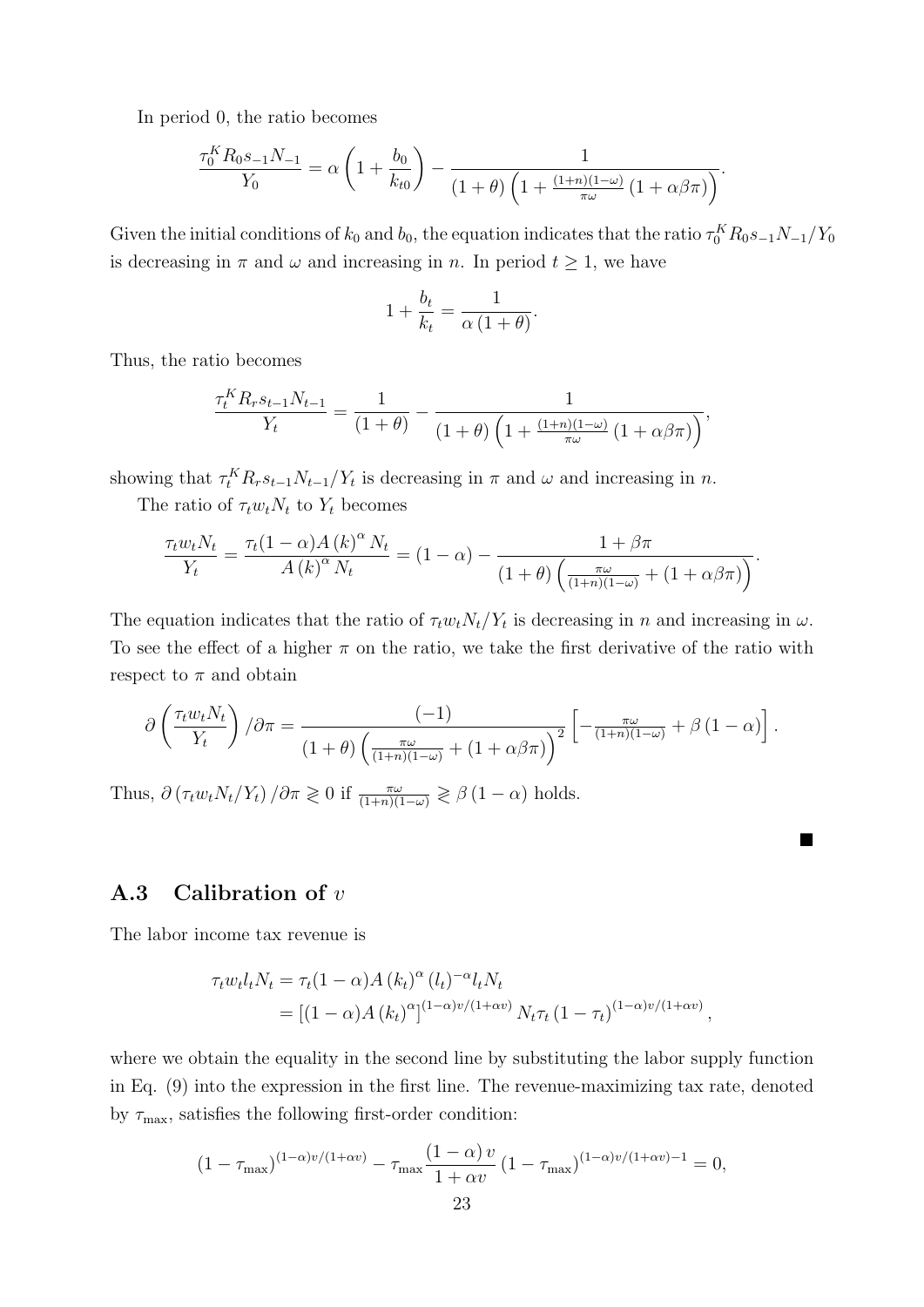which leads to

$$
\tau_{\max} = \frac{1 + \alpha v}{1 + v}.
$$

Following Trabandt and Uhlig  $(2011)$ , we set v such that the top of the labor income tax Laffer curve is at 60%. Setting  $\tau_{\text{max}} = 0.6$  and  $\alpha = 1/3$ , we obtain  $v = 3/2$ .

■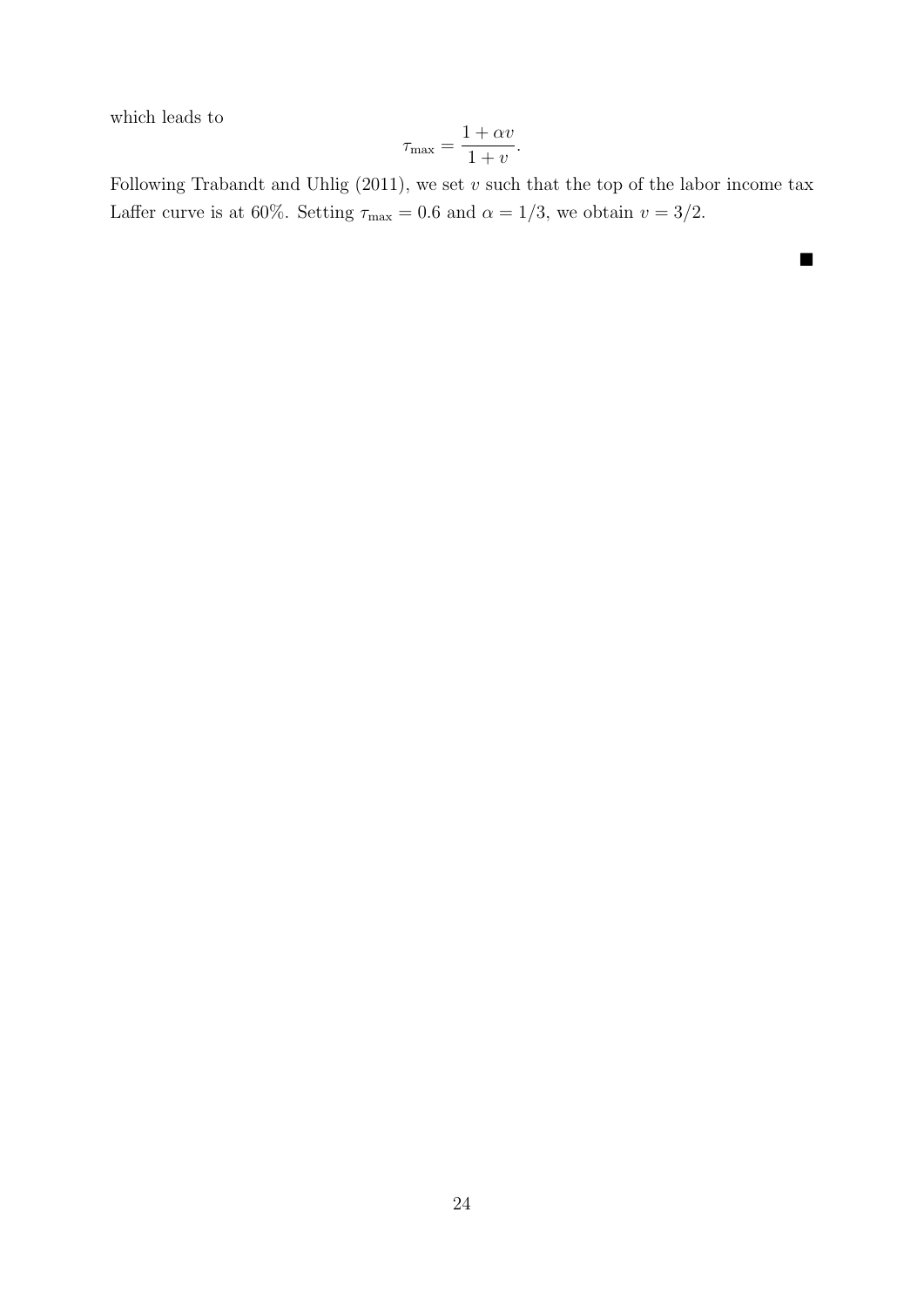## B Online Appendix

#### **B.1** Reformulation of  $V_t^M$  $V_t^M$  in (15) and  $V_t^O$  $_{t}^{\prime O}$  in  $(16)$

The utility function for the middle in period  $t, V_t^M$ , is

$$
V_t^M = \ln\left(c_t - \frac{(l_t)^{1+1/v}}{1+1/v}\right) + \theta \ln g_t + \beta \pi \left(\ln d_{t+1} + \theta \ln g_{t+1}\right).
$$

We rewrite the term  $c_t - (l_t)^{1+1/v} / (1 + 1/v)$  as follows:

$$
c_t - \frac{(l_t)^{1+1/v}}{1+1/v} = (1 - \tau_t)wl_t - s_t - \frac{(l_t)^{1+1/v}}{1+1/v}
$$
  
=  $(1 - \tau_t)w(k_t, l(\tau_t, k_t))l(\tau_t, k_t) - s(\tau_t, k_t, l(\tau_t, k_t)) - \frac{(l(\tau_t, k_t))^{1+1/v}}{1+1/v},$   
(B.1)

where the first line comes from the budget constraint in middle age in (1), and the second line comes from the labor market-clearing wage rate in (11), the labor supply function in (9), and the saving function in (10). Rearranging the terms, we can reduce the expression in  $(B.1)$  to

$$
c_t - \frac{(l_t)^{1+1/v}}{1+1/v} = \frac{1}{1+\beta\pi} \cdot \frac{1/v}{1+1/v} \left[ (1-\tau_t)(1-\alpha)A(k_t)^{\alpha} \right]^{(1+v)/(1+\alpha v)}.
$$
 (B.2)

We rewrite the term  $d_{t+1}$  as follows:

$$
d_{t+1} = (1 - \tau_{t+1}^{K}) R_{t+1} s_{t}
$$
  
=  $(1 - \tau_{t+1}^{K}) \frac{R(k_{t+1}, l(\tau_{t+1}, k_{t+1}))}{\pi} s(\tau_{t}, k_{t}, l(\tau_{t}, k_{t})),$  (B.3)

where the equality in the second line comes from  $(10)$  and  $(12)$ .

With  $(9)$ ,  $(10)$ ,  $(11)$ , and  $(12)$ , we can reformulate the equation in  $(B.3)$  further as follows:

$$
d_{t+1} = \left(1 - \tau_{t+1}^{K}\right) \cdot \frac{\alpha}{\pi} \left[(1 - \tau_{t+1})(1 - \alpha)\right]^{(1 - \alpha)v/(1 + \alpha v)} \left[A\left(k_{t+1}\right)^{\alpha}\right]^{(1 + v)/(1 + \alpha v)} \frac{1}{k_{t+1}} \times \frac{\beta \pi}{1 + \beta \pi} \cdot \frac{1/v}{1 + 1/v} \left[(1 - \tau_{t})(1 - \alpha)A\left(k_{t}\right)^{\alpha}\right]^{\frac{1+v}{1 + \alpha v}}.
$$
\n(B.4)

Thus, with (B.2) and (B.4), we can reformulate the expression in (15) as

$$
V_t^M = V^M \left( \tau_t, g_t, \tau_{t+1}, \tau_{t+1}^K, g_{t+1}, k_{t+1}; k_t \right)
$$
  
\n
$$
\simeq \underbrace{(1 + \beta \pi) \frac{1 + v}{1 + \alpha v} \ln(1 - \tau_t)}_{(\neq 1)} + \theta \ln g_t + \beta \pi \ln \left(1 - \tau_{t+1}^K \right)
$$
  
\n
$$
+ \underbrace{\beta \pi \frac{(1 - \alpha) v}{1 + \alpha v} \ln(1 - \tau_{t+1})}_{(\neq 2)} + \underbrace{(-1) \beta \pi \frac{1 - \alpha}{1 + \alpha v} \ln k_{t+1}}_{(\neq 3)} + \beta \pi \theta \ln g_{t+1},
$$
 (B.5)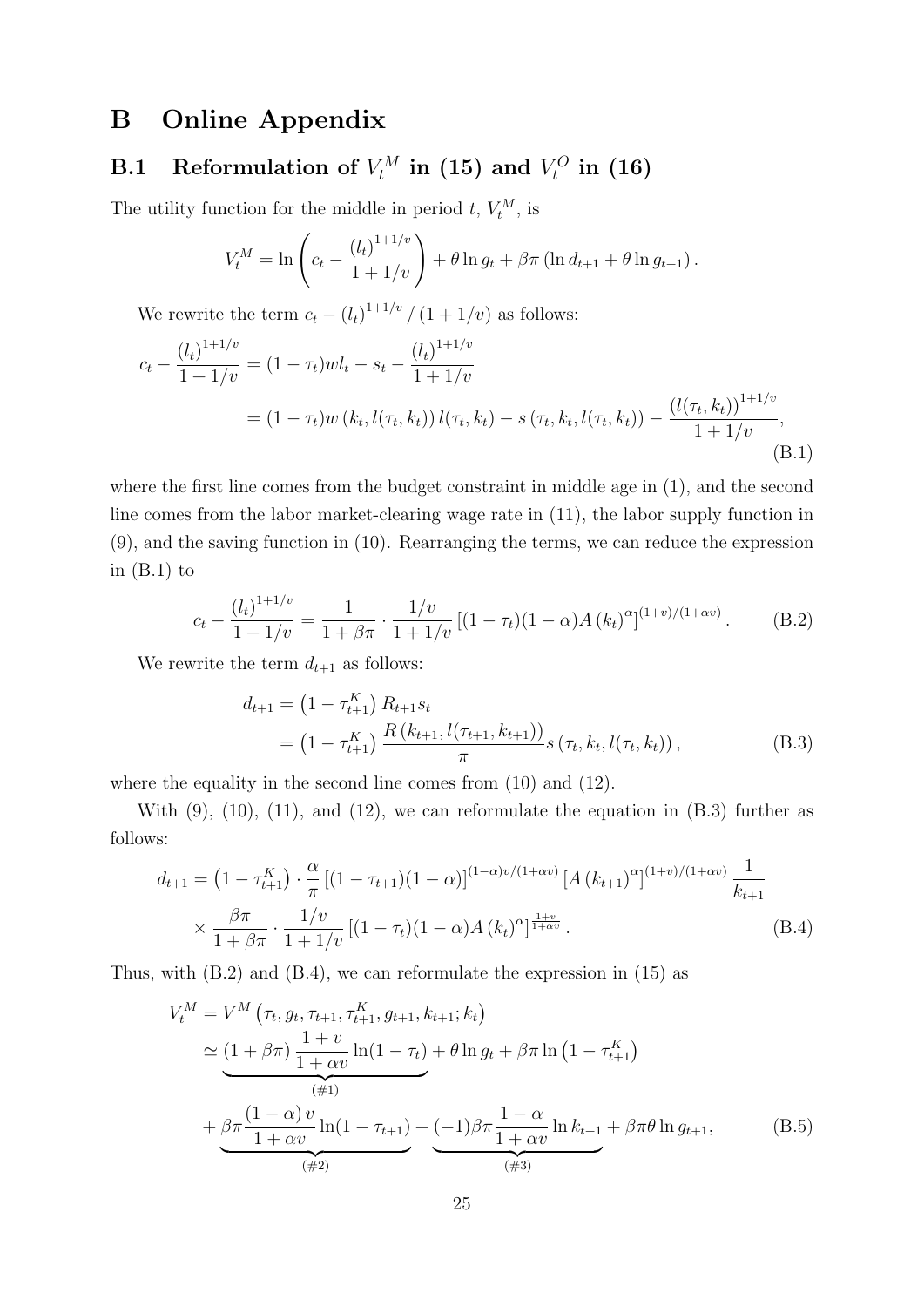where we omit the irrelevant terms from the expression in  $(B.5)$ . Term  $(\#1)$  includes the effects of the period-t labor income tax rate on  $c_t - (l_t)^{1+1/v} / (1+1/v)$  and  $s_t$ ; term (#2) includes the effect of the period-t + 1 labor income tax rate on the interest rate  $R_{t+1}$ through the labor supply  $l_{t+1}$ ; and term  $(\#3)$  includes the effect of physical capital on the interest rate  $R_{t+1}$ .

Using  $(9)$  and  $(12)$ , we reformulate the expression in  $(16)$  as follows:

$$
V_t^O = V^O(\tau_t, \tau_t^K, g_t; k_t, b_t) \simeq \ln(1 - \tau_t^K) + \frac{(1 - \alpha)v}{1 + \alpha v} \ln(1 - \tau_t) + \theta \ln g_t,
$$
 (B.6)

where we omit the irrelevant terms from the expression.

#### B.2 Derivation of (A.1)

We reformulate the terms  $d_{\tau^K}/d$ ,  $TR_{\tau^K}^K$ ,  $d'_{b'}/d'$ , and  $g'_{b'}/g'$  in (29) as follows. First, consider the terms  $d_{\tau^K}/d$  and  $TR_{\tau^K}^K$ . Given  $d = (1 - \tau^K) R(k, l(\tau, k)) (1 + n)(k + b)$  and  $TR^K =$  $\tau^K R(k, l(\tau, k))$   $(k + b)$ , we have

$$
d_{\tau^K} = -R(k, l(\tau, k))(1 + n)(k + b) \Rightarrow \frac{d_{\tau^K}}{d} = \frac{-1}{1 - \tau^K},
$$
 (B.7)

■

$$
TR_{\tau^K}^K = R(k, l(\tau, k))(k + b).
$$
 (B.8)

Next, consider the term  $d'_{b'}/d'$ . Note that we can rewrite d'as

$$
d' = (1 - \tau^{K'}) \frac{R(k', l(\tau', k'))}{\pi} s(\tau, k, l(\tau, k))
$$
  
= 
$$
\frac{\bar{T}^K}{\alpha} \frac{(1 + n)k'}{s(\tau, k, l(\tau, k))} \frac{1}{\pi} \alpha A(k')^{\alpha - 1} [(1 - \tau') (1 - \alpha) A(k')^{\alpha}]^{(1 - \alpha)v/(1 + \alpha v)} s(\tau, k, l(\tau, k))
$$
  
= 
$$
\frac{\bar{T}^K}{\alpha} (1 + n) \frac{\alpha A}{\pi} [(1 - \tau') (1 - \alpha) A]^{(1 - \alpha)v/(1 + \alpha v)} (k')^{\alpha(1 + v)/(1 + \alpha v)},
$$
(B.9)

where the equality in the second line comes from  $(10)$  and  $(12)$ . The capital market clearing condition,  $(1 + n)(k' + b') = s$ , implies  $\partial k'/\partial b' = -1$ . Thus, we have

$$
\frac{d'_{b'}}{d'} = \frac{\partial d'}{\partial k'} \frac{\partial k'}{\partial b'} \frac{1}{d'} = (-1) \frac{(1+v)\alpha}{1+\alpha v} \frac{1}{k'}.
$$
\n(B.10)

Finally, consider the term  $g'_{b'}/g'$ . Based on the conjecture of the policy function in  $(23)$ , we have

$$
\frac{g'_{b'}}{g'} = \frac{\partial g'}{\partial k'} \frac{\partial k'}{\partial b'} \frac{1}{g'} = (-1) \frac{(1+v)\alpha}{1+\alpha v} \frac{1}{k'}.
$$
\n(B.11)

With  $(B.10)$  and  $(B.11)$ , we obtain

$$
\frac{d'_{b'}}{d'} + \theta \frac{g'_{b'}}{g'} = (-1)\frac{(1+v)\alpha}{1+\alpha v} (1+\theta) \frac{1}{k'}.
$$
\n(B.12)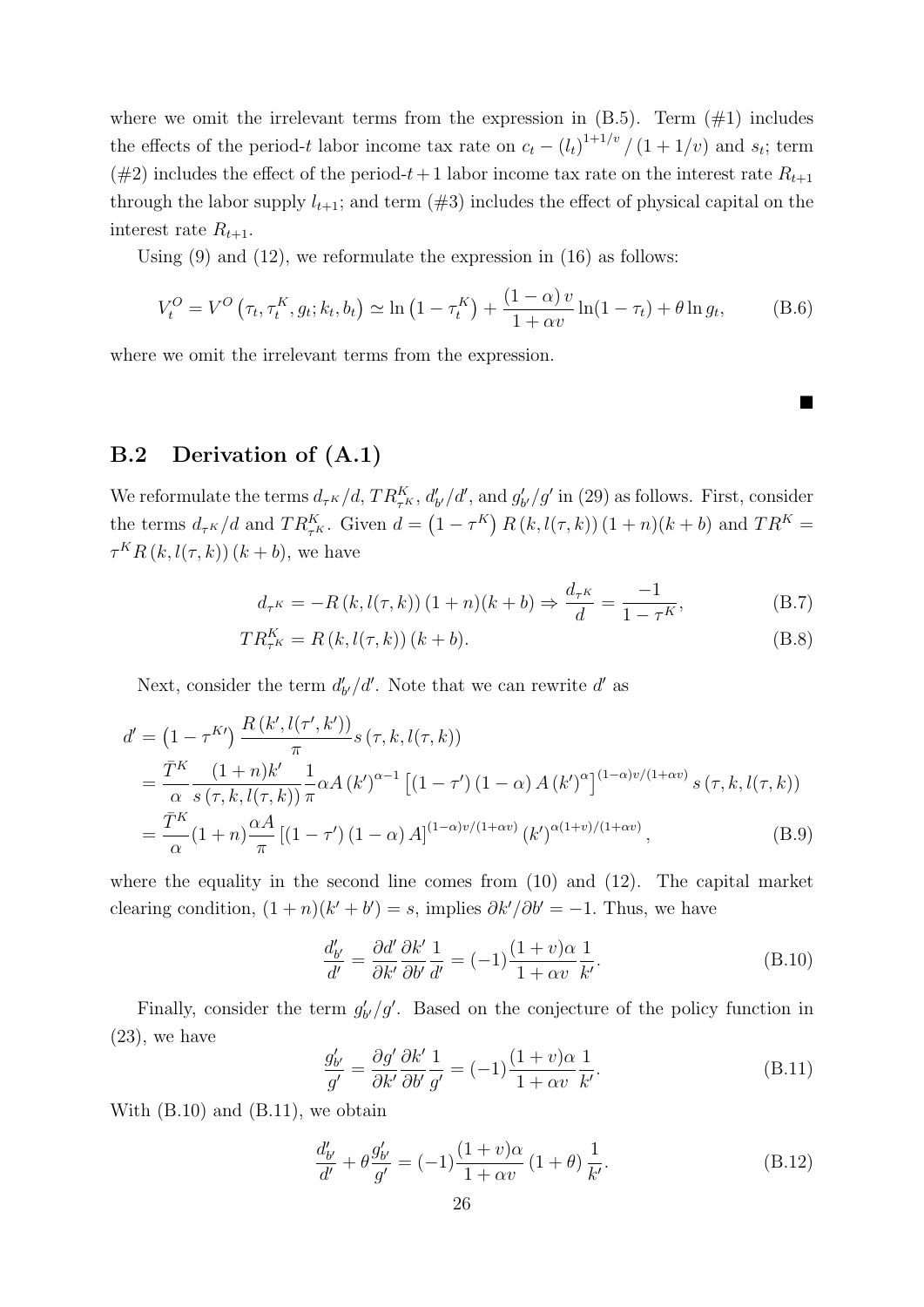By using  $(B.7)$ ,  $(B.8)$ ,  $(B.10)$ , and  $(B.12)$ , we can reformulate  $(29)$  as

$$
\frac{\pi\omega}{R(k, l(\tau, k))} \frac{-1}{1-\tau^{K}} + \frac{\beta\pi}{1+n} \frac{(1+v)\alpha}{1+\alpha v} (1+\theta) \frac{1}{k'} = 0,
$$

■

or as in  $(A.1)$ .

#### B.3 Derivation of (A.2) and (A.3)

Equation  $(A.3)$  is immediate from substituting  $(B.12)$  in  $(30)$ . The derivation of  $(A.2)$ , which is equivalent to  $(28)$ , is as follows.

We reformulate the terms in (28) as follows. First, consider the term  $\frac{\pi\omega}{(1+n)(1-\omega)} \cdot \frac{d_i}{d}$  $\frac{\imath_{\tau}}{d},$ which expresses the first derivative of  $\frac{\pi\omega}{(1+n)(1-\omega)}\ln(1-\tau^K) R(k,l(\tau,k))s$  with respect to  $\tau$ . From (9) and (12), R is given by

$$
R = \alpha \left[ (1 - \tau)(1 - \alpha) \right]^{(1 - \alpha)v/(1 + \alpha v)} \left[ A \left( k \right)^{\alpha} \right]^{(1 + v)/(1 + \alpha v)} \frac{1}{k}.
$$

We substitute this into the term  $\frac{\pi\omega}{(1+n)(1-\omega)}\ln(1-\tau^K) R(k,l(\tau,k))s$  and obtain

$$
\frac{\pi\omega}{(1+n)(1-\omega)}\ln(1-\tau^K) R(k,l(\tau,k))s
$$
  
= 
$$
\frac{\pi\omega}{(1+n)(1-\omega)}\ln(1-\tau^K)\alpha [(1-\tau)(1-\alpha)]^{(1-\alpha)\nu/(1+\alpha\nu)} [A(k)^{\alpha}]^{(1+\nu)/(1+\alpha\nu)} \frac{1}{k}(1+n)(k+b).
$$

Differentiation with respect to  $\tau$  leads to

$$
\frac{\pi\omega}{(1+n)(1-\omega)}\frac{d_{\tau}}{d} = (-1)\frac{\pi\omega}{(1+n)(1-\omega)}\frac{(1-\alpha)v}{1+\alpha v}\frac{1}{1-\tau}.
$$
\n(B.13)

Next, consider the term  $[c_{\tau} - (l)^{1/v} l_{\tau}] / [c - (l)^{1+1/v} / (1 + 1/v)]$ , which expresses the first derivative of  $\ln \left\{ c(\tau, k, l(\tau, k)) - \frac{[l(\tau, k)]^{1+1/v}}{1+1/v} \right\}$  with respect to  $\tau$ . Using (B.2), we have  $\ln \bigg\{ c(\tau, k, l(\tau, k)) \left\{\frac{l(\tau, k)}{1 + 1/v}\right\} = \ln \frac{1}{1 + 1/v}$  $1 + \beta \pi$  $1/v$  $\frac{1/v}{1+1/v}$   $[(1-\tau)(1-\alpha)A(k)^{\alpha}]^{(1+v)/(1+\alpha v)}$ .

Differentiating  $\ln \left\{ c(\tau, k, l(\tau, k)) - \frac{[l(\tau, k)]^{1+1/v}}{1+1/v} \right\}$  with respect to  $\tau$  leads to

$$
\frac{c_{\tau} - (l)^{1/v} l_{\tau}}{c - (l)^{1+1/v} / (1 + 1/v)} = \frac{1+v}{1+\alpha v} \frac{-1}{1-\tau}.
$$
\n(B.14)

Third, consider the term  $\beta \pi (d'_{\tau}/d' + \theta g'_{\tau}/g')$ , which expresses the first derivative of  $\beta \pi \ln d' + \beta \pi \theta \ln g'$  with respect to  $\tau$ . Using (9) and (12) and the conjecture of the policy function in (23), we can write

$$
\beta \pi \ln d' + \beta \pi \theta \ln g' = \beta \pi \ln \frac{\overline{T}^K}{\alpha} \frac{(1+n)k'}{s} \frac{R'}{\pi} s + \beta \pi \theta \ln (k')^{\alpha(1+v)/(1+\alpha v)}
$$

$$
\simeq \beta \pi \frac{\alpha(1+v)}{1+\alpha v} (1+\theta) \ln k'.
$$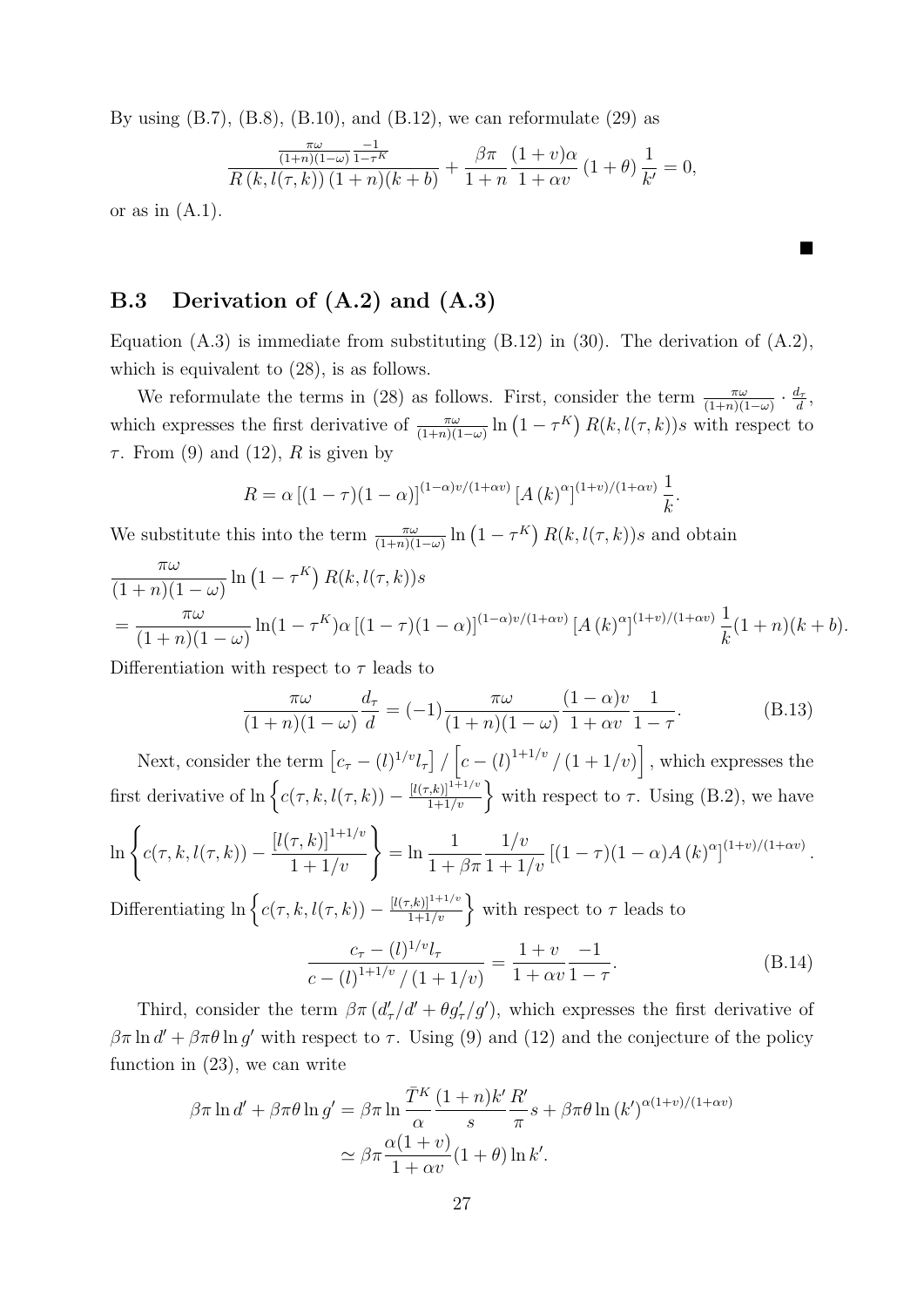Thus, we have

$$
\beta \pi \left( \frac{d'_{\tau}}{d'} + \theta \frac{g'_{\tau}}{g'} \right) = \beta \pi \left( 1 + \theta \right) \frac{\alpha (1 + v)}{1 + \alpha v} \frac{k'_{\tau}}{k'}.
$$
 (B.15)

Fourth, consider the term  $TR_{\tau} + TR_{\tau}^{K} - R_{\tau}b$ , which expresses the first derivative of  $TR+TR<sup>K</sup> - Rb$  with respect to  $\tau$ . Using (9), (11), and (12), we can reformulate the term  $TR + TR^K - Rb$  as follows:

$$
TR + TR^{K} - Rb = \tau w \left(k, l(\tau, k)\right) l(\tau, k) + \tau^{K} R \left(k, l(\tau, k)\right) \left(k + b\right) - R \left(k, l(\tau, k)\right) b
$$
  
= 
$$
\left[(1 - \alpha) A \left(k\right)^{\alpha}\right]^{(1+v)/(1+\alpha v)} \left(1 - \tau\right)^{(1-\alpha)v/(1+\alpha v)} \left[\tau + \tau^{K} \frac{\alpha}{1 - \alpha} \left(1 + \frac{b}{k}\right) - \frac{\alpha}{1 - \alpha} \frac{b}{k}\right].
$$
  
(B.16)

Differentiating  $TR + TR^K - Rb$  in (B.16) with respect to  $\tau$  leads to

$$
TR_{\tau} + TR_{\tau}^{K} - R_{\tau}b = \left\{ (-1)^{\frac{(1-\alpha)v}{1+\alpha v}} \frac{1}{1-\tau} \left[ \tau + \tau^{K} \frac{\alpha}{1-\alpha} \left( 1 + \frac{b}{k} \right) - \frac{\alpha}{1-\alpha} \frac{b}{k} \right] + 1 \right\}
$$
  
 
$$
\times (1-\tau)^{(1-\alpha)v/(1+\alpha v)} \left[ (1-\alpha)A(k)^{\alpha} \right]^{(1+v)/(1+\alpha v)}.
$$
 (B.17)

Using  $(B.12)$  and  $(B.13)$ – $(B.17)$  derived so far, we can rewrite  $(28)$  as

$$
(-1)\frac{\pi\omega}{(1+n)(1-\omega)}\frac{(1-\alpha)v}{1+\alpha v}\frac{1}{1-\tau} + \frac{1+v}{1+\alpha v}(-1)\frac{1}{1-\tau} + \beta\pi (1+\theta)\frac{\alpha (1+v)}{1+\alpha v}\frac{k'_{\tau}}{k'}
$$
  
=  $\left\{(-1)\frac{(1-\alpha)v}{1+\alpha v}\frac{1}{1-\tau}\left[\tau + \tau^{K}\frac{\alpha}{1-\alpha}\left(1+\frac{b}{k}\right) - \frac{\alpha}{1-\alpha}\frac{b}{k}\right] + 1\right\}$   
 $\times (1-\tau)^{(1-\alpha)v/(1+\alpha v)}[(1-\alpha)A(k)^{\alpha}]^{(1+v)/(1+\alpha v)}(-1)\frac{\beta\pi}{1+n}\frac{\alpha (1+v)}{1+\alpha v}(1+\theta)\frac{1}{k'}. \quad (B.18)$ 

The remaining task is to compute  $k'_{\tau}$ . Recall the capital market clearing condition in (14). Differentiating  $k'$  with respect to  $\tau$  yields

$$
k'_{\tau} = (-1)\frac{1+v}{1+\alpha v} \frac{1}{1+n} \frac{\beta \pi}{1+\beta \pi} \frac{1/v}{1+1/v} (1-\tau)^{(1-\alpha)v/(1+\alpha v)} \left[ (1-\alpha)A(k)^{\alpha} \right]^{(1+v)/(1+\alpha v)}.
$$
\n(B.19)

■

Substituting (B.19) into (B.18) and rearranging the terms, we obtain (A.2).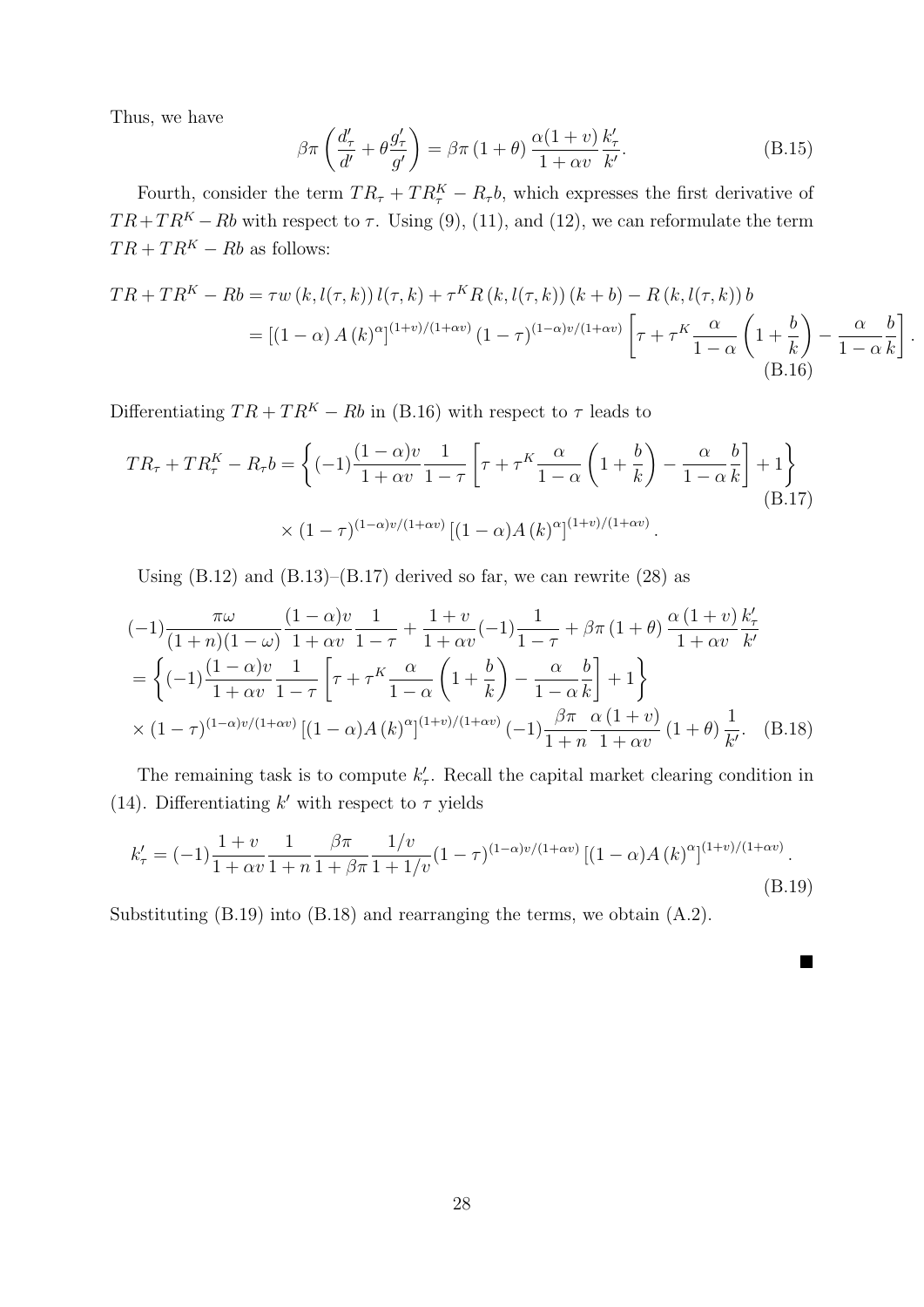### References

- [1] Andersen, T.M., 2019. Intergenerational conflict and public sector size and structure: A rationale for debt limits? European Journal of Political Economy 57, 70–88.
- [2] Arai, R., Naito, K., and Ono, T., 2018. Intergenerational policies, public debt, and economic growth: A politico-economic analysis. Journal of Public Economics 166, 39–52.
- [3] Arawatari, R., and Ono, T., 2017. Inequality and public debt: A positive analysis. Review of International Economics 25, 1155–1173.
- [4] Arcalean, C., 2018. Dynamic fiscal competition: A political economy theory. Journal of Public Economics 164, 211–224.
- [5] Bassetto, M., 2008. Political economy of taxation in an overlapping-generations economy. Review of Economic Dynamics 11, 18–43.
- [6] Beauchemin, K., 1998. Intergenerational politics, fiscal policy and productivity. Review of Economic Dynamics 1, 835–858.
- [7] Bishnu, M., and Wang, M., 2017. The political intergenerational welfare state. Journal of Economic Dynamics and Control 77, 93–110.
- [8] Boldrin, M., and Rustichini, A., 2000. Political equilibria with social security. Review of Economic Dynamics 3, 41–78.
- [9] Cukierman, A., and Meltzer, A.H., 1989. A political theory of government debt and deficits in a neo-Ricardian framework. American Economic Review 79, 713–732.
- [10] de la Croix, D., and Doepke, M., 2002. Inequality and growth: Why differential fertility matters. American Economic Review 93, 1091–1113.
- [11] Forni, L., 2005. Social security as Markov equilibrium in OLG models. Review of Economic Dynamics 8, 178–194.
- [12] Gonzalez-Eiras, M., and Niepelt, D., 2008. The future of social security. Journal of Monetary Economics 55, 197–218.
- [13] Gonzalez-Eiras, M., and Niepelt, D., 2012. Ageing, government budgets, retirement, and growth. European Economic Review 56, 97–115.
- [14] Greenwood, J., Hercowitz, Z., Huffman, G.W., 1988. "Investment, capacity utilization, and the real business cycle. American Economic Review 78, 402–417.
- [15] Kydland, F.E., and Prescott, E.C., 1982. Time to build and aggregate fluctuations. Econometrica 50, 1345–1370.
- [16] Lancia, F., and Russo, A., 2016. Public education and pensions in democracy: A political economy theory. Journal of the European Economic Association 14, 1038–1073.
- [17] Lindbeck, A.J., and Weibull, W., 1987. Balanced-budget redistribution as the outcome of political competition. Public Choice 52, 273–297.
- [18] Mateos-Planas, X., 2010. Demographics and the politics of capital taxation in a life-cycle economy. American Economic Review 100, 337–363.
- [19] Müller, A., Storesletten, K., and Zilibotti, F., 2016. The political color of fiscal responsibility. Journal of the European Economic Association 14, 252–302.
- [20] Ono, T., and Uchida, Y., 2016. Pensions, education, and growth: A positive analysis. Journal of Macroeconomics 48, 127–143.
- [21] Ono, T., and Uchida, Y., 2018. Human capital, public debt, and economic growth: A political economy analysis. Journal of Macroeconomics 57, 1–14.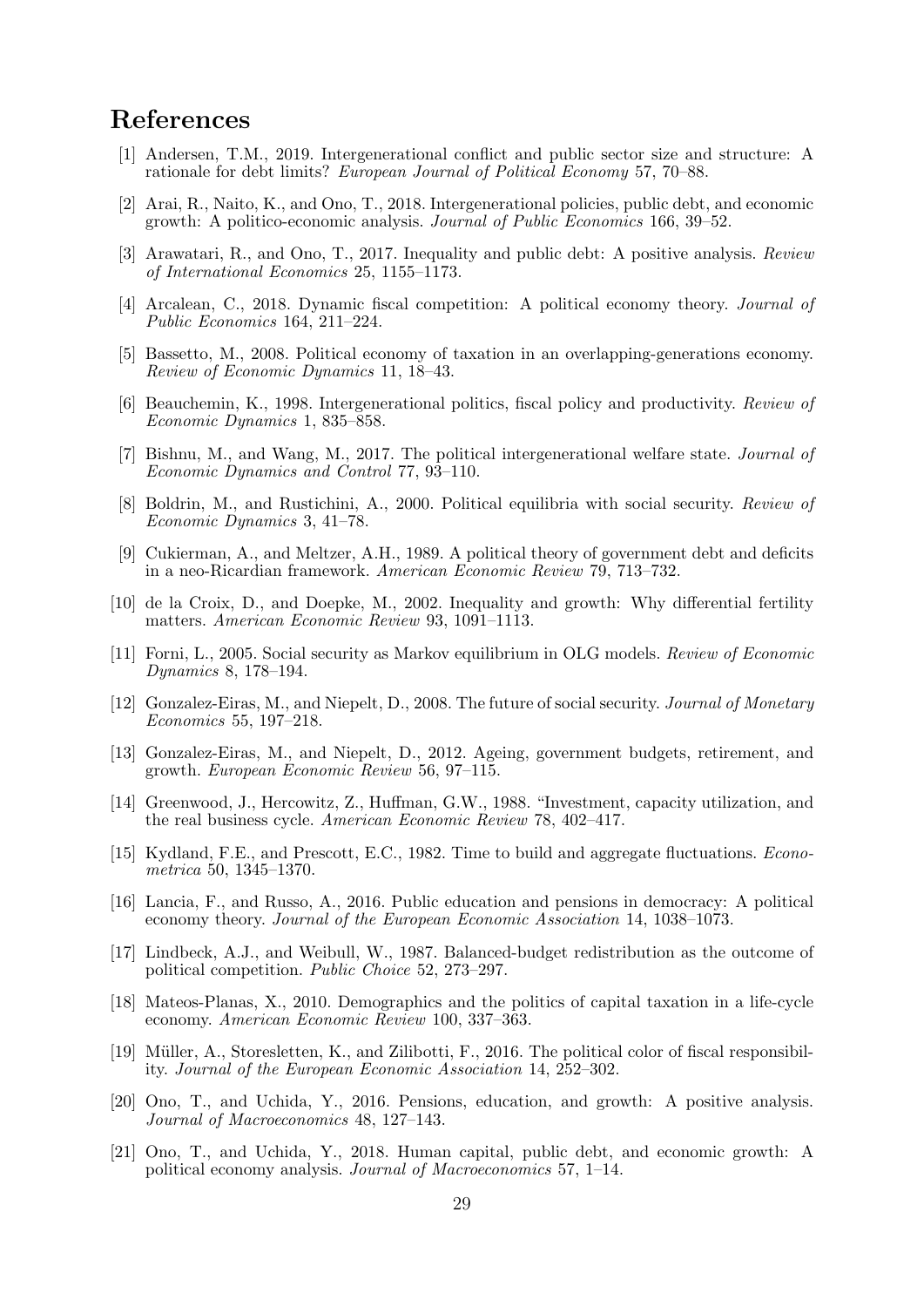- [22] Organisation for Economic Co-operation and Development (OECD), 2007. Society at a glance 2006: OECD social indicators. Paris: OECD publishing.
- [23] Persson, T., and Tabellini, G., 2000. Political Economics: Explaining Economic Policy. MIT Press, Cambridge, Massachusetts.
- [24] Razin, A., and Sadka, E., 2007. Aging population: The complex effect of fiscal leakages on the politico-economic equilibrium. European Journal of Political Economy 23, 564–575.
- [25] Razin, A., Sadka, E., and Swagel, P., 2004. Capital income taxation under majority voting with aging population. *Review of World Economics* 140, 476–495.
- [26] Renström, T.I., 1996. Endogenous taxation: An overlapping generations approach. Economic Journal 106, 471–482.
- [27] Röhrs, S., 2016. Public debt in a political economy. Macroeconomic Dynamics 20, 1282– 1312.
- [28] Song, Z., Storesletten, K., and Zilibotti, F., 2012. Rotten parents and disciplined children: A politico-economic theory of public expenditure and debt. Econometrica 80, 2785–2803.
- [29] Trabandt, M., and Uhlig, H., 2011. The Laffer curve revisited. Journal of Monetary Economics 58, 305–327.
- [30] Uchida, Y., and Ono, T., 2021. Political economy of taxation, debt ceilings, and growth. European Journal of Political Economy. https://doi.org/10.1016/j.ejpoleco.2020.101996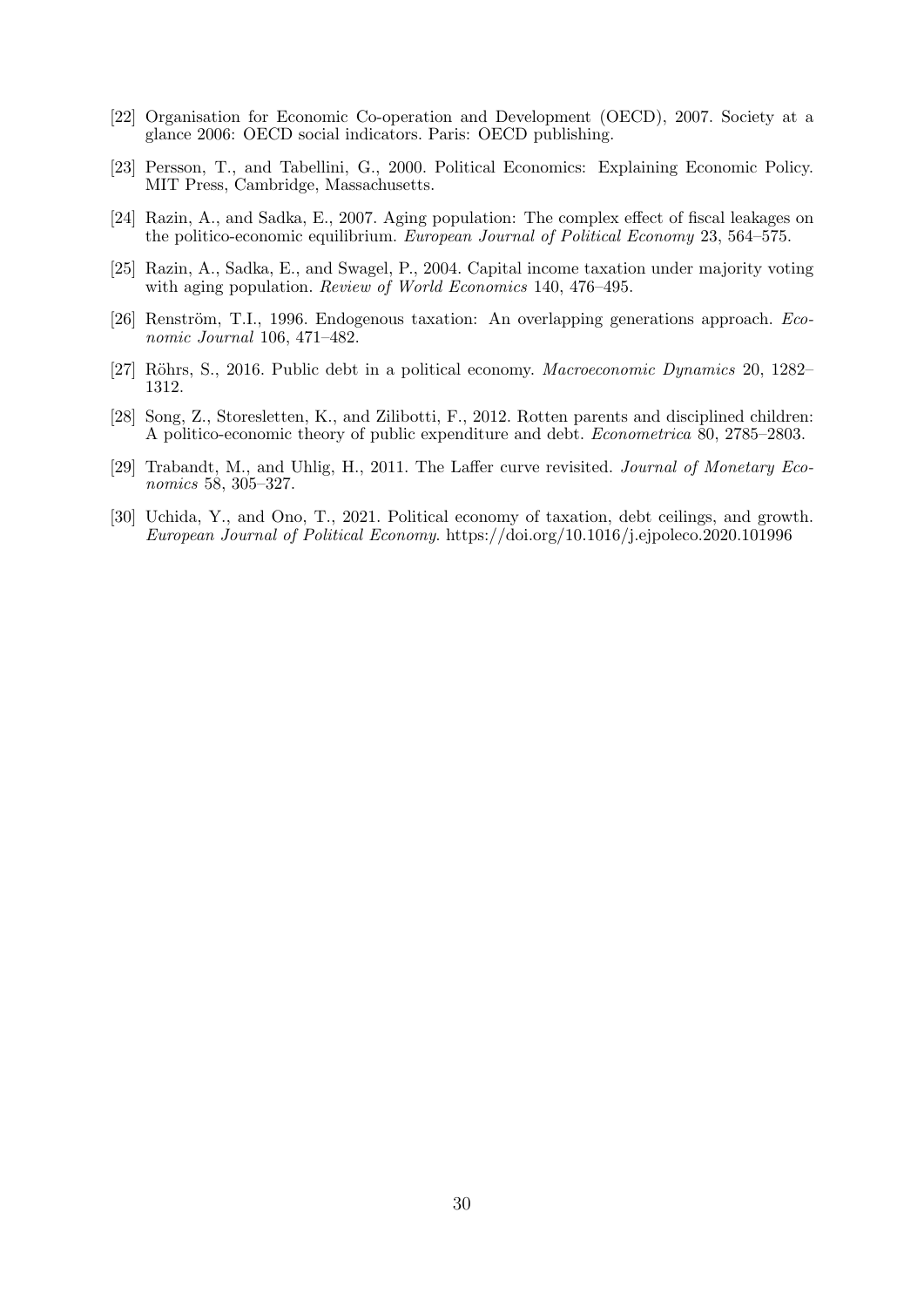

Figure 1: Each panel plots the data for OECD countries during 1995–2016. The horizontal axis represents the average share of the population aged 65 years and over. The vertical axis represents the average ratio of labor income tax revenue to GDP (Panel (a)), the average ratio of capital income tax revenue to GDP (Panel (b)), and average ratio of deficit to GDP (Panel (c)). In Panel (c), the budget deficit is an approximate variable for the public debt. Each panel presents the OLS equation estimated results. The numbers in parentheses represent the standard errors. Source: OECD.Stat (https://stats.oecd.org/) (accessed on September 25, 2019).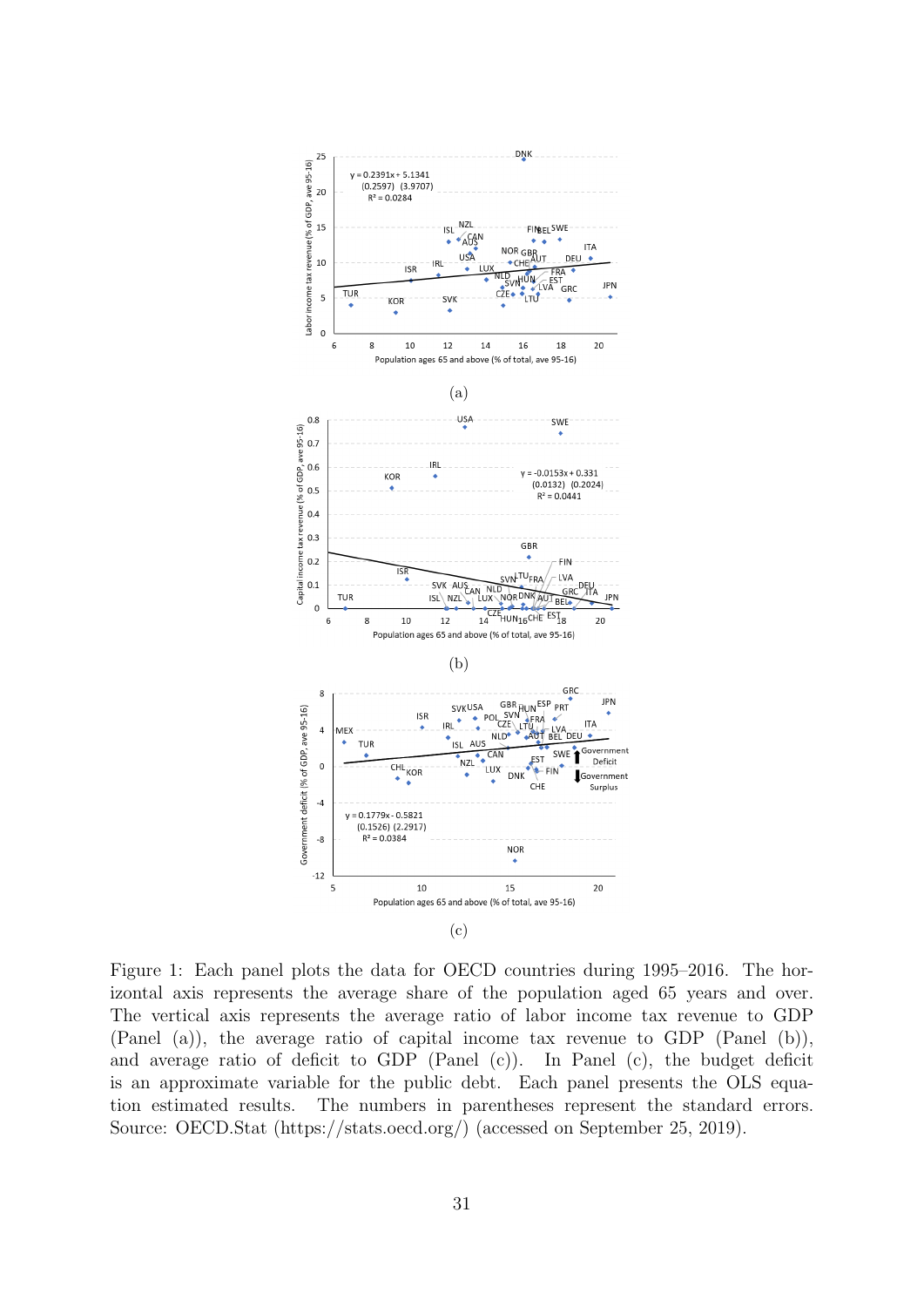| $\alpha$ : Capital share of output                         | 1/3            |
|------------------------------------------------------------|----------------|
| $\beta$ : Discount factor                                  | $(0.99)^{120}$ |
| $\omega/(1-\omega)$ : Relative political weight of the old | 0.8            |
| $v$ : Frisch elasticity of labor supply                    | 3/2            |
| $\pi$ : Probability of living in old age                   | 0.602          |
| $n:$ Population growth rate                                | 0.178          |
| $\theta$ : Preferences for public goods                    | 0.667          |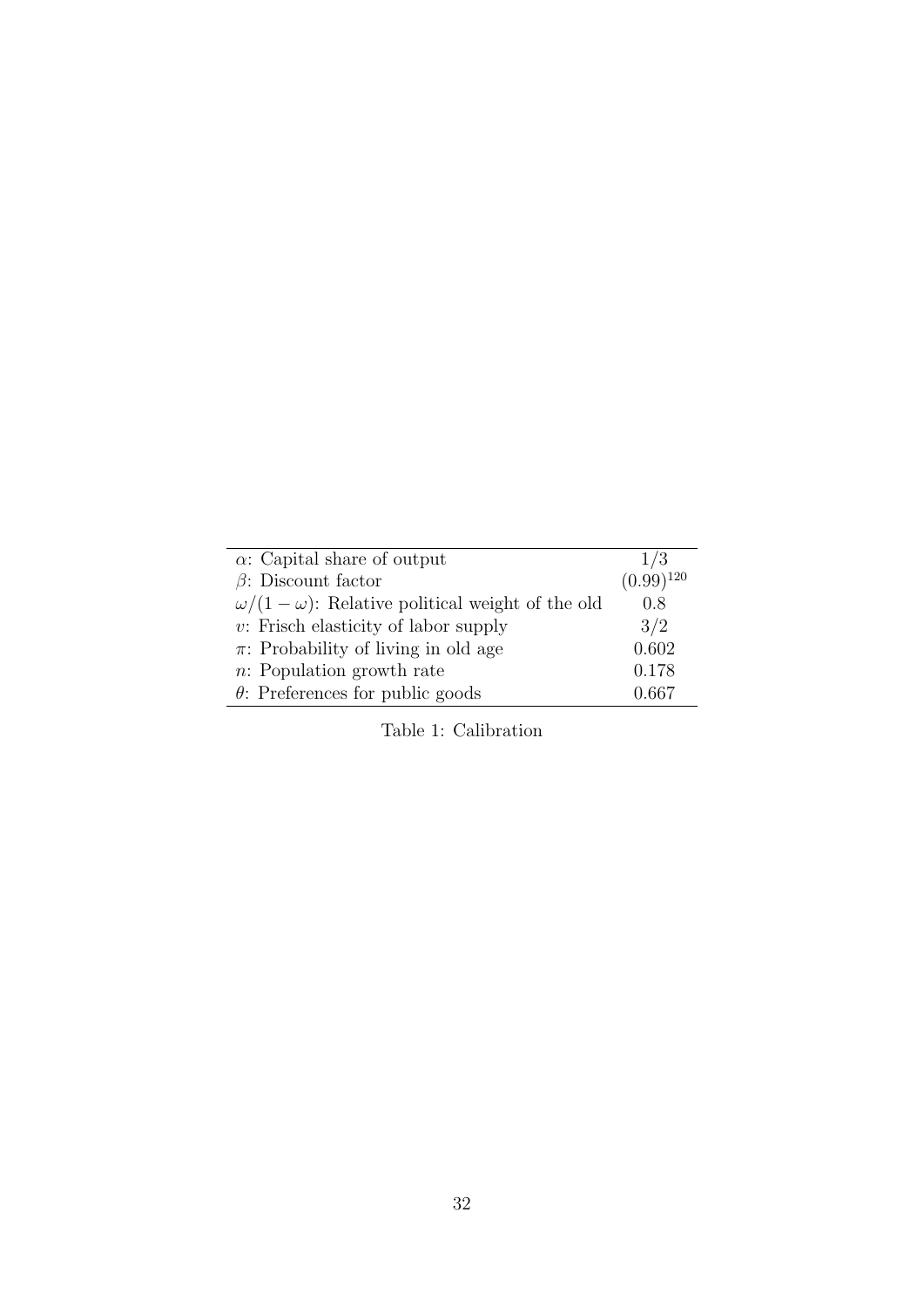

Figure 2: Predicted ratios of government debt, capital income tax revenue, and labor income tax revenue to GDP against changes in  $\pi$ ,  $n$ , and  $\omega$ .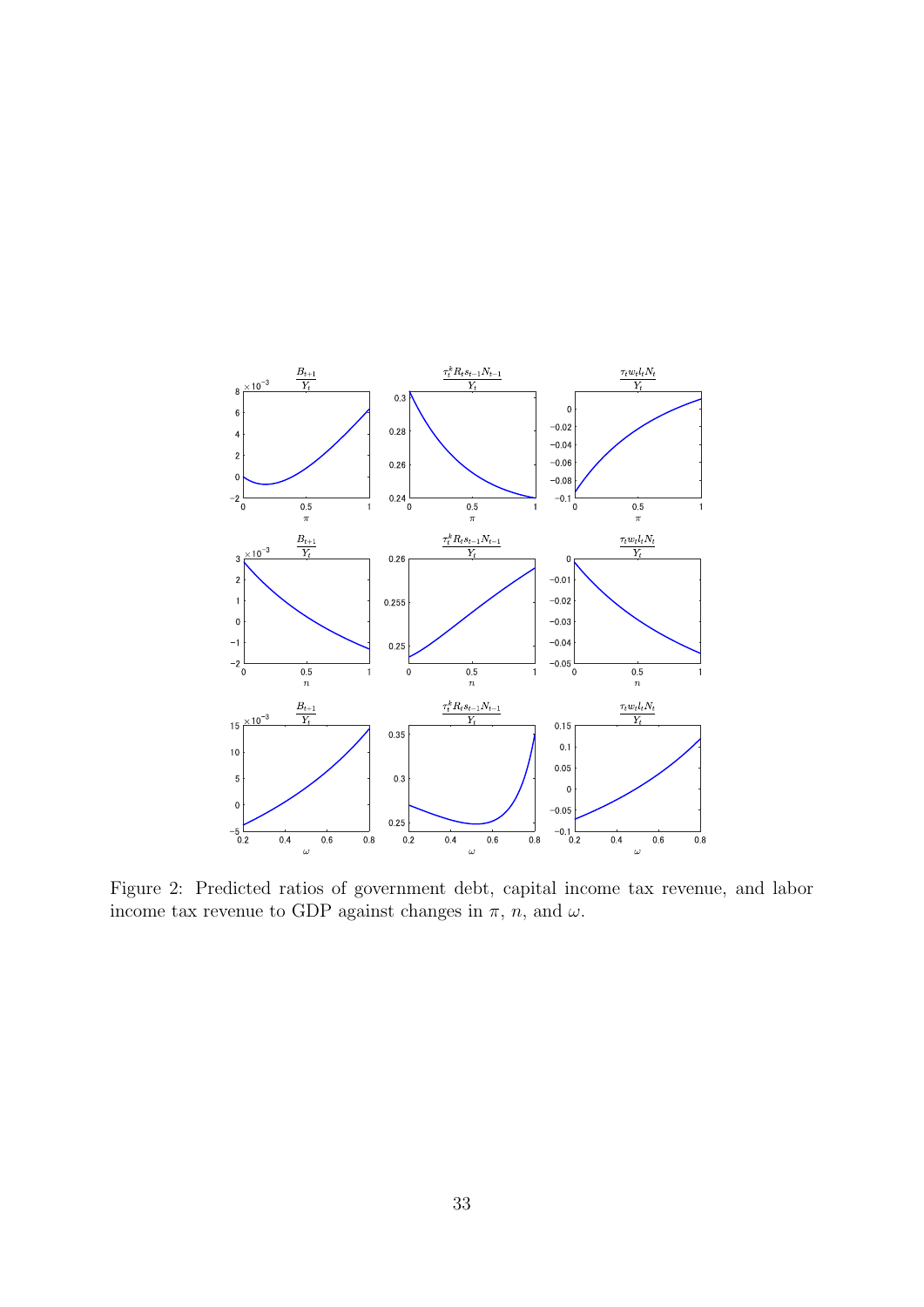

Figure 3: Numerical illustration of the effects of  $\omega$  on  $B_{t+1}/Y_t$ ,  $\tau_t w_t l_t N_t/Y_t$ ,  $\tau_t^K R_t s_{t-1} N_{t-1}/Y_t$ ,  $G_t/Y_t$ , and  $R_t B_t/Y_t$ . The dotted and solid curves plot the results when  $v = 0$  and 1.5, respectively.